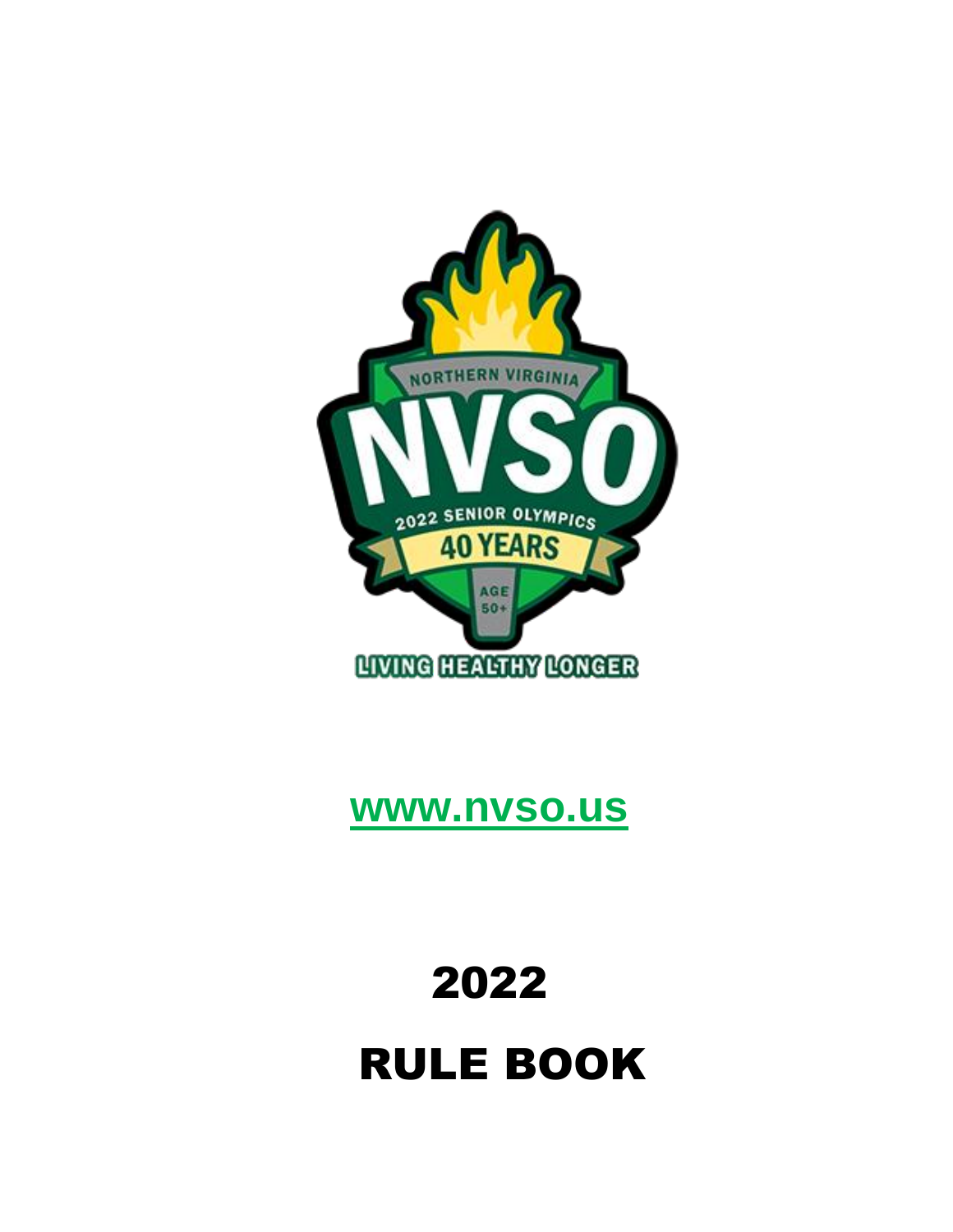# **CONTENTS**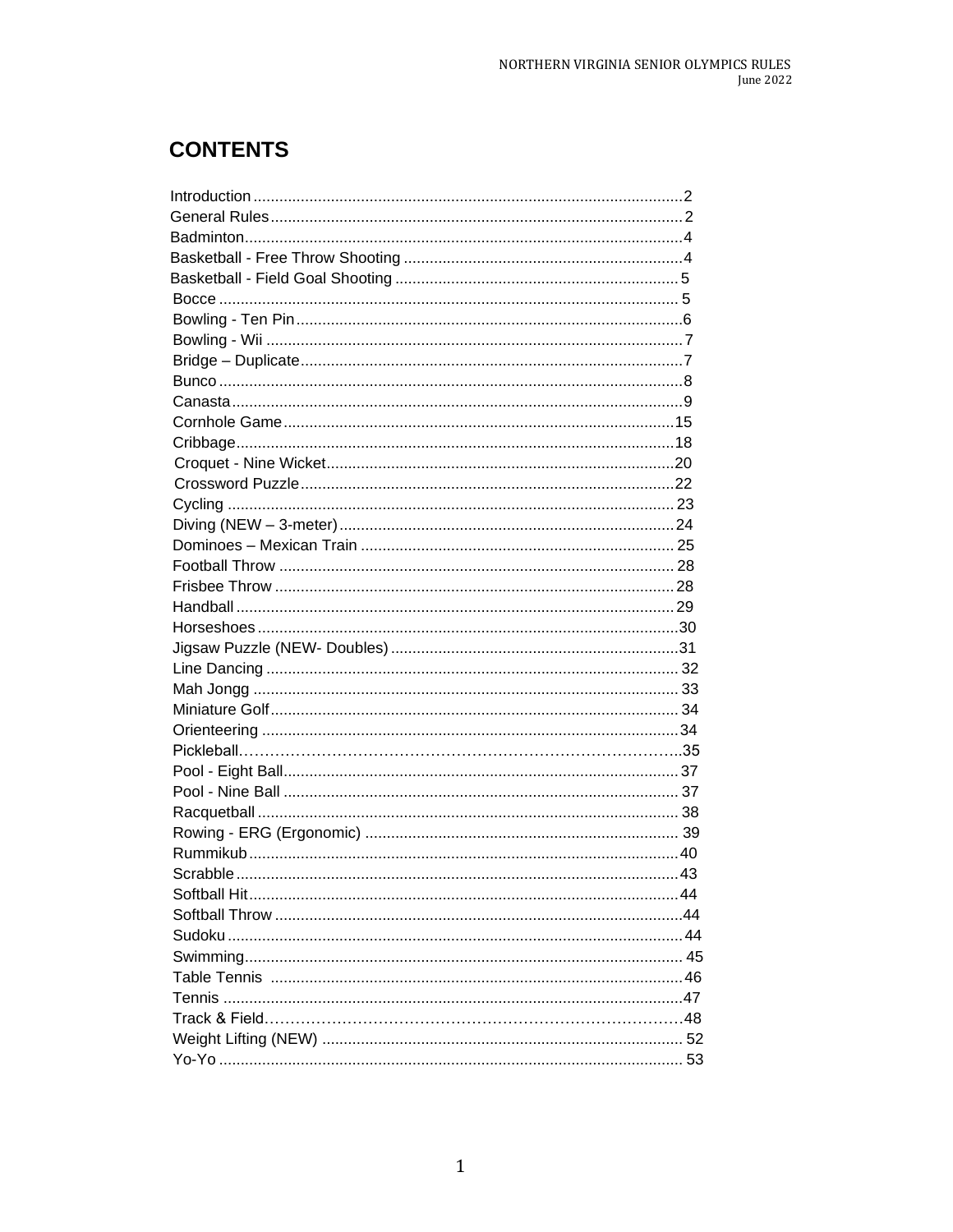# <span id="page-2-0"></span>**INTRODUCTION**

The **Northern Virginia Senior Olympics (NVSO)** are open to residents of Northern Virginia 50 years of age or older. The NVSO program promotes health, fitness and psychological well-being for senior adults by providing opportunities for participation, competition, self-improvement and fellowship through various athletic and recreational events.

The emphasis is not so much on competition as it is on fellowship and socialization.

To be eligible to enter any event, a participant must be a resident of Arlington County, Fairfax County, Fauquier County, Loudoun County, Prince William County or the Cities of Alexandria, Fairfax and Falls Church. Participants must be 50 years of age or older, complete a registration form (online only) and a standard release form, and submit the necessary registration fees. Individuals and teams will participate in predetermined age categories, except where circumstances dictate change.

NVSO's expectation is that all participants and volunteers will have been vaccinated against COVID-19 and that all necessary COVID-19 protocols such as wearing masks and social distancing will be followed by participants, volunteers and spectators. NVSO will follow the guidelines set by the CDC, the Commonwealth of Virginia, the local jurisdiction and the venue itself, that are in place in September.

The **Northern Virginia Senior Olympics** are held in the fall (usually in the middle of September) of each year and attract over 900 individuals annually. The Senior Olympics are a reflection of its Motto:

**LIVING HEALTHY LONGER**

# <span id="page-2-1"></span>**GENERAL RULES**

**Eligibility, Registration,** and Team Competitions

- 1) Participants must be 50 years of age or older and be a resident of a NorthernVirginia Region sponsoring jurisdiction. The age of a competitor on December 31 in the year the competition is held determines the age group.
- 2) In order to compete in an event, each participant must register and sign the Waiver and Release of Liability Form prior to the start of the event. *There will be no mailin* or onsite registration for any event. Details about registration, including online registration, can be obtained at [www.nvso.us.](http://www.nvso.us/)
- 3) A team or pair will compete in the age group of its youngest player.
- 4) A registrant mayonly participate with one team or pair in each event, and only in the proper age group.
- 5) Participants in all events must report to the registration area 15 minutes prior to the scheduled time of the event or risk disqualification.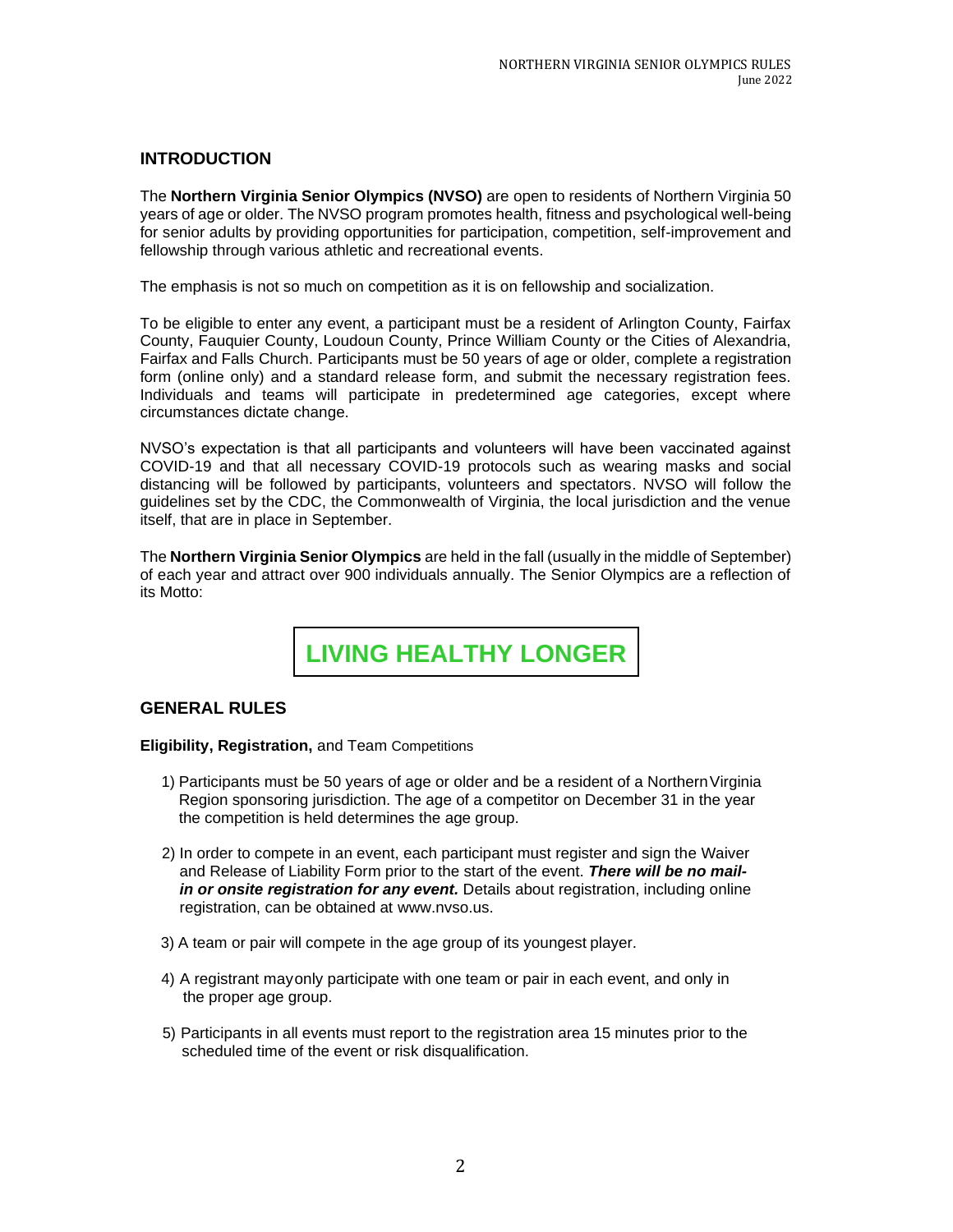# **Competition Level**

- 1) The following events will be held in 5-year age groups (50-54, 55-59, 60-64, 65–69,70- 74, 75-79, 80-84, 85-89, 90-94, 95-99, 100+) for Men and Women:
	- Bowling -Ten Pin, Bowling-Wii, Cycling, Diving, Football Throw, Frisbee Throw, Handball, Miniature Golf, Racquetball, Rowing, Softball Hit, Softball Throw, Swimming, Track & Field, Weight Lifting.
- 2) The following events will be held in 10-year age groups (50-59, 60-69, 70-79, 80-89,90- 99, 100+) for Men and Women:
	- Basketball Free Throw and Basketball Field Goal Shooting (5-year age groups may apply depending on the number of participants), Bocce, Crossword Puzzle, Horseshoes, Jigsaw Puzzle, Orienteering, Pickleball, Pool – Nine Ball, Pool - Eight Ball, Table Tennis, Tennis, Sudoku.
- 3) The following events will be held in 20-year age groupings 20-year (50-69, 70-89,90+) for Men and Women:
	- Yo-Yo:
- 4) The following events do not have age groups or gender categories:
	- Bridge, Cribbage, Croquet-Nine Wicket, Cornhole Game, Line Dancing, Mah Jongg.

# **Administrative Rules**

- 1) Northern Virginia Senior Olympic Officials reserve the right to:
	- Resolve rule disputes, postpone, and/or cancel any event at their scheduled time due to time and cost effectiveness, safety, or other extenuating circumstances.
	- Cancel an event, change age divisions and/or combine genders due to insufficient registration.
	- Cancel or reschedule any or all events due to heavy rain, bad air quality or extreme heat.
- 2) Any breach of ethics or improprieties must be brought to the attention of the Director of the specific event. The Event Director shall interpret the rules and decide all disputes and may consult with Northern Virginia Senior Olympic Committeemembers for clarification of the rules.
- 3) The Event Director has the authority to establish certain criteria before his/herevent begins to ensure the best interest of the players and the competition.

# **Awards System**

- 1) Medals will be awarded to the first, second and third place winners in eachevent, and in each age group immediately after the conclusion of each event.
- 2) If there are ties in any event, the rules governing ties shown in the respective disciplines determine the medal distribution.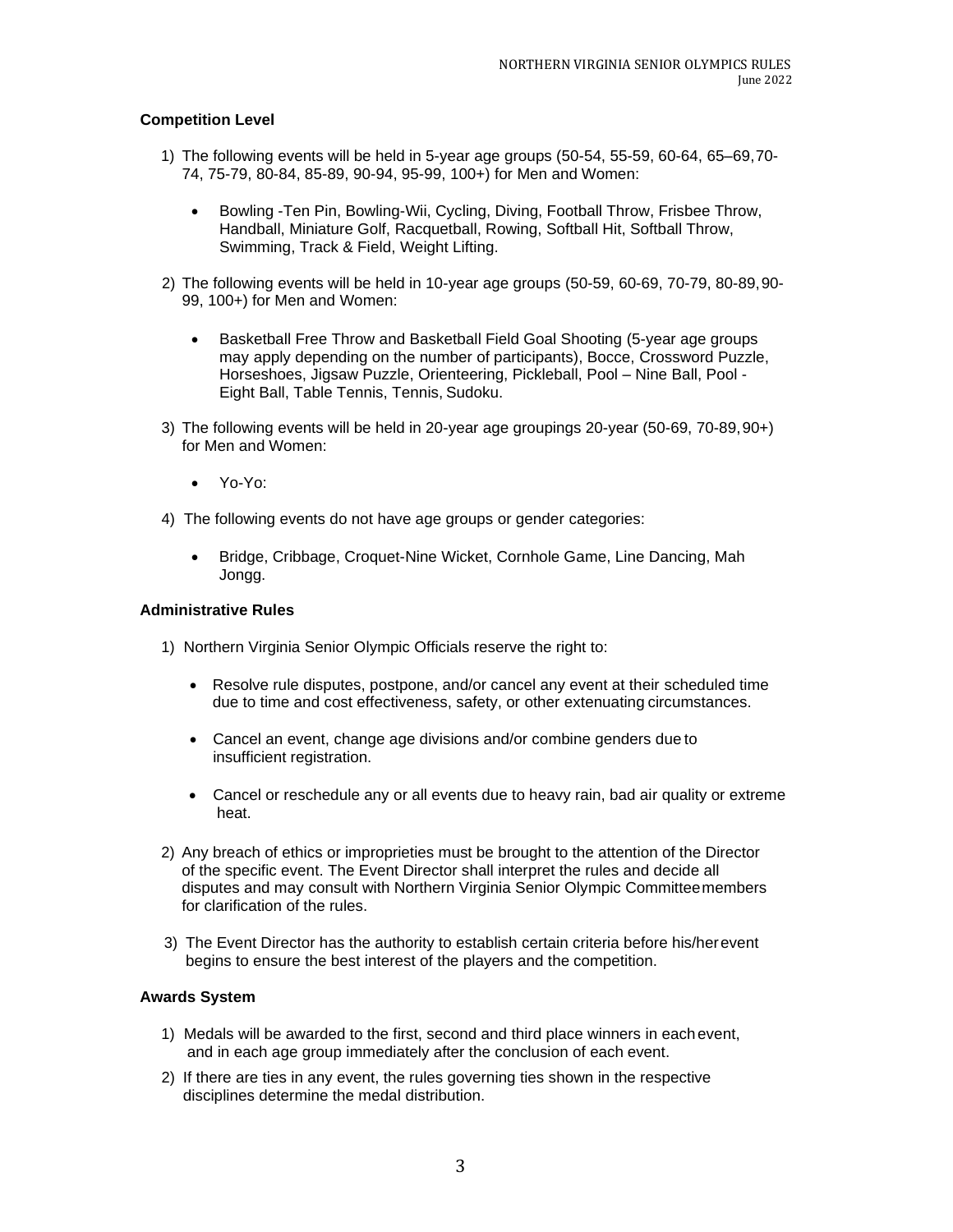# **BADMINTON**

Competition will be in Men's singles, Women's singles, Men's doubles, Women's doubles and Mixed doubles in 10-year age groups (50-59, 60-69, 70-79, 80-89, 90-99, 100+) (Double elimination [4 participants or more] and/or round robin).

# **General Rules**

- 1) The Event Host will provide natural-feathered shuttlecocks. Players provide theirown badminton racquets.
- 2) This event will be governed by the rules of USA Badminton Federatio[n](http://www.usabadminton.org/) [www.usabadminton.org, e](http://www.usabadminton.org/)xcept as modified herein.
- 3) Format, age bracket distribution and schedules will be posted at [www.nvso.us](http://www.nvso.us/) 48 hours before the tournament.
- 4) Double elimination matches are best 2 out of 3, 21 point games with deuce rule applied at 20-20 up to 29. The player who scores point 29 wins the game.
- 5) Round-robin matches are best 2 out of 3, 21 point games WITHOUT deuce. Winner-is determined by most matches won. In case of a tie, most games wins, and if there is still a tie, most points wins.
- 6) A double elimination is broken into two brackets, Winners and Losers. After the first round the winner stays in the bracket and losers go to the Losers Bracket. While both brackets continue the single-elimination process, the losers in the Winners Bracket only go to the Losers bracket, while the losers of the Losers Bracket are eliminated.
- 7) This tournament adopts the "third-place challenge" variation of the double elimination format. The winner of the Losers Bracket gets a bronze medal. However, this player may challenge the loser of the finals in the Winners Bracket for a silver medal finish if, and only if, the two players have not played against each other previously in the tournament.
- 8) The youngest team member determines the age group.
- 9) A registrant may only participate with one team or pair in each event, and only in the proper age group.

# **BASKETBALL - FREE THROW**

Competition will be separate for Men and Women with 10-year age groups (50-59, 60-69, 70- 79, 80-89, 90-99, 100+). 5-year age groups may apply depending on the number of participants. NVSO will provide the basketballs**.**

- 1) Each participant shoots 4 rounds of 5 free throws each, equaling a total of 20 free throw attempts.
- 2) Men will shoot from the free throw line, and women will shoot from two feet forward of the free throw line.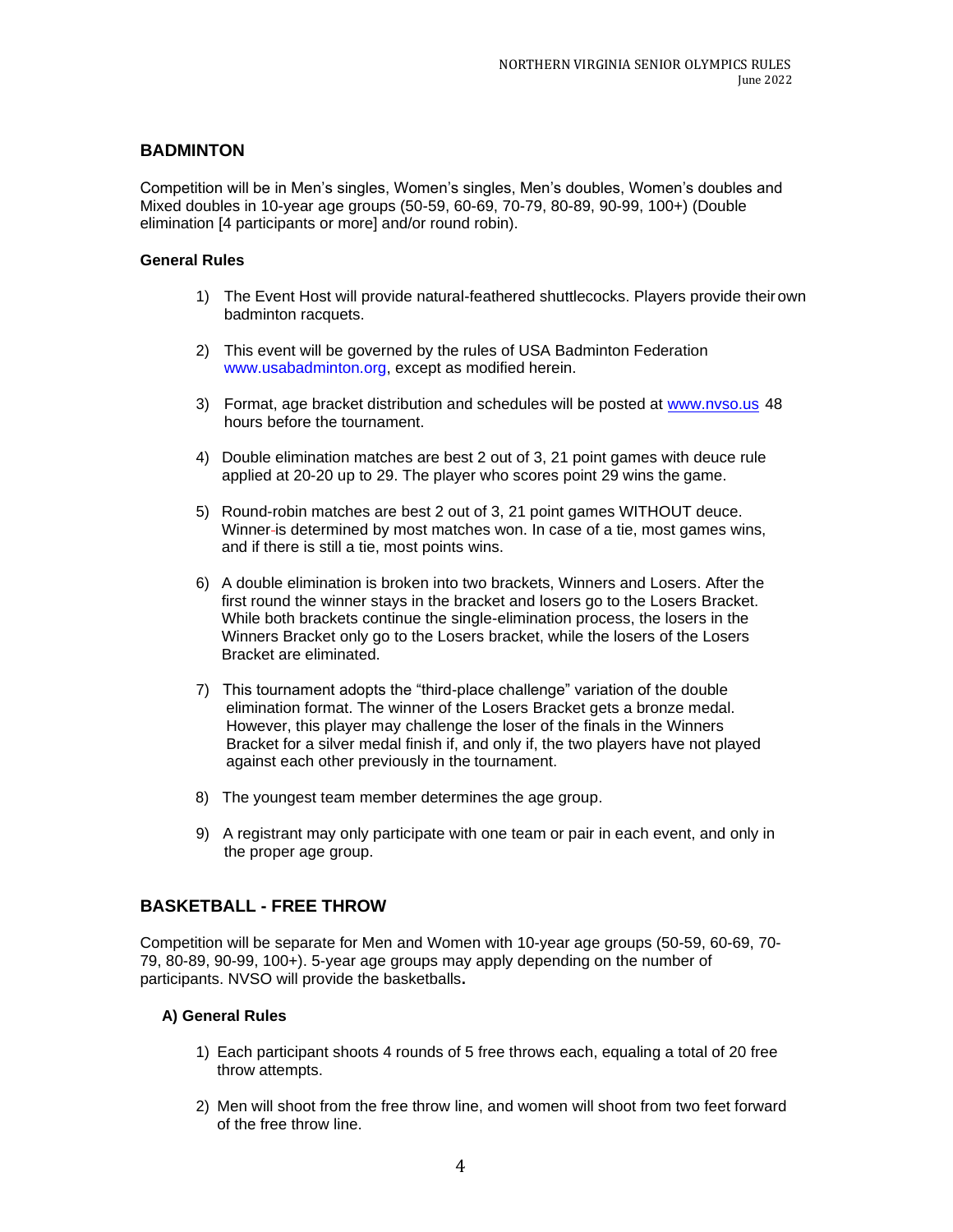- 3) Crossing these lines while shooting will be recorded as a forfeited attempt andnot be counted.
- 4) In the event of a tie, each participant will attempt 3 additional free throws. If thetie remains, both participants receive medals. If the tie is for gold, the third place will receive the bronze medal, etc.

# <span id="page-5-0"></span>**BASKETBALL - FIELD GOAL SHOOTING**

Competition will be separate for Men and Women with 10-year age groups (50-59, 60-69, 70- 79, 80-89, 90-99, 100+). 5-year age groups may apply depending on the number of participants. NVSO will provide the basketballs.

# **A) General Rules**

- 1) Practice shots will not be permitted once competition begins.
- 2) Four shots are taken from each of five locations on the court, totaling 20 shots.
- 3) If any part of the foot is over the line, the shot counts as a missed shot.
- 4) Each successful shot counts for one point. Most successful shots will determine the winner.
- 5) In case of ties, the ties will be broken by each player attempting a free throw. If a tie remains after each has taken three free throws, both participants receive medals. If a tie is for gold, third place will receive the bronze medal.

# **B) Layout and Playing Sequence**

- 1) There will be five 2-foot lengths of masking tape at five locations:
	- a) Two in each corner left and right, 12 feet from the basket;
	- b) Two on the wings at 45 degrees and 15 feet from the basket;
	- c) One at the top of the key.
- 2) Player starts in a corner of his/her choice and proceeds either clockwise or counter clockwise, taking four shots from each location.

# <span id="page-5-1"></span>**BOCCE**

Competition will be held with 10-year age groups (50-59, 60-69, 70-79, 80-89, 90-99, 100+) and male and female divisions (low registration may require playing with no age groups or gender divisions). The Event Host will provide the bocce balls.

- 1) This is a single elimination tournament.
- 2) Singles (one on one) competition will be held (unless the eventdirector determines that pairs will be formed due to number registered and time constraints.
- 3) All matches are single games to 7 points.
- 4) United States Bocce Federation rules will be followed: [www.usbf.us.](http://www.usbf.us/)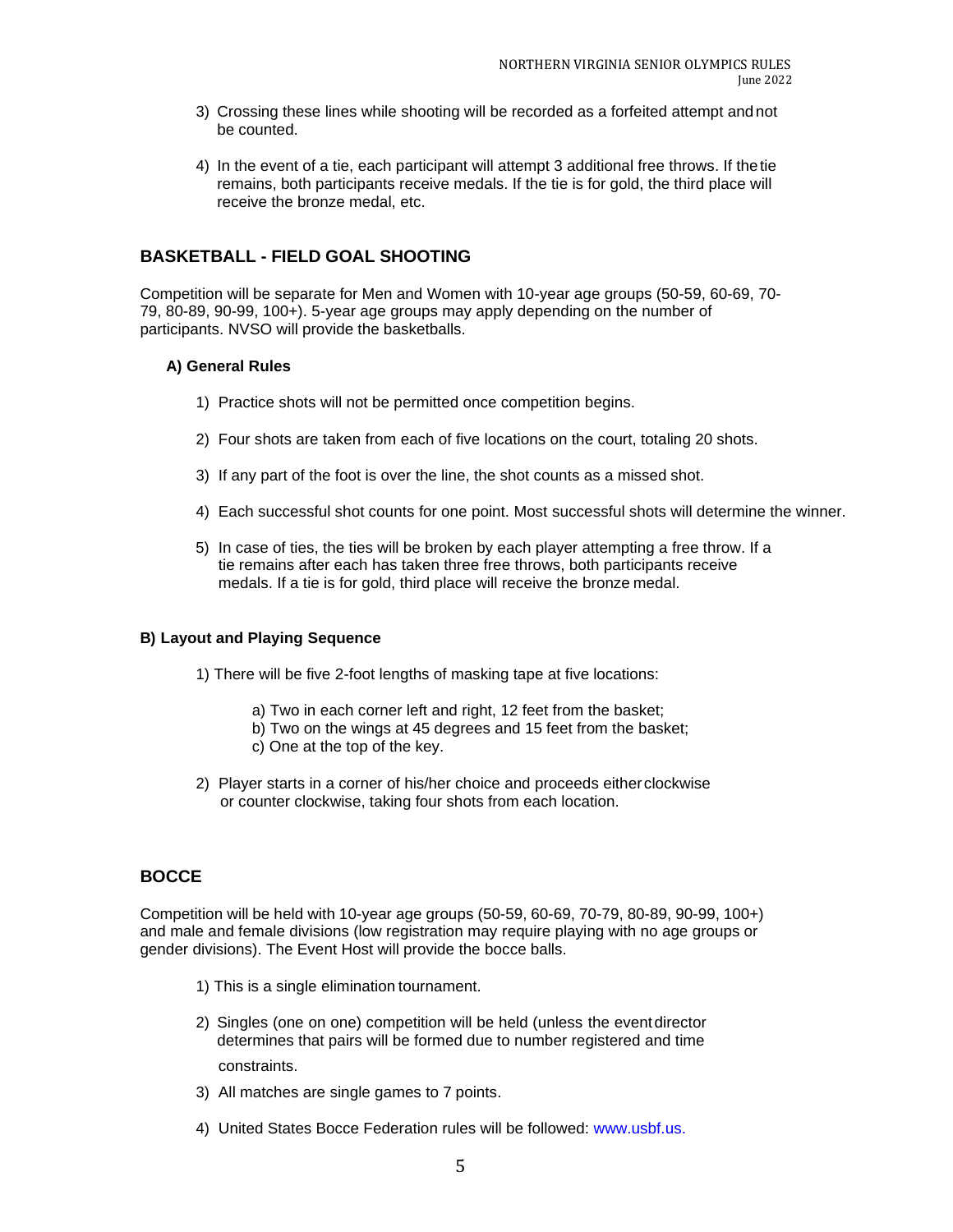# **General Rules**

1) Winner of the coin toss chooses 4 balls of same color and throws the pallino ("jack") past the center line but not touching the back wall at the opposite end.

- 2) Singles are played with each person throwing 4 balls. Players alternate the use of each end of the court.
- 3) Players maystep on, but not have their foot completely over the foul line before releasing the pallino or the bocce ball.
- 4) The bocce ball is rolled or tossed to try to get as close to the pallino as possible without hitting the backboard (dead ball removed).
- 5) Once the point is established, the opposing player must shoot until they make a new (closer) point.
- 6) Players may use side boards at any time.
- 7) A player may hit the pallino or another player's ball when throwing his/her ball.
- 8) Once all the balls have been thrown, a point is awarded to the person with the ball closest to the pallino. (No points are awarded in the event of a tie.)
- 9) When the ball is touching the pallino and a dollar bill cannot come between them  $= 2$  points.

# <span id="page-6-0"></span>**BOWLING – TEN PIN**

Men and Women will compete in separate divisions in 5-year age groups (50-54, 55-59, 60- 64, 65-69, 70-74, 75-79, 80-84, 85-89, 90-94, 95-99, 100+). The Event Host will provide the bowling balls.

# **A) General Rules**

- 1) Each contestant will bowl three games. Winners will be determined by totalpin fall in the three games plus handicap.
- 2) The handicap for each game will be 90 percent of the difference between bowler's average and 200. In case of a tie for any medal spot, there will be a twoframe roll-off (9th and 10th).
- 3) A bowler who arrives late to the event will be assigned 0 pins for every frame missed to that point.

# **B) Bowler's Average To Determine Handicap Will Be Assigned As Follows:**

- 1) Highest Washington, DC Area Association book average for the prior season.
- 2) If no book average exists, a verifiable average for the prior season in any unsanctioned league with a minimum of 21 games bowled may be used.
- 3) If there is no book or verifiable league average, then use Bowl America's prior season (minimum of 9 games) Senior's monthly tournament average.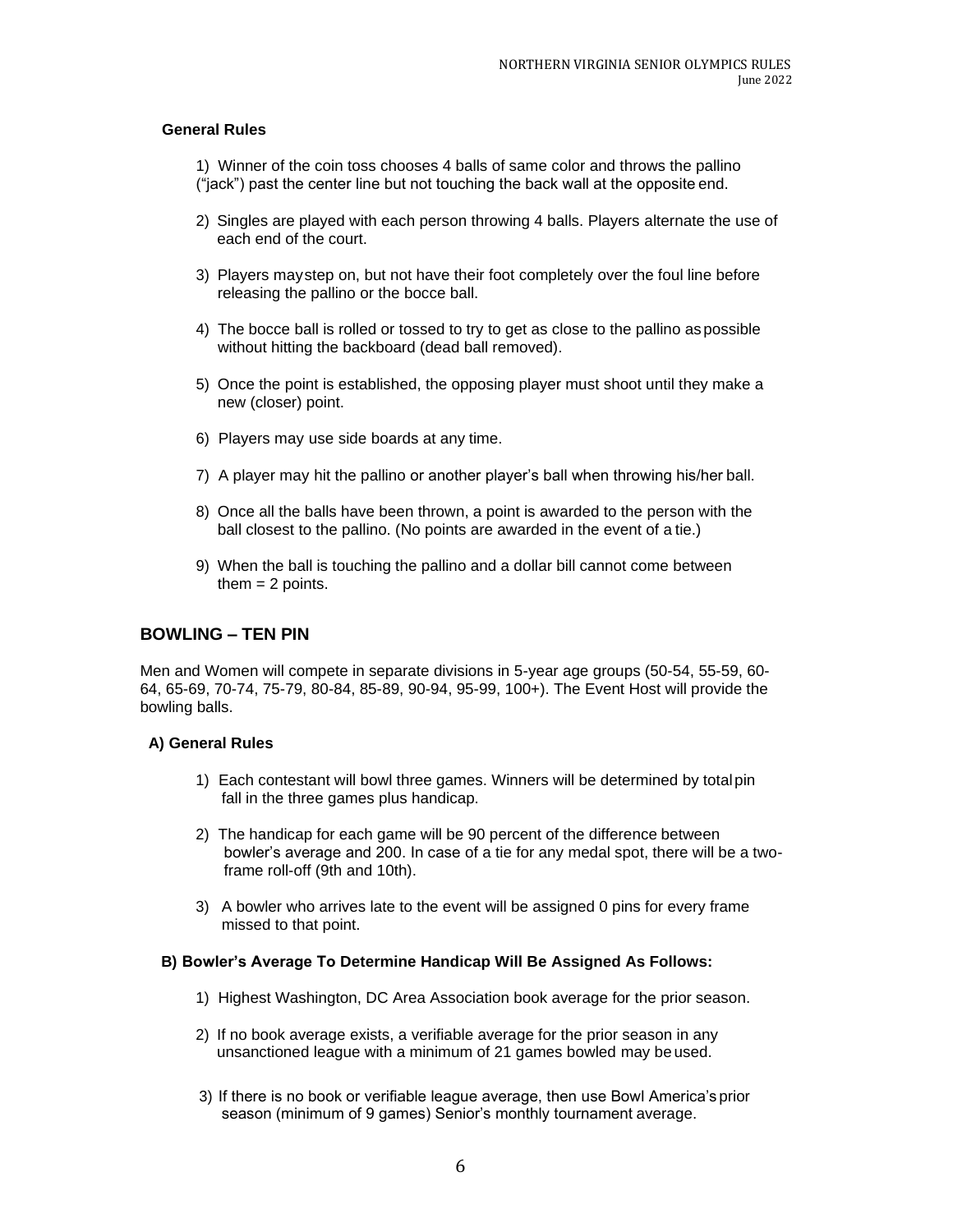**C)**

1) If there is no average from the book, any league, or Bowl America, then an average of 150 will be assigned for men and 135 for women.

# **BOWLING - Wii**

Men and Women compete in separate divisions in 5-year age groups (50-54, 55-59, 60-64, 65-69, 70-74, 75-79, 80-84, 85-89, 90-94, 95-99, 100+). The Event Host provides the equipment.

#### **General Rules**

- 1) Nintendo's video interactive game is used with video monitors and individualWii remotes.
- 2) Played and scored like a regular 10 pin bowling game (without a ball).
- 3) Each person stands in assigned rectangular area in front ofwall-mounted monitor and "bowls" with the motion monitor.
- 4) Three games will be bowled by each contestant. Total pinfall determines winners.

# **BRIDGE - DUPLICATE**

Competition will be in no age groups or gender divisions. The latest version of the Laws of Duplicate Contract Bridge by the American Contract Bridge League [www.acbl.org w](http://www.acbl.org/)ill apply. NVSO will supply the playing cards and scoring cards.

- 1) Late arrivals will not be seated once the game is underway.
- 2) Any partnership using a system other than the Standard American System or 2/1 (i.e. Precision, Schenken, ACOL), must advise opponents at the beginning of each round. Players must alert opponents during the auction as to the meaning of every specialized bid.
- 3) Regardless of the system used, all 'personal' partnership understandings must be made known to opponents during the auction. All conventions other than Blackwood, Stayman, Gerber and the Unusual No-Trump must be alerted. Failure to alert, when required, could result in an adjusted score in favor of the non-offending side.
- 4) Every player must have a convention card completed and made available for all opponents to see.
- 5) During each round a maximum of seven minutes per board will be allowed. Habitual slow play by the same individuals could result in a penalty, at the discretion of the Bridge Director.
- 6) Whenever there is an irregularity, the Bridge Director must be called. No player is allowed to make a ruling whenever an irregularity occurs.
- 7) Whether the movement is Mitchell or Howell, the minimum and maximum number of boards played will be 24 and 28, respectively. When a hand is passed out during the first round, it cannot be re-dealt. After the first round, no hand can ever be re-dealt. It is the responsibility of the North player to keep score and to assure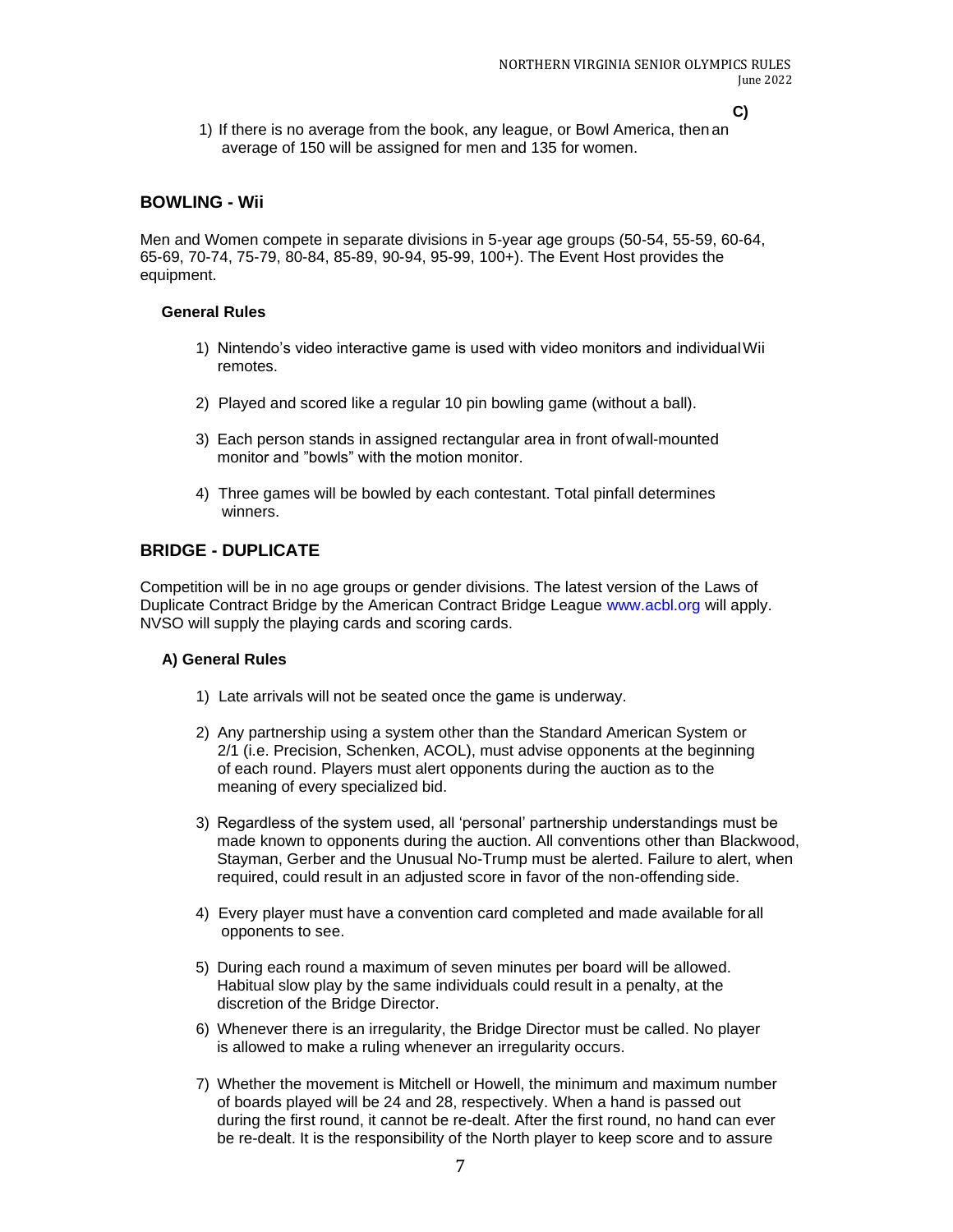that the correct boards and opponents are at his/her table.

#### **B) Awards**

- 1) In a Howell movement, medals will be awarded to the first, second and third place winningpartnerships. In a Mitchell movement, medals will be awarded to first, second and third place winning partnerships for both N-S & E-W.
- 2) All participants must be experienced and know the mechanics of DuplicateBridge. The Director will provide no assistance or guidance.
- 3) Anyone who does not have a partner is welcome to participate if the EventDirector is able to pair him/her with another person who is alone, registered and present.

# **BUNCO**

Bunco is played among partners with 4 people per table. There are no age groups or gender divisions. The Event Host will supply the equipment.

#### **A) General Rules**

1) Table 1 is the controlling table. A bell is rung to begin play. Rolling for 1's starts the game. Roll the dice, if a 1 appears, roll again and continue until no more 1's appear. Mark down the number of 1's you rolled on the score pad, and pass the dice to the person on your left.

#### **B) Continued Play**

- 1) Continue to roll and pass the dice until one partnership at Table 1 reaches 21, and then ring the bell for all play to stop. The winning partners will remain at Table 1 and remain partners while the other partners will move on to Table 2 and change partners.
- 2) If there are 3 tables, losers from Table 1 will move to Table 3 and change partners. Winners from Table 3 will move to Table 2 and change partners. Winners from Table 2 will move to Table 1 and remain partners.
- 3) The bell is rung to begin play again and everyone is rolling for 2's. Then 3's, then 4's, and so on.

# **C) Scoring**

- 1) A BUNCO (valued at 6 points) is three of a kind of the number being rolled, for example, three 4's when everyone is rolling for 4's.
- 2) A partnership gets credit for the 6 points, but only the roller is credited withthe BUNCO.
- 3) When rolling for a certain number and three of a different number are rolled, that is an "over" and the player rolls again.

# **D) Scoring Sheet**

1) Listed are the names of the players, number of games won and number of BUNCO's won. At the end of every game, the master score keeper marks the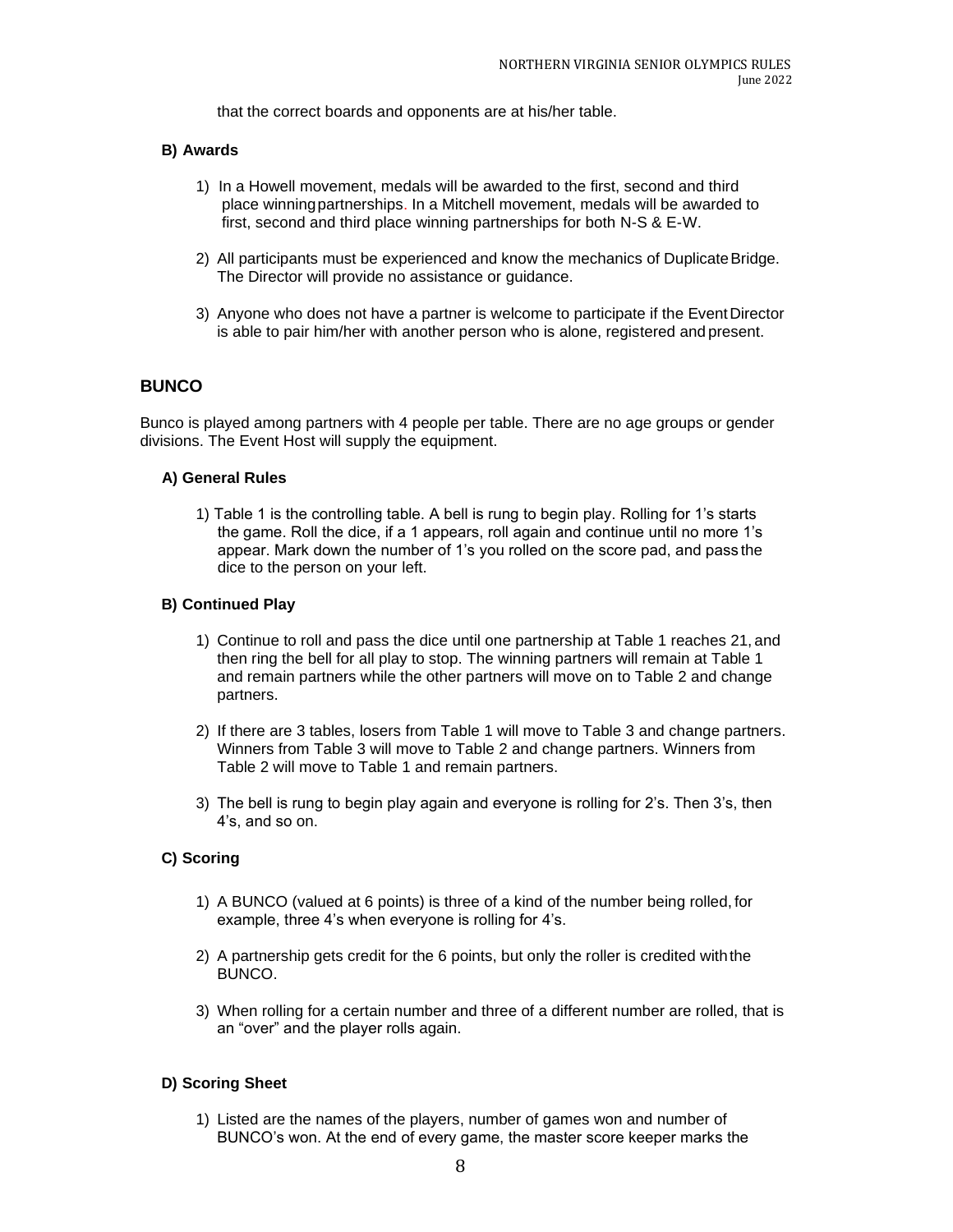games and BUNCO's won at each table. The bell will not be rung to begin play again until all of the scores have been recorded. If a tie results, the dice isrolled, the spots are added, and the highest number rolled wins.

# **CANASTA**

Competition will be in teams of two players with no age groups or gender divisions. The latest version of the American Canasta Society LLC [americancanastasociety.org](http://www.americancanastasociety.org/) Rules apply with exceptions. NVSO will supply the playing cards (only 2 jokers per deck), the shuffling equipment, and the score sheets. This is a single elimination tournament.

# **A) Game Strategy**

The two partners work to put points on the table through melds until one team goes 'out' or the 'stock' of cards has run out. Hands are continually played until one team reaches 8,500 points, which wins the game.

# **B) Game Rules**

- 1) There will be 3 games of 50 minutes each.
- 2) Each game consists of 3 hands starting with a meld of 125, followed by a meld of 155, and ending with the last hand of 180.
- 3) There will be a 10-minute warning to alert players of the end of the game.
- 4) Positions of the teams (North-South or East-West) will be determined by a high card draw between the teams. The team with the high card chooses the position they want to play.
- 5) There will be multiple tables. The East-West team will move to the next higher numbered table. The team with the highest numbered table moves to Table 1.
- 6) Once seated at a new table the team may shuffle, deal and sort but not start until given the go ahead.
- 7) Score sheets will be handed to the Event Director at the end of each game.

# **C) Point Values and Starting Play**

- 1) Cards have the following point values in scoring:
	- $-4,5,6,7 = 5$ points each
	- $-8,9,10,J,Q,K = 10$  points each
	- Aces = 20 points each
	- Deuces(2's) = 20 points. Each-*WILD CARD, also known as small or little jokers*
	- Jokers = 50 points. Each-*WILD CARD, also known as Big Jokers.*
- 2) 3's have variable values depending on how many the team has placed on the table. They are separated by color. If 4 red threes are played, and the team has completed 2 Canastas, the 4 threes will have a value of 1,000 points. 3-threes = 500 points / 2 threes =  $300$  points / 1-three =  $100$  points.

If a team places 3 black threes on the table and 2 red threes and they have completed 2 Canastas they receive 500 points for the three black 3's and 300 points for the two red threes. Should a team placing threes on the table only complete one Canasta they get no credit for the points generated by 3's.

If a team does not complete any Canastas, then the points generated by the threes are deducted from the team's score. If a 3 is be picked as the last card in the tray,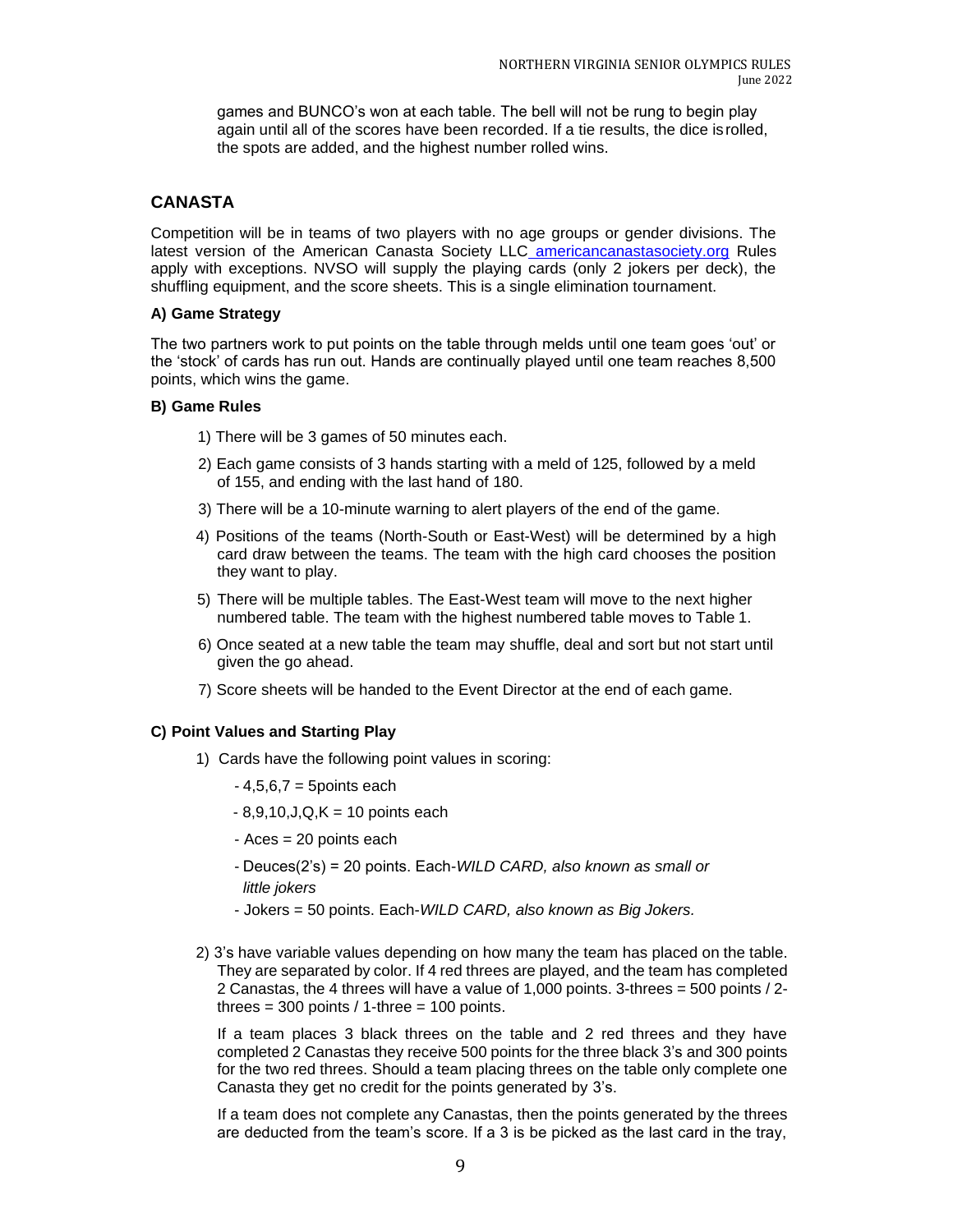the 3 is played and no further discard is permissible.

- 3) Partners must sit opposite each other.
- 4) Each player picks a card and the player with the highest card becomes the dealer.
- 5) Once teams have been seated the shuffled cards are cut by the player to the right of the dealer. The player who cuts takes 8 cards from the bottom of the deck and turns the 9th card thus causing it to stick out from the pile. This is calledthe 'turn" card and indicates to all players that the bottom of the deck is only 8 cards away.
- 6) The balance of the cards are now placed in the tray on top of the turn card. With this method, if a team goes down late in the hand and the turn card is approached, cards for the talon may only be picked up to and including the turn card. Once the turn card is passed, no cards may be taken for a talon.
- 7) Simultaneously, the dealer who has the rest of the deck is making 4 piles of 13 cards, creating the piles from left to right. These cards are then distributed to the players beginning with the player on the dealers left. The balance of the cards are placed on top of the cards in the tray and play is ready to begin. The player to the left of the dealer goes first. The first thing a player does is immediately place any threes received in the deal on the table in front of themself. The player then picks one card for each three placed on the table, plus one card more, which is the players draw card. For example, if 2 threes are placed on the table the player draws 3 cards - 2, to replace the 3's and, one card for the actual draw. A card is then discarded into the discard section of the tray, leaving the player with 13 cards and that player's turn ends.

# **D) Melding**

1) To accumulate points each team needs to get "on the board" by melding groups of cards. At the beginning of the game each team must meld a minimum of 125 points. As the game progresses the meld requirement increases based on each teams score. When a team reaches 3,000 points the meld requirement is 155 points. Over 5,000 points the requirement is 180 points. Each team's meld requirement can be different based on their score. Each grouping in a meld must contain at least 3 cards, 2 of which are natural, meaning not wilds. At least one of the groupings must contain at least 3 natural cards (no wilds). The following is an example of a proper 125 point meld:

 $-10$ , 10, 10 = 30 pts / Q,Q, Big Joker = 70 pts / 9,9,9 = 30 pts

- 2) This same meld could also have had the two nines and a wild to equal 140 points if that was necessary to accomplish the meld. Again, one of the 3 groupings must be pure - without wilds - for the meld to be valid. Valid groupings are as aboveand the game does not utilize straights (6,7,8 etc.) other than in a "special" hand, which will be described under F) Special Hands. Once a team melds, their partner can no longer get a special hands.
- 3) The above meld has a point total as follows: 10's = 30 points, Q,Q Joker = 70 points (50 points for the joker and 10 points each for the queens, and 30 points for the 3 nines). This meld equals 130 points which is 5 points more than necessary for the initial meld. All 3's played by either partner are combined in front of the melding player. The player then discards a card and as the first person to meld, takes what is called a talon, consisting of 4 cards from the deck. The second team to meld takes 3 cards as their talon. When you meld you must have a card to throw. If after you discard you do not have a card left in your hand, as long as the deck is at or before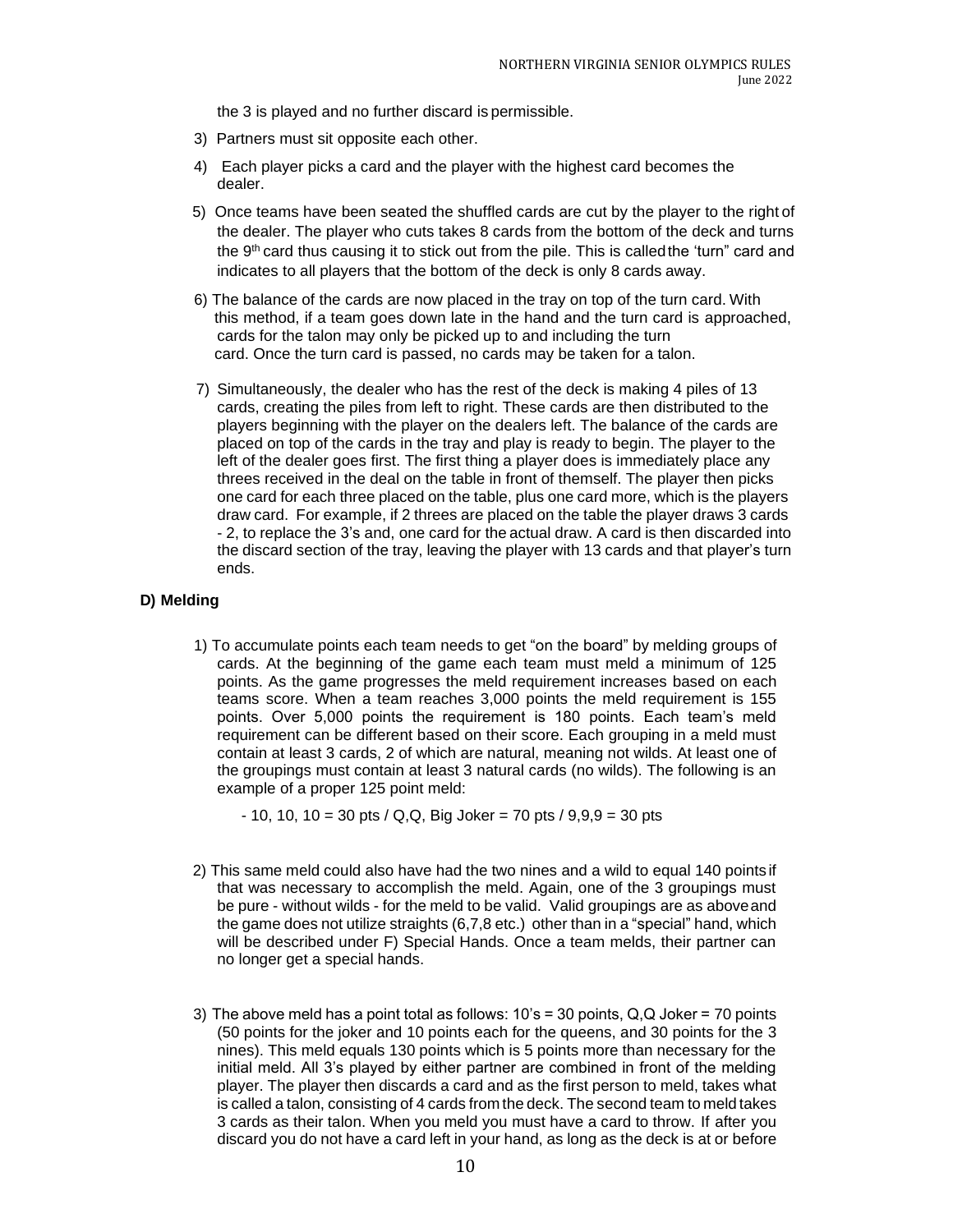the turn card, you can meld, but only take up to and including the turn card. However, if the turn card is gone, and you have a card to throw but none to hold, you cannot meld. There is an exception to needing 125, 155 or 180 points to meld, namely a full natural canasta. Should you have 7-sixes in your hand (for example) which would only total 35 points you can get on the board with this regardless, as it is a full natural canasta. Players continue taking turns clockwise until one team goes out, or, the stock of cards is depleted, or, a *special* hand is played thus stopping play. Cards left in players hands at the end of the round are counted and deducted from the points earned in the hand. Special hands will be addressed under F) Special Hands.

# **E) Canastas**

1) To accumulate as many points as possible a team wants to create as many canastas as possible. A canasta contains 7 of a particular card and may include up to 2 wild cards. A canasta containing no wild cards - say, 7 natural 8's, is considered *pure*  and has a value of 500 points. A canasta containing one or two wilds has a value of 300 points. As play progresses each of the 2 partners will try to build on their team's initial meld placed on the table to create canastas. The goal is to create at least 2 canastas. Once a team completes 2 canastas all 3's placed on their side of the table will count toward their score and that team is eligible to "go out" by one of the partners playing all remaining cards held in the hand and discarding the last card held. Using the earlier example:

- 10, 10, 10 / Q, Q, Joker / 9, 9, 9

- 2) This is the initial meld shown earlier. Each of the partners will now try to build on these groupings in an effort to get 7 of each. Therefore, if one of the partners has 3 queens and a deuce in their hand, they can play them to complete the Queens canasta. This canasta is then put to the side, next to the 3's played on the table with a black queen on top face up, signifying it is not a natural or pure canasta since it contains wilds. If the team completes the nines (9) canasta, without any wilds, a red nine is placed on top to close that canasta and it has a value of 500 points.
- 3) At the same time each of the partners may add to new groupings from their hand. Should one of the partners have 4 - 6's in their hand, they may be played next to the other groupings thus providing another potential canasta opportunity.
- 4) Although pure canastas are worth more points, finishing canastas, even with wilds, is more important in trying to win the game and making sure your threes count toward your score.

# **F) Special Hands**

- 1) There are a number of what are called special hands that end the play of the round immediately. The hands and their associated point levels are as follows:
	- -Pairs: A pairs hand is exactly that 7 distinct pairs, which do not require a discard, thus totaling 14 cards. This hand is shown immediately and ends the round, thus subjecting the opposing team to significant minus points. If a pairs hand contains wilds (little jokers or big jokers) they must be the same - thus 2-2 or J-J and the hand must contain A's and  $7's. = 2,000$  points. A pairs hand made without any wilds is worth 2,500 points
	- Garbage: This hand contains 4 of a kind, 4 of a kind, 3 of a kind, 3 of a kind. The hand is shown immediately and play ends. This hand may not have any jokers = 2,000 points.
	- Straight: A, 2, Big Joker,4,5,6,7,8,9,10,J,Q,K-no 3's = 3,000 points.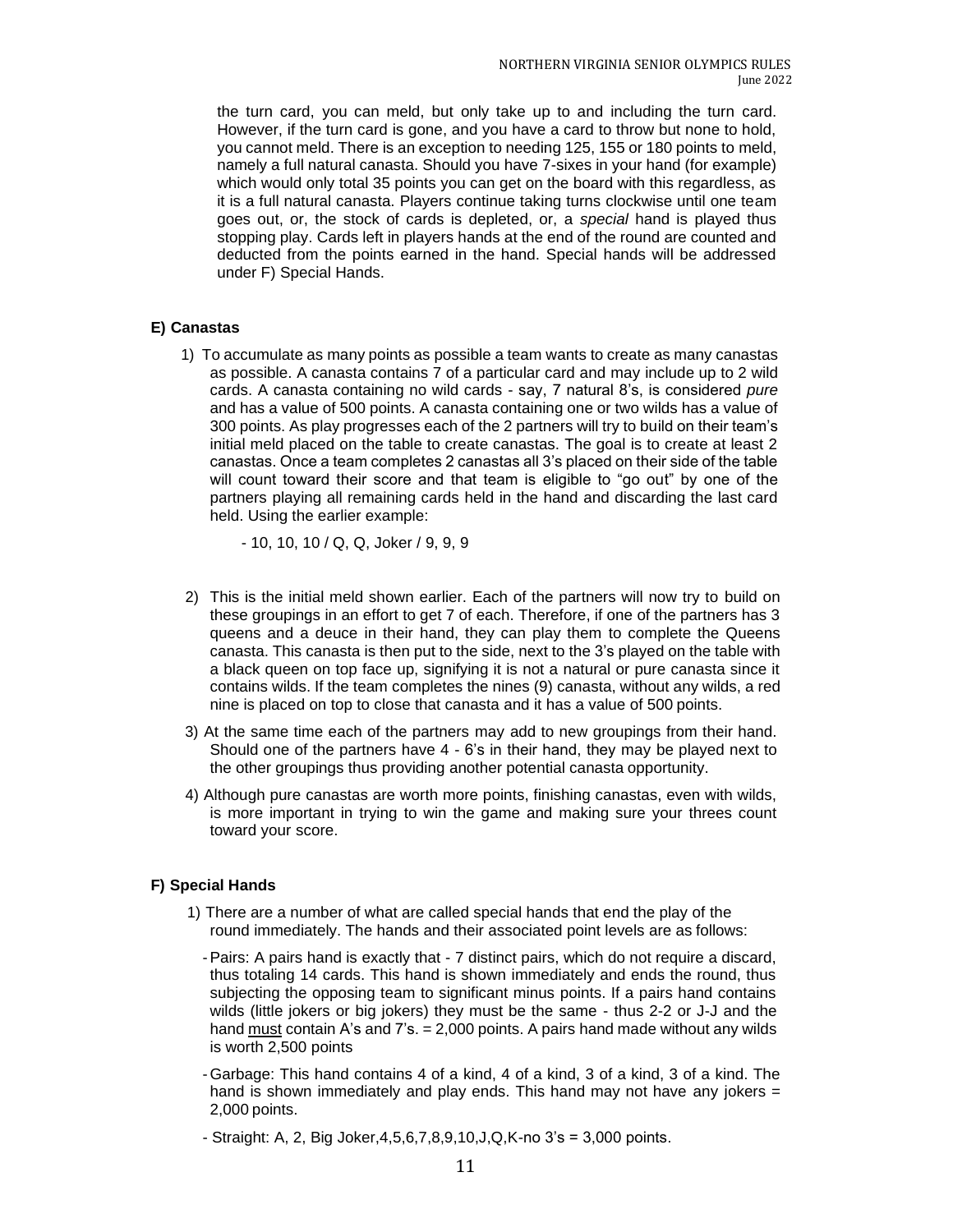# **G) 7's and Aces**

- 1) 7's and Aces have special rules and different values attached to them. 7's may only be played as a canasta *without* any wilds. Failure to get the full 7 has a penalty of 2,500 points.
- 2) Aces may be melded with wild cards, only on the initial meld. Should one choose to meld aces subsequent to this they must be pure and also carry 2,500 point penalty for failure to complete the canasta.
- 3) Getting stuck with more than two 7's or two Aces in your hand at the end of the round earns a penalty of 1,500 points. If you get stuck with more than 2 aces and 2 sevens in your hand, it's a penalty of 3,000 points. Two or less of either has no penalty.
- 4) If a player picks up the entire discard pile which may include unwanted additional 7's or Aces, a 7 or an ace may not be discarded into an empty tray. The player must wait one turn for cards to be in the discard side of the tray to discard a 7 or an ace.

# **H) Wilds Canasta**

1) A canasta of particular note is a "wilds canasta" As the name suggests it is comprised of 7 wild cards (2's and jokers). It carries a bonus as follows:

- All 2's = 3,000 points

- $-4$  Jokers  $+3-2$ 's  $= 2,500$  points
- $-1.2$  or 3 jokers  $+$  balance of 2's = 2,000 points.
- 2) However, starting a wilds canasta and not complete with 7 wild cards results in a penalty of 2,000 points. If a player has 4 big jokers on the table and does not complete the wilds canasta, the penalty is 2,500 points. Since there are 12 wilds, (8 deuces and 4 jokers) the risk is lower than trying to make aces or 7's of which there are only 8 of each.

# **I) Failure to Play "3's"**

1) Should a player fail to play a 3 in his/her hand during a turn, the player must put it on the table on his/her next turn, but he/she cannot take a card for it.

# **J) Taking the "Discard Pack"**

- 1) The entire discard pack may be taken and the cards may be used to finishor create additional canastas in the following circumstances:
- 2) In the second scenario, neither team has melded to open. A player discards a card that his opponent, who is next to play, has 2 of. This opponent also has enough points in meld in the hand to open WITHOUT using the discard card and the two he or she has in the hand. In this case the player does NOT draw from the draw pile. Instead the player lays down the meld equaling or exceeding the point threshold necessary. Then the player picks up the pack, immediately placing the 2 same cards, with the top card from the discard pile on the table as a new meld, or adding to an existing meld. The player may then integrate the balance of the pack into the hand. If the player picks up the pack at the point of melding, he/she DOES NOT get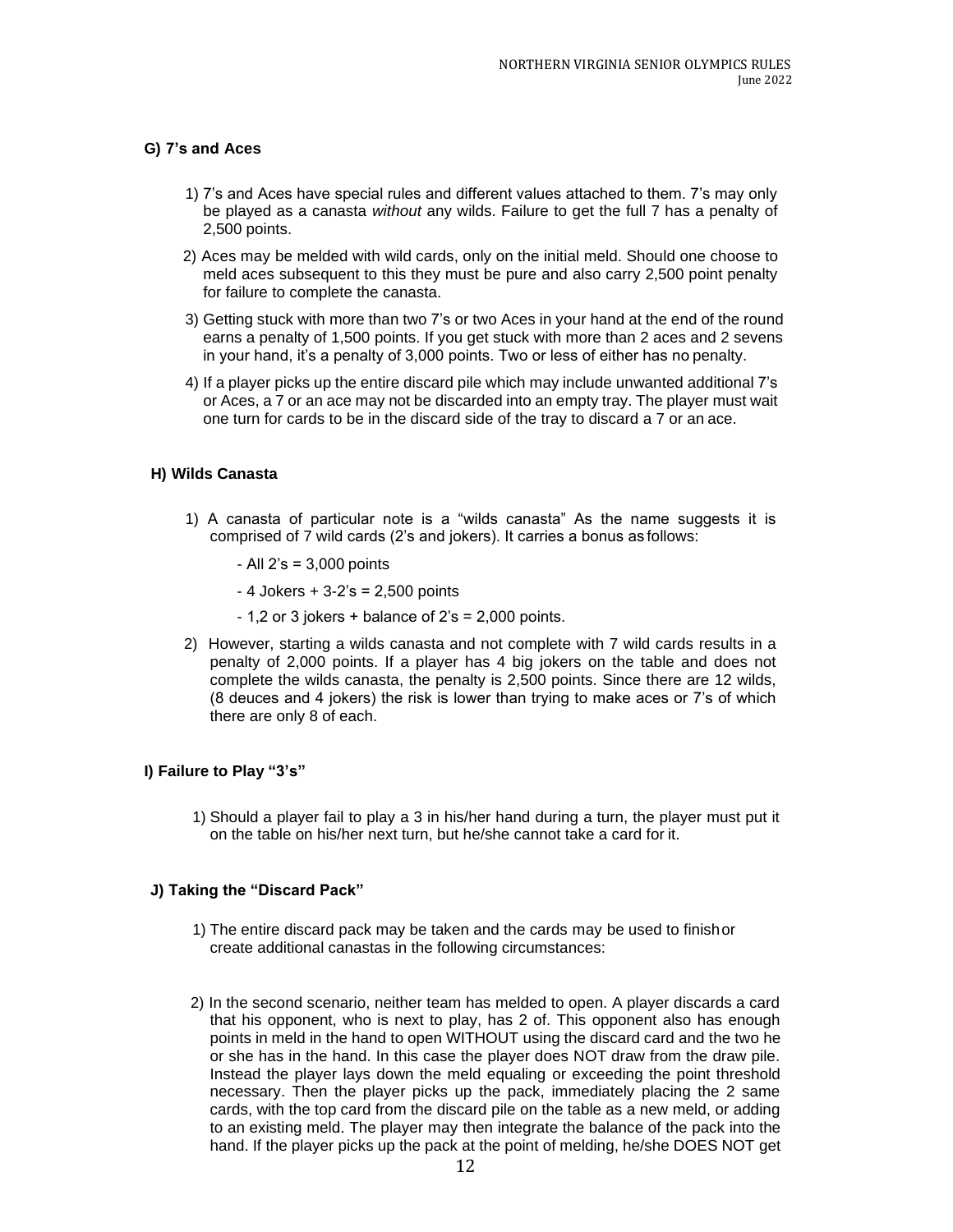#### a Talon.

# **K) Counting Points**

- 1) A round ends when a team 'goes out' or the draw cards are all taken. Going out means that the player is able to place remaining cards in the hand on the table, adding to existing melds, or creating a new one and has one card left to discard. The 'going out" card may be any card and can be discarded face down. Prior to going out it is permitted for the player planning on going out, to ask his or her partner if it is ok to do so. This can only be asked once. Should the partner have "toxic' cards in the hand – i.e. more than 2 sevens or aces, then the partner will say NO - thus giving an opportunity to discard unwanted cards. Going out is worth an additional 100 points. Even if the partner goes out the player still must deduct the points left in his/her hand.
- 2) The scorekeeper is the person in the North position. At the end of the round each team will tally its points with the scorekeeper making note and tracking each teams' points on the score sheet. If a team has 3's on the table, but no canastas, everything is a minus. Otherwise each player counts the points left in their hand and deducts the points from what is on the table.
- 3) The remaining cards are then counted as follows:

Base Points are counted first. They are comprised of the threes and canastas. If NO canasta was made by a particular team, the value of the threes is deducted

from the point total. If one canasta was made by the team, then the threes don't count for or against. If 2 canastas are made, the threes total value are counted toward the total points of the round. Threes are counted as follows:

Separate the black threes from the red threes and count them:

- 1 of a particular color = 100 points
- 2 of a particular color = 300 points
- 3 of a particular color = 500 points
- 4 of a particular color = 1000 points
- 4) 3 red threes and 2 black threes = 800 base points for threes. After the threes are counted the canastas are added up. Pure canastas (no wild cards) are worth 500 points each (except for 7s, pure aces and jokers which have a separate point value.) Canastas with wilds  $=$  300 points each. 2 pure canastas and 1 impure  $=$  1,300 points. In this example it is assumed that this team also "went out". Therefore, our total *base points* including 100 for going out would total 2,200 points as follows:
	- $-3$ 's = 800 points / Canastas = 1,300 points / Going out = 100 points
- 5) The "count" is done by removing the threes, as they have already been counted and totaling all the points left on the board. Using the values given before:
	- $-4,5,6,7 = 5$  points each
	- $-8,9,10,J,Q,K = 10$  points each
	- Aces = 20 points each
	- 2's = 20 points each *WILD CARD*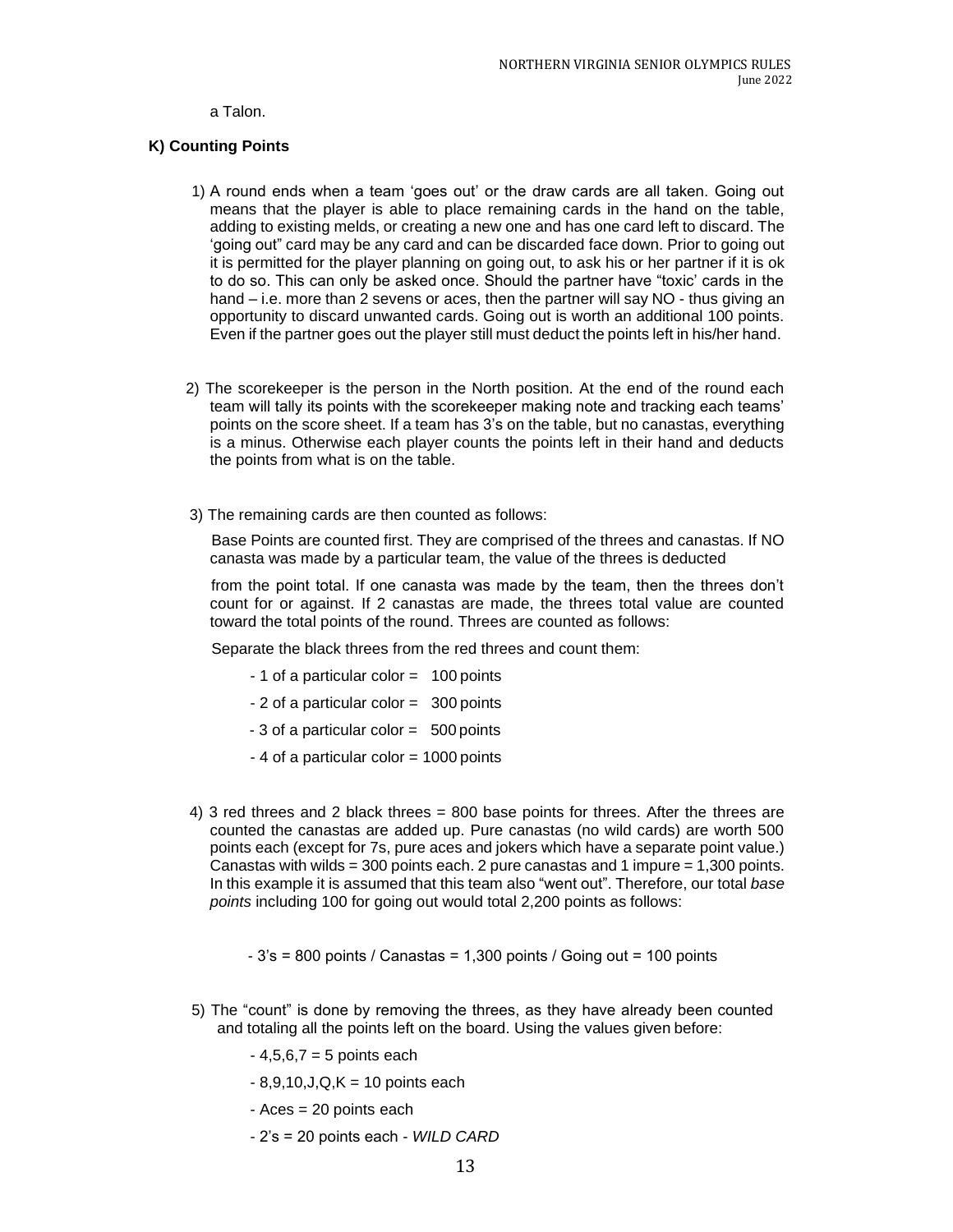- Jokers = 50 points each - *WILD CARD*

6) The value of all the cards on the table are added up and piles of 100 points for easy tracking are made. Assuming the results is 3 piles of 100 points each and 35 more points, the count would be 335 points. The count is added to the base and they are totaled for the team's score for the round. The score sheet would look like this:

|       | We    | <u>They</u> |
|-------|-------|-------------|
| Base  | 2,200 | 1,800       |
| Count | 325   | 275         |
| Total | 2.525 | 2,075       |

7) In the example above both teams would still need 125 in meld to go down as they are both below 3,000 total points. Assuming after the next hand "We" had 3,330 points and "They" has 2,900 points then "We" would need 155 points to open and "They" would still need 125 points. If in a subsequent hand a team loses points and the loss of points brings the team below one of the thresholds, then the amount needed is reduced to the appropriate level. As stated earlier 8,500 points is necessary to win the game, which will require several rounds.

# **K) Scoring Summary**

- 1) Base Points
	- Canasta-Pure = 500 points
	- Canasta-up to 2 wilds = 300 points
	- 3's (assuming 2 canastas are closed):
	- $-$  One  $3 = 100$  points
	- Two 3's (same color) = 300 points
	- Three 3's (same color) = 500 points
	- Four 3's (same color) = 1,000 points

If one canasta is closed then 3's played don't count for or against.

If no canasta is closed the above point schedule is deducted from the team score.

- Going out = 100points

#### 2) Count

- $-4,5,6,7 = 5$ points each
- $8,9,10,J,Q,K = 10$  points each
- Aces = 20 points each
- Deuces(2's) = 20 points each *WILD CARD, also known as small jokers*
- Jokers = 50 points each *WILD CARD, also known as Big Jokers*

#### 3) Special Hands

- Pairs = 2,000 points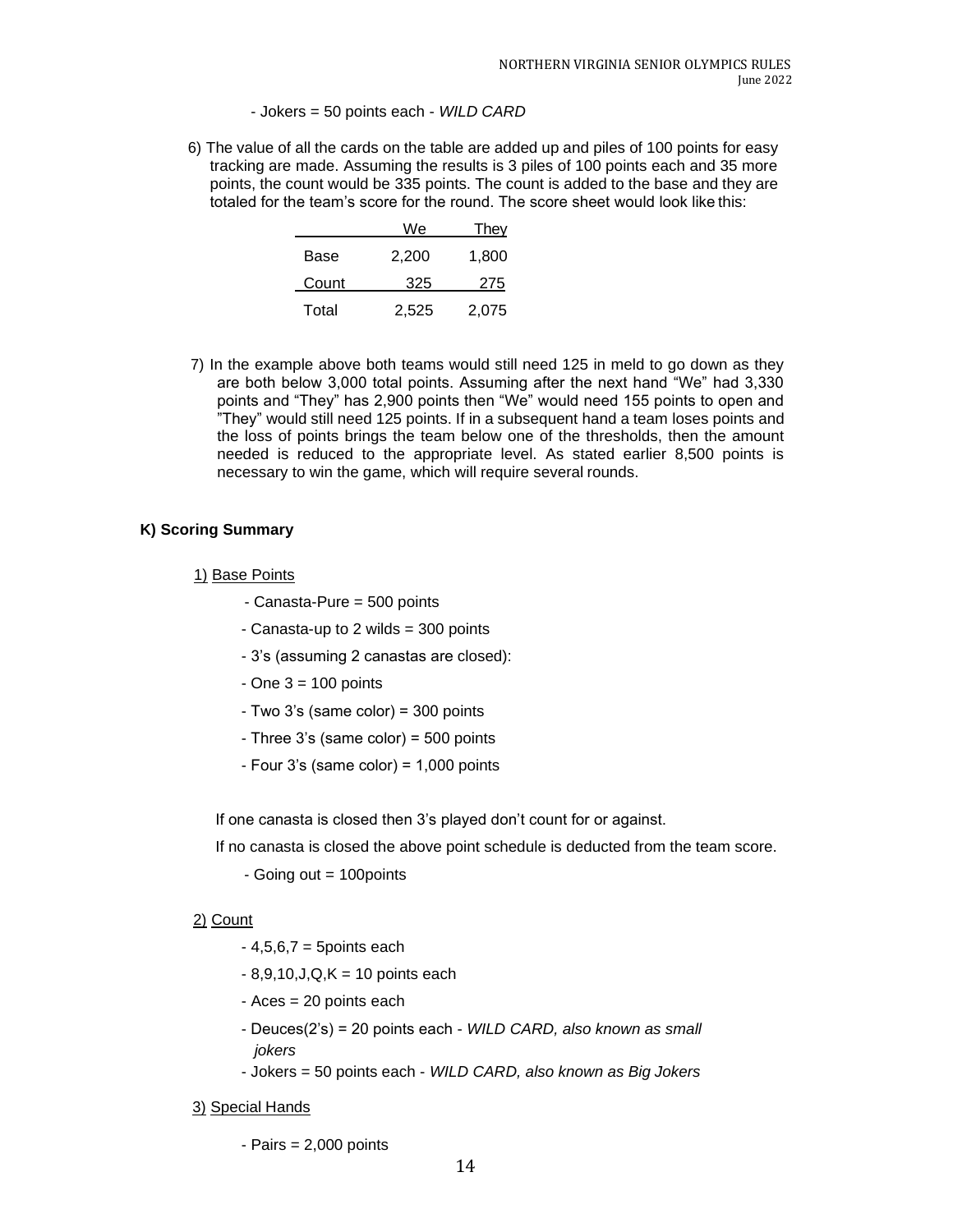- Pairs-no wilds = 2,500 points
- Garbage  $= 2,000$  points
- Straight  $= 3,000$  points

# **L) Penalty Summary**

- More than two 7's or A's in hand at end of round =1,500 points
- Failure to complete A's or 7's Canasta = 2,500 points
- Failure to complete wilds canasta = 2,500 points
- No completed canastas-all points in hand and 3's are deducted

# <span id="page-15-0"></span>**CORNHOLE GAME**

Competition is open for Men's and Women's Singles, Men's Doubles, Women's Doubles, and Mixed Doubles Teams with no age groups. This is a double elimination tournament. American Cornhole Organization (ACO) Rules apply except as modified below. The Event Host supplies the Cornhole Boards and the pitching bags per ACO Specifications.

- 1) Boards are positioned 27 feet from the front edge of the two boards. The front edge of each cornhole board marks the foul line.
- 2) There will be a 2' x 4' pitcher box on each side of the two Cornhole Boards.
- 3) A random drawing will be held to determine opposing teams before the event is started.
- *4)* Each game will be played to 15 points with a 2-point spread. The first team toreach or to exceed15 points with a 2-point spread at the conclusion of a frame is the winner. (S*ee Section G) Scoring)* If a score of 15 points is not achieved in 15 minutes, the Event Director will determine the winner based on the highest score at the end of the timeframe.
- 5) The opening shot will be determined by a coin toss.
- 6) The team who wins the most matches against all the other teams in the designated age group wins the gold medal, the runner up wins the silver medal and the thirdplace winner is awarded the bronze medal. There will be one loser's frame from the semifinal to determine 3rd place.
- 7) The youngest team member determines the age group.
- **8)** A registrant mayonly participate with one team or pair in each event, and only in the proper age group.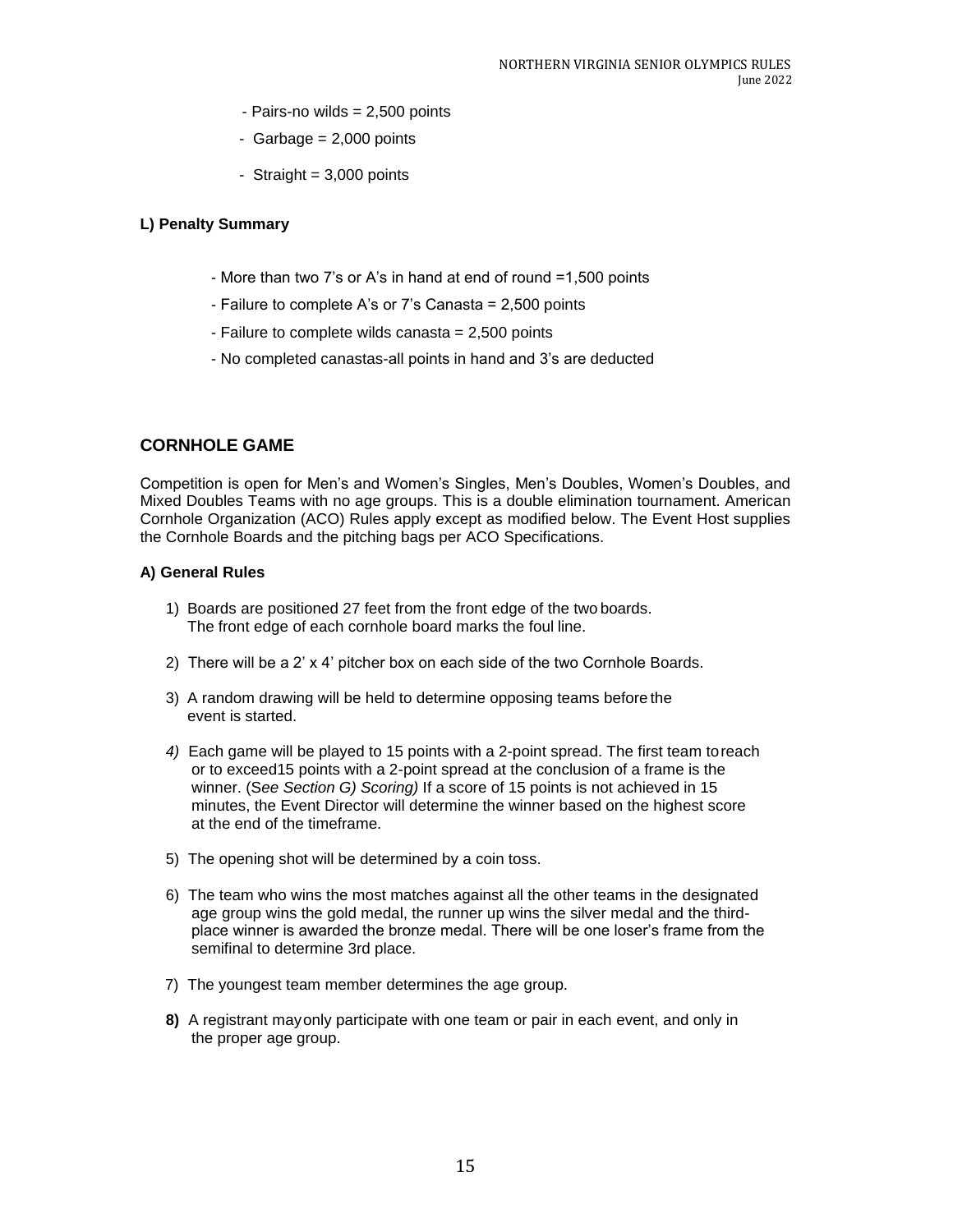# **B) Court Layout**



# **C) Playing Rules**

- 1) Woody: A woody is a cornhole bag that has been pitched and remains on the cornhole board playing surface at the conclusion of the frame. Each woody counts for one point.
- 2) Cornhole: A cornhole is a cornhole bag that has been pitched and passes throughthe cornhole board hole at any time within the frame. Each cornhole counts for 3 points.
- 3) Players alternate pitching bags (one player at a time) until each player has pitched all (4) of his/her bags.
- 4) A player must pitch all (4) bags from their designated cornhole pitchers' box.
- 5) Players must deliver the bag with an under-hand release.
- 6) One foot must be completely within the pitcher's box at the time of releasing the bagand players must not cross the foul line with their feet before the bag has landed.

# **D) Pitching the Next Frame**

- 1) The team who scored in the preceding frame shall pitch first in the next frame.
- 2) If neither team scores, the team who pitched first in the preceding frame shall retain first pitch in the next frame.

# **E) Raking Cornhole Bags**

- 1) If bags become piled inside the cornhole board hole and may interfere or obstruct with the next pitch or if there is question whether a cornhole bag would have naturally fallen through the hole, a player may request to "rake" the cornhole bags that have fallen inside the hole.
- 2) **Note:** During raking, all efforts should be made to leave bags on the playing surface undisrupted, in their natural state, and to leave bags that may hang on the rim of the hole from falling inside the hole unnaturally. If a bag is resting on a piled bag, and unavoidably falls into the hole as a result of raking, then it shall be counted as a "cornhole."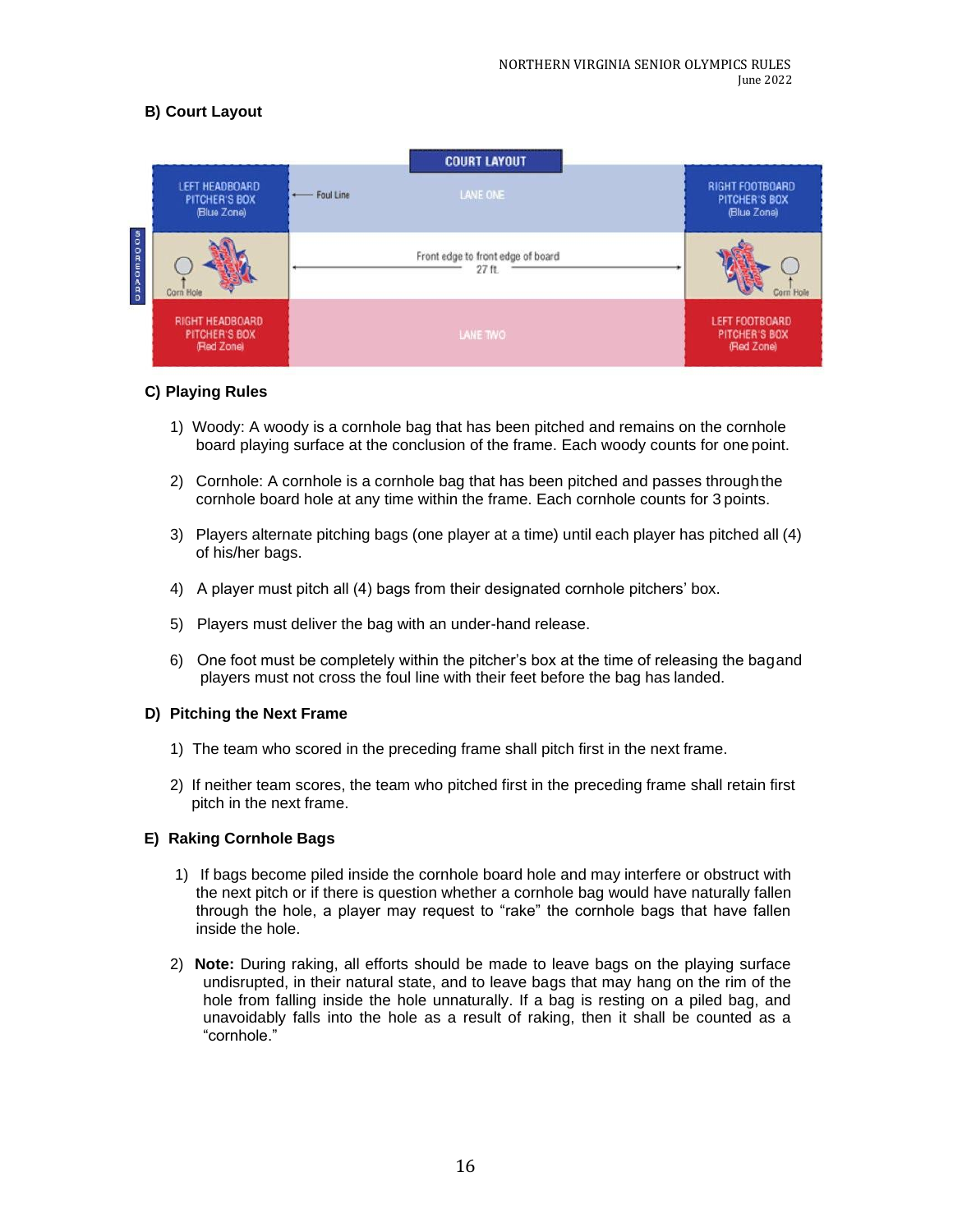# **F) Playing the Game**

# **Singles Play**

- 1) Player A competes against Player B. Both players stay in their designated lane for the whole game.
- 2) Players start the game at the headboard and will alternate pitching bags until each player has pitched all (4) of his/her bags.
- 3) Players then walk to the end of their lane to the other court, take score, and resume pitching back to the other cornhole board.

#### Doubles Play

- 1) Team A competes against Team B each team is comprised of two (2) people.
- 2) Each team will stay in their designated lane for the whole game.
- 3) Players at the headboard will alternate pitching bags until each player has pitched all (4) of his/her bags.
- 4) Players at the footboard will take score and resume pitching back to theother cornhole board.

# **G) Scoring:**

1) Cancellation Scoring: The approved method of scoring for cornhole is "cancellation" scoring. In cancellation scoring, the points of one player cancel out the points of their opponent. Using this method, only one player/team can score in each frame.

Example: Red achieves one (1) woody and two (2) cornholes. Blue achieves two (2) woodies and zero (0) cornholes. 7 points  $-2$  points  $=$  Red scores 5 points for that frame.

- 2) *Foul Bags*  Refers to any cornhole bag that has not been determined as a "woody" or "cornhole", or was designated a foul bag as the result of rules violation.
- 3) *Designated Foul Bags*  Refers to any cornhole bag that has not been determined as a "woody" or "cornhole", or was designated a foul bag as the result of rules violation. Bags contacting the ground before reaching the playing surface and bags pitched when a player has crossed the foul line are Foul Bags. If a foul bag lands on the playing surface or comes to rest touching the ground and the board, it must be removed immediately.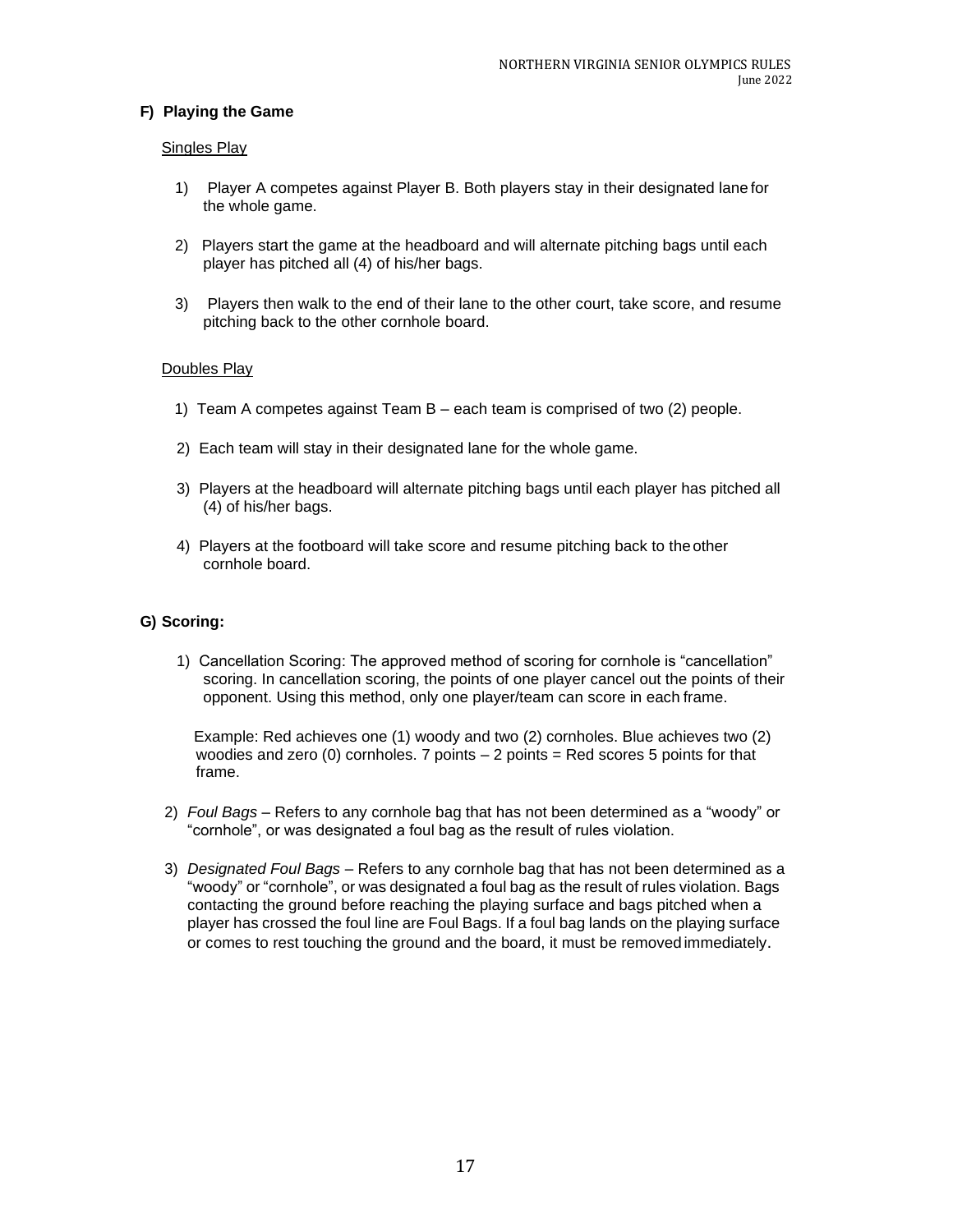# **CRIBBAGE**

No separate age groups or gender divisions. However, if there are 12 or more participants, the event will be divided into two age groups. To avoid byes, the Event Director will play if there are an odd number of participants. However, the Event Director will not be eligible for medals. NVSO will supply boards and cards.

# **A) General 2-Player Rules**

- 1) A full deck of 52 cards will be used. King is high, Ace is always low.
- 2) Four games will be played in a round robin format.
- 3) A game consists of being first to reach '121' pegged points, with two 'game' points awarded for a winning margin of 1-30 pegged points, three 'game' points awarded for a 'Skunk' (winning margin of 31 or more pegged points, no added bonus for a 'Double Skunk'), and zero 'game' points for a loss.
- 4) The loser of each game records as a negative the number of pegged points they were still short of 121, and the winner records the same number as a positive. These tie-breaking points determine who receives the higher medal if two or more players end up with the same number of 'game' points.
- 5) Cut for deal—low card deals first, with deal alternating thereafter. Each player may shuffle the deck, Dealer shuffling last, and the Dealer's opponent 'Pone' having the option of cutting the deck.
- 6) Six Cards are dealt to each player, one at a time, face down. The remaining deck is placed face down off to the side. After examining their 'Hands,' both players discard two cards face down into the 'Crib,' which remains beside the Dealer until after the Play of Hands is completed.
- 7) Pone cuts the remaining deck and Dealer turns up the top card of the lower portion and places it face up on the reunited deck as the Starter. This card is not used during the Play of Hands, but is used as a common card with each player's Hand and Crib during the Final Count afterward. If the Starter is a Jack, the Dealer immediately scores (pegs) 2 points for 'His Nibs.'

# **B) The Play**

- 1) Pone starts by selecting any card from their Hand and placing it face up in front of them while announcing its numerical value. All Face cards are tens, and all Aces are ones. Dealer then plays a card from their Hand face up and announces both its value and the combined total of the cards.
- 2) Play proceeds back and forth in this manner, with the value of each new card added to the running total of all previously played face up cards, but not to exceed '31.' If a player cannot play a card that would keep the total to '31' or under, they must say 'Go' and allow their opponent to continue playing. Players must continue to play all cards they are able to without going over '31.'
- 3) The player who brought the card total closest to '31' scores one point for the 'Go,' or two points if they reached '31' exactly. Both players then turn their played cards face down, and starting with the player that did NOT score the 'Go' or '31,' continues a new round of play until both players have played all four cards in their Hand. The final card played earns that player one extra point for 'Last Card,' or two extra points if it brings the running total to precisely '31.'
- 4) During the Play of Hands, players score points for various sequential combination involving both players' cards (suits irrelevant, no points awarded for Flushes, Runs may be in any order) as follows: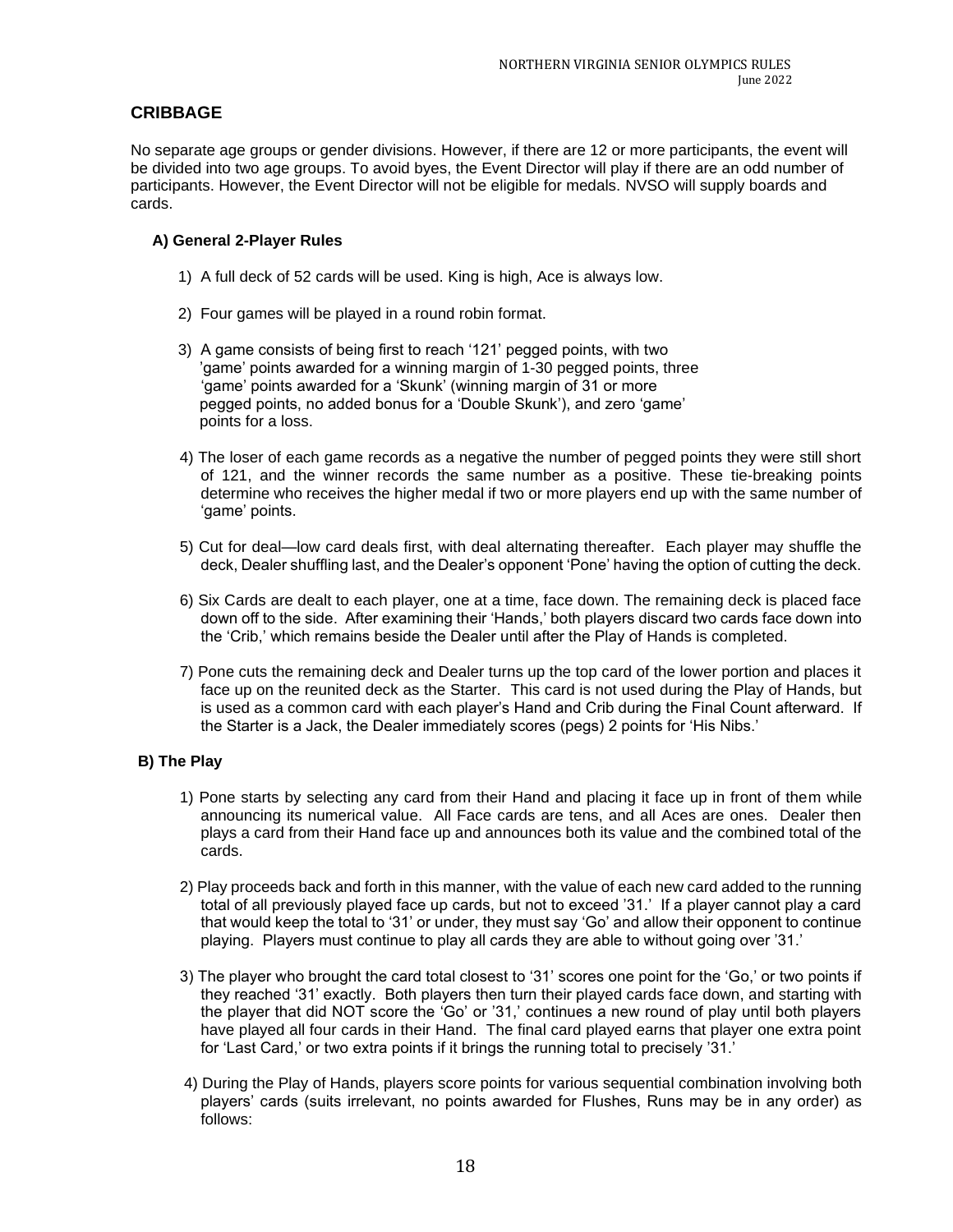| Points | Action/Combination                                            |
|--------|---------------------------------------------------------------|
| 2      | Jack on Deck Starter-Dealer only                              |
|        | 'Go' or 'Last Card'                                           |
| 2      | Bringing running total to '15' or '31' (can be in addition to |
|        | other combinations formed)                                    |
| 2      | Any Pair of same value                                        |
| 3      | Any Run of Three cards (e.g. J-9-10)                          |
| 4      | Any Run of Four cards (e.g. 6-9-7-8)                          |
| 5      | Any Run of Five cards (e.g. 2-6-3-4-5)                        |
| 6      | Any Run of Six cards (e.g. 7-4-2-6-3-5)                       |
|        | Any Run of Seven cards (e.g. 2-7-6-3-A-5-4)                   |
| 6      | Any Three-of-a-Kind of same value                             |
| 12     | Any Four-of-a-Kind of same value                              |
|        |                                                               |

# **C) The Final Count**

1) Both players, starting with Pone after the Play of Hands is completed, now examine their respective Hands, together with the Starter card, to see how many scoring combinations they can form as follows:

| Points | Combination                                                  |
|--------|--------------------------------------------------------------|
|        | Jack of same suit as Starter                                 |
| 2      | Any group of two or more cards adding up to '15' (e.g. Q-5,  |
|        | 7-6-2, or 5-4-3-2-1)                                         |
| 2      | Any Pair of same value                                       |
| 3      | Any Run of Three cards (e.g. J-10-9)                         |
| 4      | Any Run of Four cards (e.g. 9-8-7-6)                         |
| 4      | Any Four card Flush of same suit (must all be in player's    |
|        | Hand, excludes Starter and Crib)                             |
| 5      | Any Five card Flush of same suit (must match Starter's suit, |
|        | only Flush allowed in Crib)                                  |
| 5      | Any Run of Five cards (e.g. 6-5-4-3-2)                       |
| 6      | Any Three-of-a-Kind of same value                            |
| 8      | Any Double Run of Three cards (e.g. K-Q-J-J)                 |
| 10     | Any Double Run of Four cards (e.g. 4-3-3-2-A)                |
| 12     | Any Four-of-a-Kind of same value                             |
| 15     | Any Triple Run of Three cards (e.g. J-10-10-10-9)            |
| 16     | Any Double Double Run of Three cards (e.g. 4-4-3-3-2)        |
| 20     | Four FIVES, no Face Card or TEN (12 for Four-of-a-Kind,      |
|        | plus 8 for four different 5-5-5 '15' combinations            |
| 28     | Four FIVES and a Face Card or TEN (12 for Four-of-a-Kind,    |
|        | plus 8 more for four additional 10-5 '15' combinations)      |

- 2) The same cards can be part of several different scoring combinations. For example, a Four card Flush of Q-6-5-4 combined with a Starter 5 of a different suit would score 20 points in total (8 for four '15s,' plus 8 for a Double Run of Three, and 4 for a Four card Flush), while a Five card Flush of 9-8-7-6-A would score 15 points (6 for three '15s,' plus 5 for the Flush and 4 for the Four card run).
- 3) Players can only peg the points they claim, and while 'Muggins' (stealing unclaimed or unpegged points) are not allowed, players are never required to point out any unclaimed or unpegged points. After all points have been pegged, including from the Dealer's Crib, all cards are returned to the deck for reshuffling and a new hand of six cards each is dealt, with the previous Pone the new Dealer.
- 4) Play continues until one player reaches the 121st hole, ending the game immediately. If Pone 'goes out' during their final count, Dealer does NOT peg any points for their Hand or Crib.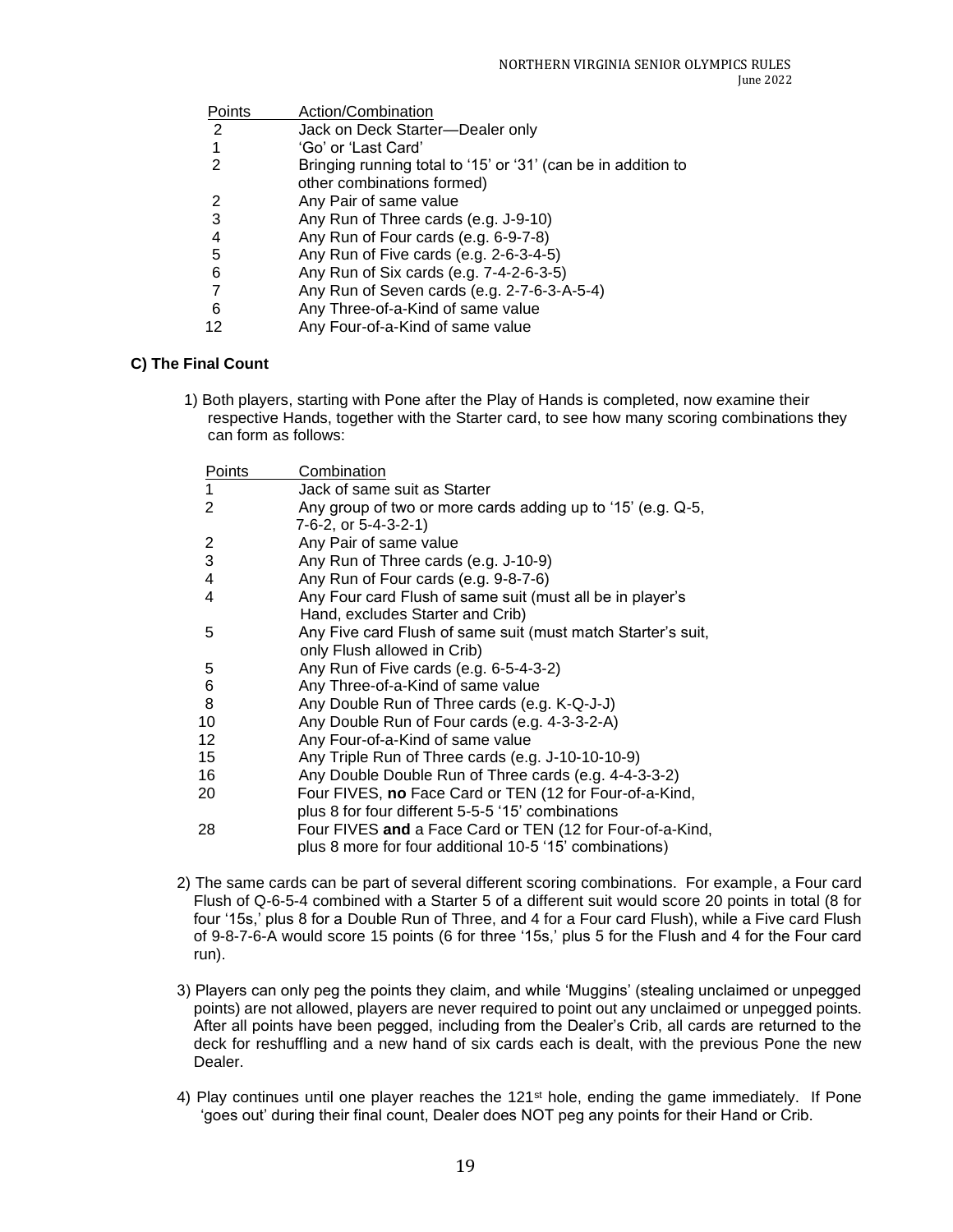# <span id="page-20-0"></span>**CROQUET – NINE WICKET**

Competition will be single elimination individual play with no age or gender groups. United States Croquet Association (USCA) Rules croquetamerica.com/croquet/American apply with exceptions. The Event Host will supply the equipment.

# **A) The Court and Equipment**

The standard court is 100' by 50'. Dimensions may be scaled down to fit the available space. There are nine wickets, two stakes, and up to six balls in each round. (Figure 1)



# **Figure 1: Court Setup** *Figure 2: Course of Wickets*

# **B) Game Outline**

- 1) There will be up to six players per round. Player match up and the number of participants in early rounds to advance will be by random draw based on the number of participants.
- 2) Each player will be assigned a ball color by a random draw at the start of the game.
- 3) The object is to maneuver the balls through the course of 14 wickets and into the finishing stake, as shown in Figure 2. Play is made by striking a ball with a mallet. The player who is playing a turn is called the striker, and the ball in playfor that turn is the striker ball.
- 4) Turns are played in the sequence blue, red, black, yellow, and so on throughout the game. The sequence of colors is painted on the stakes. Each turn is one stroke, but extra strokes are earned when the striker ball hits another ball or scores a wicket point as described under D) Scoring a Wicket.
- 5) The striker ball may cause other balls to move and score points. However, the striker must never strike any ball other than the striker ball. The **Franklin** must contact the ball crisply - scooping, pushing, and hitting the ball more than once during the stroke are not allowed. Any of these violations results in a loss of turn.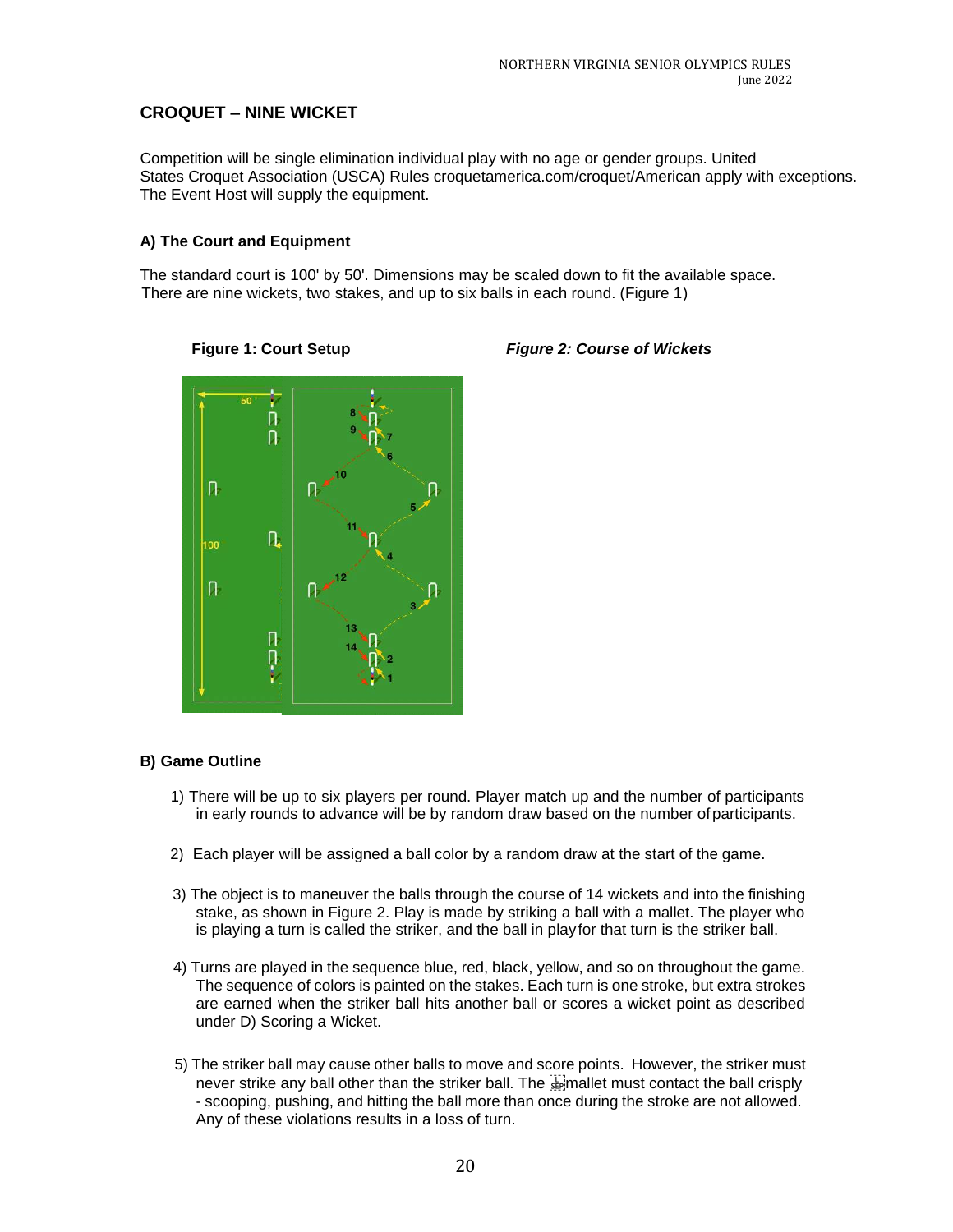# **C) Starting a Game**

Each ball is played from a point halfway between the finishing stake and wicket #1.

# **D) Scoring a Wicket**

Aball scores a wicket point by passing through a wicket in the correct direction and sequence (Figure 2).

# **E) Hitting other Balls**

If the striker ball hits a live ball it has made a roquet and the striker earns two bonus shots from the roqueted ball. The first of these two shots may be taken in any of fourways:

- 1) From a mallet-head distance or less away from the ball that was hit ("taking a mallethead").
- 2) From a position in contact with the ball that was hit, with the striker ball held steady by the striker's foot or hand (a "foot shot" or "hand shot").
- 3) From a position in contact with the ball that was hit, with the striker ball not held by foot or hand. This is done by picking up the striker ball, placing it in contact with the hit (roqueted) ball and then striking the striker ball.
- 4) From where the striker ball stopped after the roquet. If a boundary is in use and the striker ball went out of bounds, the ball should be measured one mallet length from where it crossed the boundary.

The second bonus shot after a roquet is an ordinary shot played from where the striker ball came to rest, called a "continuation shot". All balls are live at the start of the turn. A ball hit by a striker ball is a dead ball and remains so until the striker ball scores its next wicket or stake point or until the start of the next turn.

If the striker ball hits a dead ball, it is not a roquet and no extra stroke is earned. However, if the striker is otherwise entitled to play an extra stroke, the turn continues.

# **F) Boundaries**

- 1) Boundaries may be marked with string or chalk, or the corners may be marked with flags or other suitable markers.
- 2) Any ball that crosses the boundary is placed inside three feet (or the length of a mallet) of the point where the ball crossed the boundary.
- 3) Any ball less than three feet (or the length of a mallet) from the boundary isalso placed in the full distance.

# **G) Wickets and Hits**

The striker ball cannot both score a wicket and make a roquet on the same stroke. Whichever happens first takes precedence.

# **H) Turning Stake**

A ball scores the turning stake by hitting it in the correct sequence.

# **I) Continuation Stroke**

1) The striker earns an extra stroke (called a continuation stroke) for the striker ball by scoring a wicket, or the turning stake, or by taking croquet. The continuation stroke is played as the balls lie. Continuation strokes are not cumulative.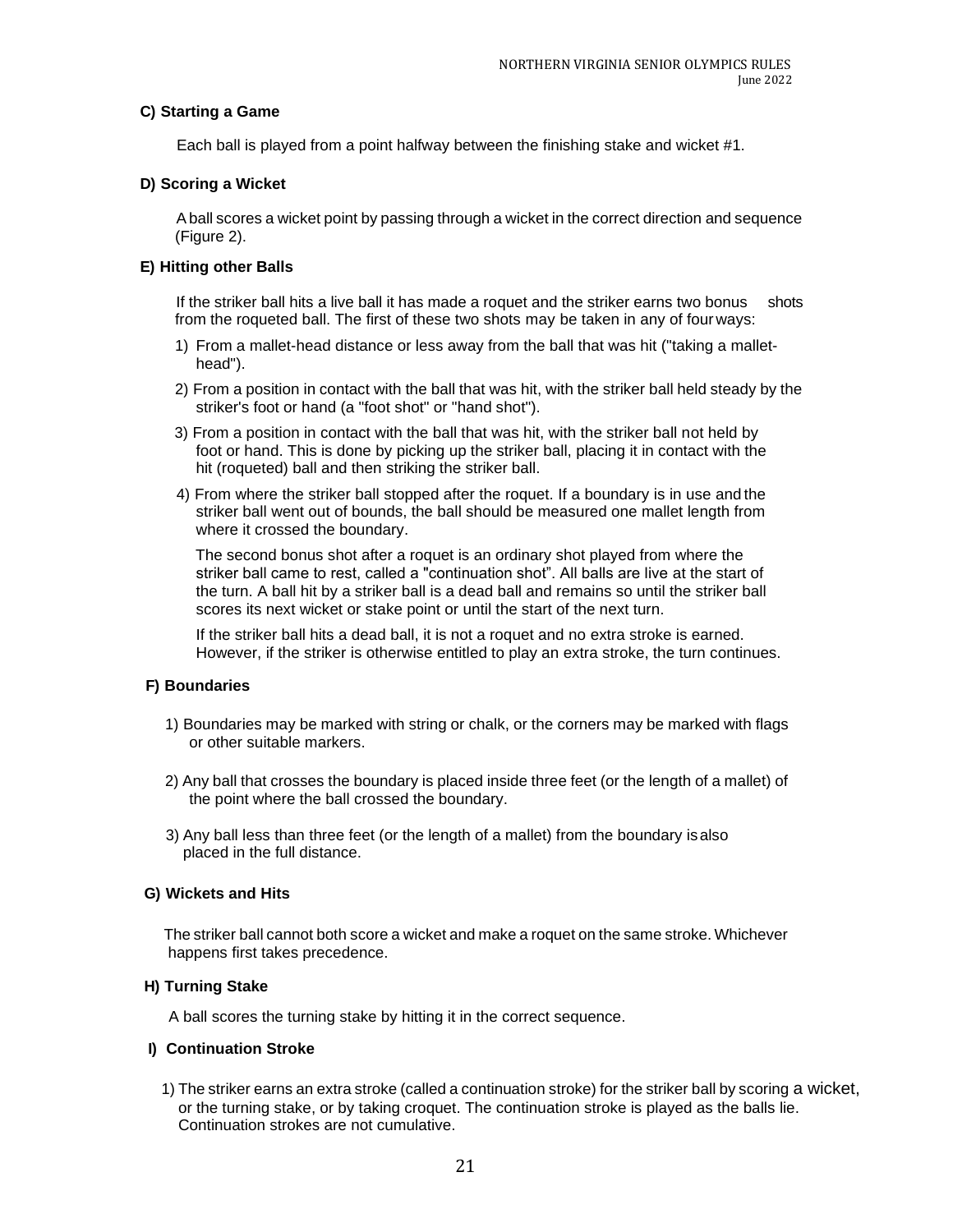- 2) If the striker ball makes a roquet while taking croquet, there is no continuation strokeand the striker immediately takes croquet from the ball that was just roqueted.
- 3) If the striker ball scores a wicket and the turning stake on the same stroke, only one continuation stroke is earned.
- 4) The one exception is that two continuation strokes are earned if the striker ball scores two wickets on one stroke.
- 5) If the striker ball scores a wicket or stake or makes a roquet with the first of these two continuation strokes, the extra stroke is forfeited.

# **J) Stake and Hi**t

The striker ball cannot both score the stake and make a roquet on the same stroke. Whichever happens first takes precedence.

#### **K) Variations**

The following variations can be used singly or in combination.

- 1) Variation 1: Out-of-bounds penalty. If any ball, other than the striker ball during a roquet stroke, goes out of bounds, the turn immediately ends.
- 2) Variation 2: Carry-over deadness. A ball that has roqueted and taken croquet from another ball may not roquet that ball again until it scores its next point. If the striker ball does hit such a dead ball, no extra stroke is earned and the balls remain where they come to rest.

# **CROSSWORD PUZZLE**

Competition will be in 10-year age groups (50-59, 60-69, 70-79, 80-89, 90+) with no gender divisions. NVSO will provide the crossword puzzles and pencils.

- 1) Crossword puzzles consist of a grid of intersecting blocks, each defined as a line of adjacent cells with a clue number in either the uppermost cell for a vertical block, or the left-most cell for a horizontal block. Each clue provides a hint as to what word, phrase, acronym, or abbreviation should be placed in the corresponding block, with a single letter (A-Z) going into each cell of that block – read left to right for horizontal blocks, or top-down for vertical blocks. The object is to fill in each cell of each block with the correct letter, and to do so in the shortest time possible.
- 2) The event consists of a series of three increasingly difficult puzzles to solve:
	- $\circ$  One with a 20-minute limit,
	- o One with a 30-minute limit,
	- $\circ$  One with a 40-minute limit.
- 3) Contestants may only use a pencil for notations and their own brainpower to solve the puzzles. Dictionaries, computer/smart phone analysis, or cribbing off of other contestants is prohibited.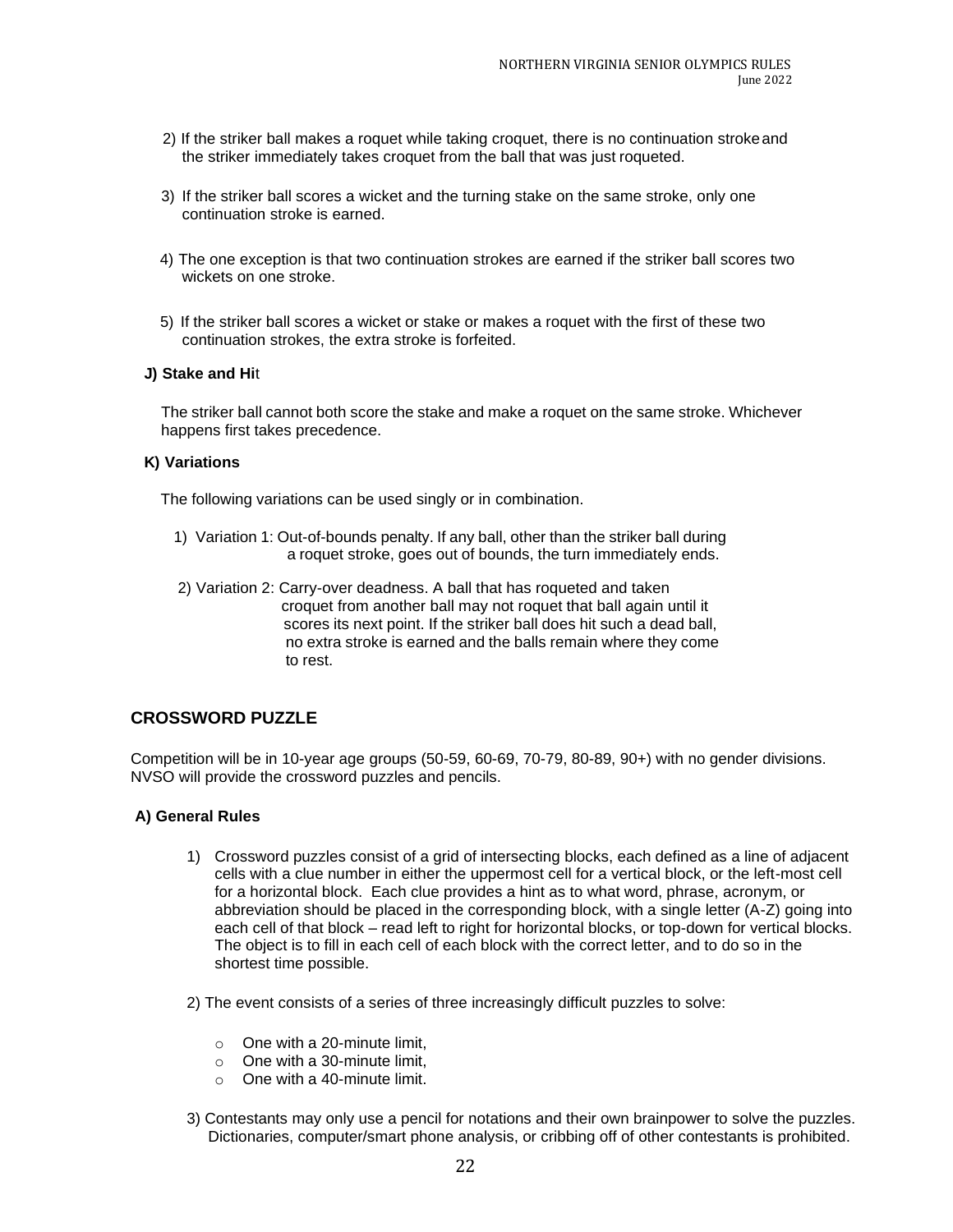Notations and guessing are allowed as long as it remains clear which letter goes with each cell.

- 4) Once a puzzle is completed, a contestant will raise his/her hand and a proctor will record his/her elapsed time and collect the puzzle for grading.
- 5) At the end of the allotted time for a puzzle round any remaining unfinished puzzles will be collected for grading and recording the total time (20, 30, or 40 minutes) for that round.

# **B) Grading**

- 1) Cells with two or more letters, the wrong letter, and cells left entirely unmarked are graded as mistakes and assessed a one-minute time penalty each, which is added to the contestant's completion time for that puzzle.
- 2) The cumulative time required to complete all three puzzles, including assessed time penalties for mistakes, is the contestant's score, with the winner in each age group being the contestant with the **lowest** total score.

# **C) Awards**

Gold, Silver and Bronze medals are awarded to the contestants in each age group.

# **CYCLING**

Competition is open to Men and Women in 5-year age groups (50-54, 55-59, 60-64, 65-69, 70- 74, 75-79, 80-84, 85-89, 90-94, 95-99, 100+). This event will be governed by the rules of USA Cycling [www.usacycling.org, e](http://www.usacycling.org/)xcept as modified herein.

# **A) The Races**

- 10 K Individual Time Trial
- 20 K Individual Time Trial

# **B) Equipment**

- 1) Participants will be required to furnish their own multi-gear (free wheel) bikes. Front and rear brakes are required. Fixed gear bicycles are not permitted. Recumbent bikes that meet USCF rules are permitted.
- 2) All riders must provide and wear protective helmets (Ansi or Snell) with approved sticker affixed.
- 3) All handle bars must be securely capped.
- 4) There may be no protective shield, faring or other device on any part ofthe bicycle (including, but not limited to the frame, wheels, handlebars, chain wheel, or accessories) (that has the effect of reducing wind resistance.
- 5) For security reasons the use of earphones/buds is prohibited.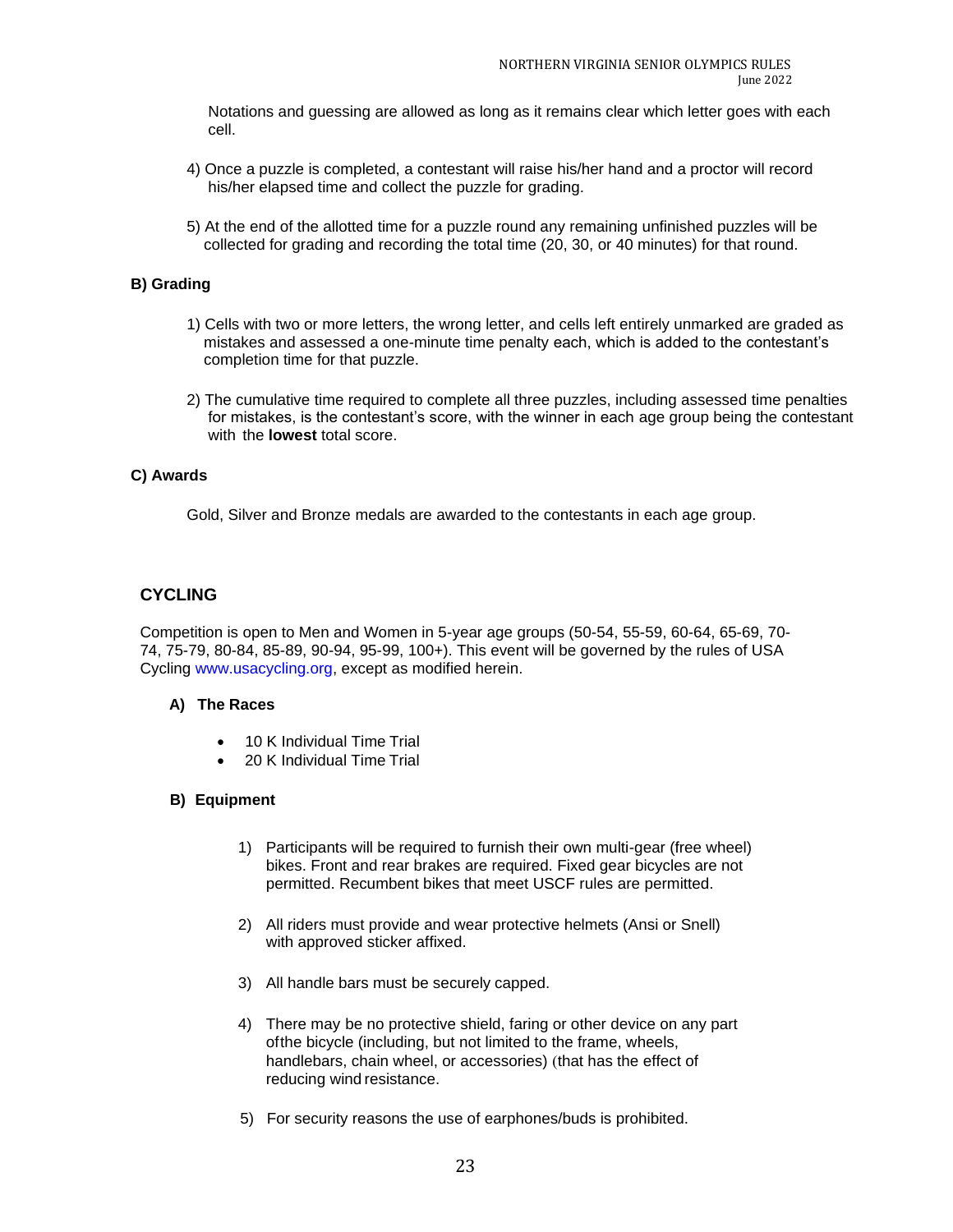# **C) General Rules**

- 1) Participants may use holders for the start if desired. No push of any kind from the holder is permitted.
- 2) A rider must stay to the right except when overtaking another rider. Failure to do so may result in disqualification.
- 3) A rider overtaking another rider must pass in a safe manner and not impede the progress of the rider being passed. At least a 2-bicycle length distance should be maintained when "cutting in".
- 4) Drafting will not be allowed during time trial events and may resultin disqualification.

# **D) Categories**

- 1) The number of participants in categories and/or the event will determine the starting procedure for the race. The Event Director reserves theright, when necessary, to reorganize the competition.
- 2) The races will be held by divisions (women and men) with each age category starting with one-minute intervals, beginning with the youngest age group.
- 3) The start sheet with starting order and appointed starting times should be available for riders' perusal at least one hour before the start.
- 4) Each rider shall report to the starter at least three minutes before his or her scheduled starting time. If a rider appears later than the appointed starting time, the start will be allowed only if it does not interfere with the riders starting on schedule. If it does interfere, the rider may be further delayed. In case of a late start, the appointed time shall be used in computing the results.

# **E) Declaring Winners**

<span id="page-24-0"></span>Winners will be declared according to best times in each age group.

# **DIVING (NEW -- 3-METER)**

There will be separate competitions on one and three-meter springboards for men and women in 5-year age groups (50-54, 55-59, 60-64, 65-69, 70-74, 75-79, 80-84, 85-89, 90-94, 95-99, 100+).

# **A) The Dives**

1) The number of dives or skills required in each age group is as follows:

Ages 50-54 and 55-59: 6 dives or skills Ages 60-64 and 65-69: 5 dives or skills Ages 70-74 and older: 4 dives or skills

2) The Degree of Difficulty for each dive will be taken from the FINA DD Table per [www.usadiver.com w](http://www.usadiver.com/)ith skills being awarded 1.0. Forward dives or skills may be done with a running or standing take-off.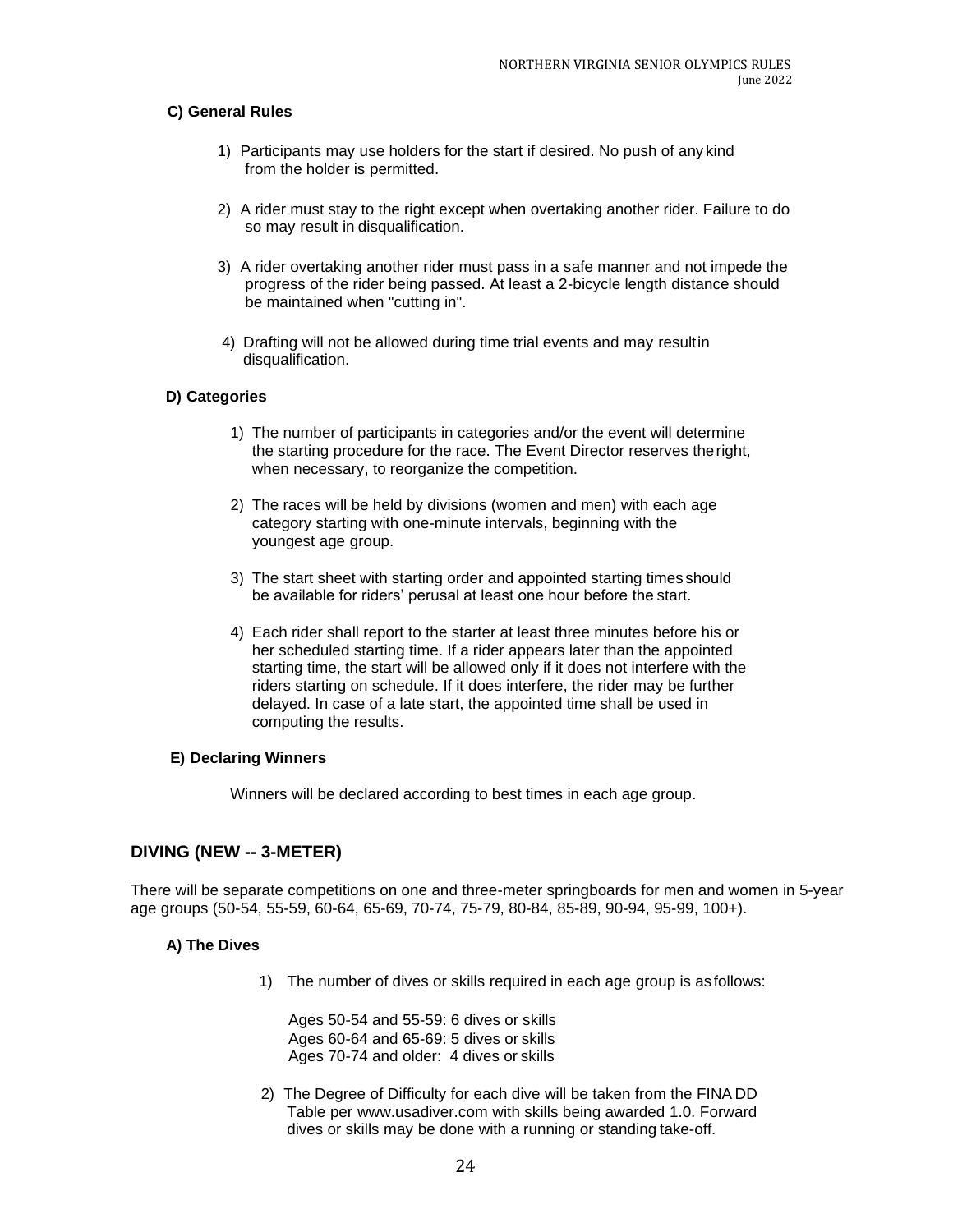- 3) The diver may choose any dives from any groups listed in the FINADive Handbook as well as from the following group of skills:
	- 100 A, B, C (front jump straight, pike or tuck)
	- 200 A, B, C (back jump straight, pike or tuck)
	- 5301, 5102, 5303, 5104, 5201, 5203, 5205 A, B, C (jumps with degrees of twist)
	- 001 ANY (front head first entry)
	- 002 ANY (back head first entry)
- 4) The diver may repeat a dive with the same dive number if it isperformed in a different position (i.e., straight, pike, tuck or free position).

#### **B) Meet Officials**

- 1) The Judging panel will consist of 5 judges and a referee. Thereferee may also be a judge if 5 other judges are not available.
- 2) There will be at least 4 table workers and 1 announcer.

#### **C) Facility**

- 1) The venue for the meet should have minimum depth of 12 feet for 1-meter competitions and 14 feet for 3-meter competitions.
- 2) The board(s) should be 16ft. Maxi B Duraflex boards with properly working adjustable fulcrums and safety rails.
- 3) The Event Host will accommodate and provide a PA system, tables and chairs for a scoring table and chairs for the judges and referee.

# <span id="page-25-0"></span>**DOMINOES – MEXICAN TRAIN**

Competition is open to Men and Women with no age groups or gender divisions. The rules are based on the original, "official" rules by Roy & Katie Parsons ©1994 and copyrighted by Puremco, Inc. in 2005. NVSO will provide the dominoes.

#### **A) Object of the Game**

Be the first to play all of your dominoes, or at least as many high-point dominoes as possible, in each round. The winners of the first game (limited to 60 minutes) will play each other for another 60 minutes. The winner of the final game (lowest score) will win the gold medal, the next lowest score the silver, the third lowest score the bronze medal.

# **B) Preparation**

Begin play by turning up the double twelve domino. Turn the other dominoes face down and shuffle them. Each player then draws 15 tiles. The remaining tiles are gathered into one or more "train yards" or "bone piles" that are used for draws during play. Place the starting double on the table, centered between the players in a centerpiece or hub designed for holding the double and starting the trains, if you have one.

Next, each player uses his/her drawn tiles—hidden from view by the other players—to form a *personal train*. Do this by matching the denominations, beginning, if possible,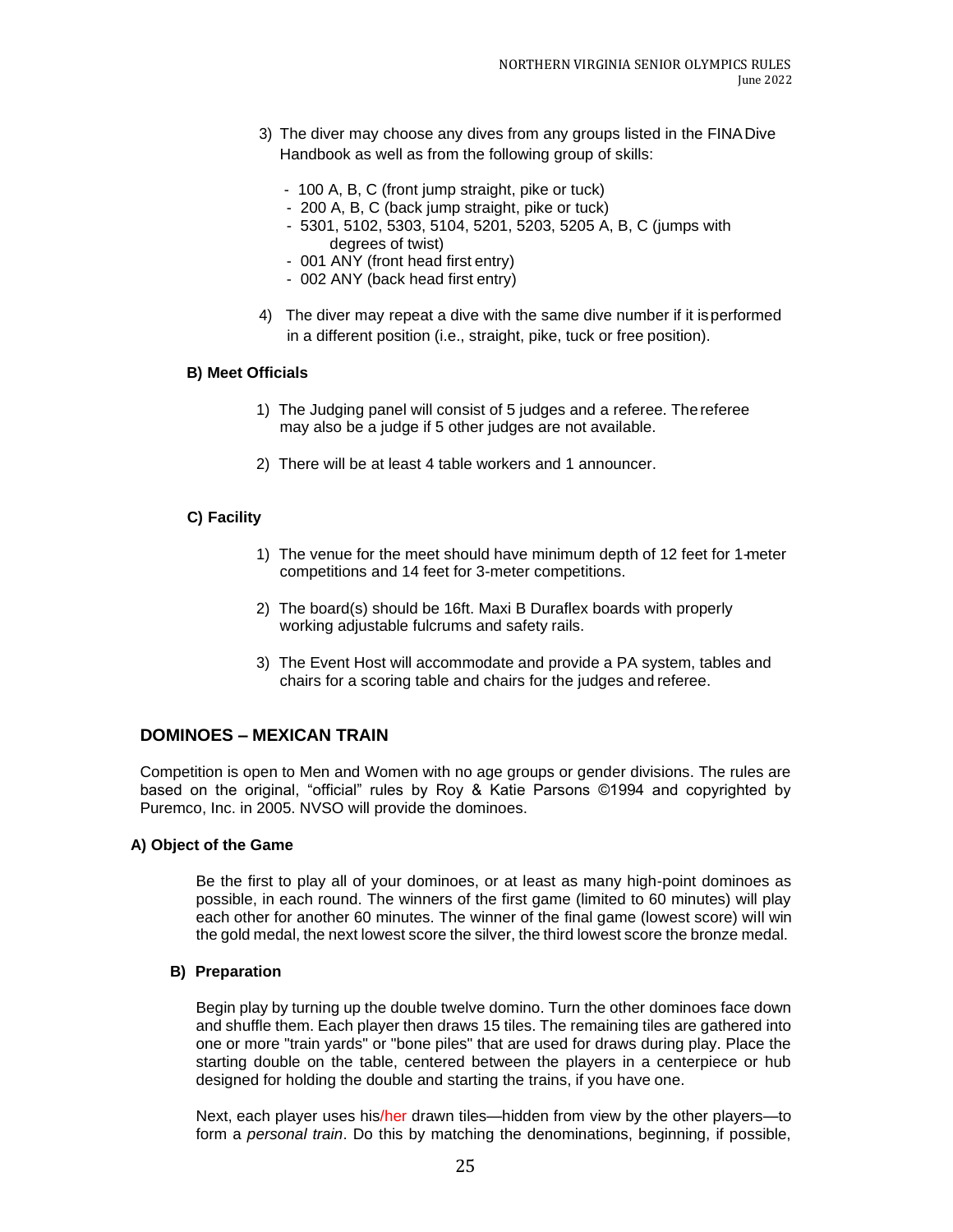with a domino that matches the double domino in the center, called the *engine*. (If there is no tile in the hand that matches the engine, formation of the train may have to wait.) Dominoes that do not fit in the personal train remain in the player's hand as "extras."

# **C) Starting**

A player will be designated to start the game. Thereafter, rotate the starter of each round in clockwise order. If you're the starter and you have a domino that matches the denomination of the engine tile, you have two play choices: either start your personal train or start *the Mexican Train*—a line of end-matching dominoes that must begin with the same denomination as the engine tile. Once the Mexican Train has been started, it is an eligible train for all players. (If you are unable to play, see the section below.)

After you have played a tile, play moves clockwise to the next player. The subsequent players start their play in a similar manner. If the Mexican Train hasn't been started, any player can start it during their turn. Other play options are covered in the next section.

# **D) Play**

With the exception of playing doubles (covered below), you are allowed to play *one*  playable (end-matching) tile during each turn, if you can. Assuming you have one or more playable tiles, the usual "eligible" trains you can play on are: your personal train, the Mexican Train, or any train with a "marker" (explained below). If you do not have a playable tile, draw a tile from the bone pile and play it if possible. *If you have a playable tile, you must play,* even if the playable tile has to be taken out of your personal train line-up in your hand. It is not an option to not play for any reason.

- 1) **Unable to Play & The Marker.** If you are still unable to play after drawing a tile, place a marker (e.g. a penny or small train marker, if included in your domino set) on your personal train near the end or where the train will begin, if it hasn't yet beenstarted. Your turn then ends and play goes to the next player. A marker on a train signifies the train is eligible to be played on by the other players. While there is a marker on your train, you can still play on any eligible train during your subsequent turns.
- 2) **The End of Play.** Once the player's hand has been removed from the played tile, the turn is over and the play cannot be changed.
- 3) **Removing a Marker.** A marker on your train remains there until you play on your personal train during a subsequent turn. Once you have played, you are obligated to remove your marker, making your train ineligible to the other players.

# 4) **Double Dominoes**.

- A double tile is placed sideways on the train.
- **Playing a Double.** When you play a double, you must also play an additional tile that is **sumption** a double, therefore "closing" the double (unless the double is your last domino, in which case the round ends). If you do not have an additional tile to play, draw a tile and play it if you can. If you can't play the additional tile, place your marker on your personal train. Play then passes to the next player.
- **An Open Double.** If, after a player's turn is completed, the double is open (not played on), all other trains become ineligible for all players until a player can play on the open double, which is to say the double must first be *satisfied*  or *closed* before any other trains—marked or unmarked—can be played on. If subsequent players cannot play on the double after drawing, they must place a marker on their personal trains. Once a player has "closed" (played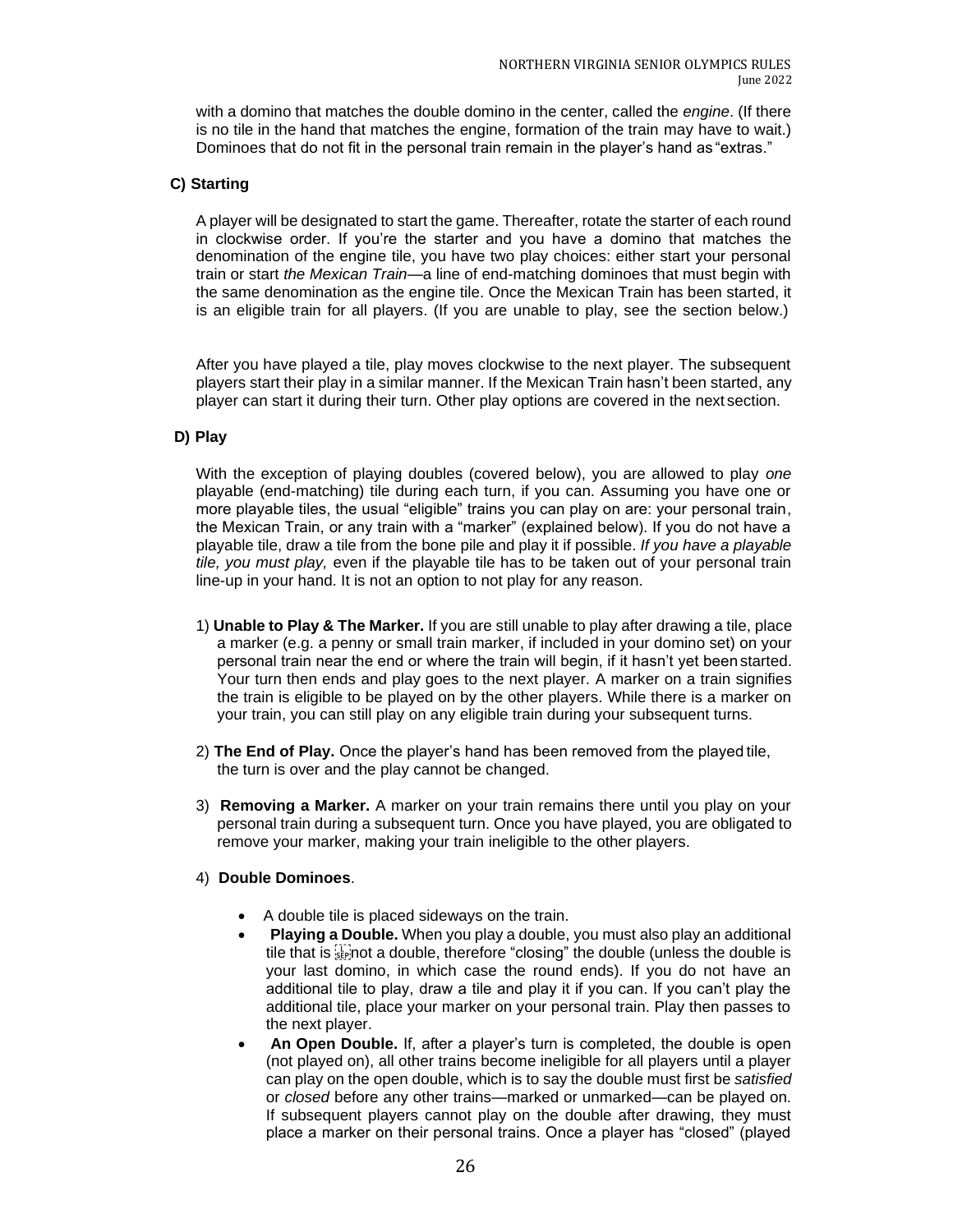- on) the double, all players are then free to play on any eligible train.
- 5) **Errors in Play.** If a player errs in the rules, e.g., plays a wrong domino on the train (plays a 10 domino on an 11 domino), excuse the first infraction. But if continued errors occur, the player must draw a domino from the bone yard as a penalty for each infraction.

# **E) Ending a Round**

- 1) When there are no more tiles in the bone pile, a player must pass if he/she does not hold a playable tile, and then place a marker on her/his train.
- 2) When a player has only one tile left, she/he must notify the other players by tapping it on the table.
- 3) A round ends when a player has "dominoed" (played her/his last tile, even if it is a double), or when the bone pile is depleted and no one can play and the game is completely stalled.

# **F) Subsequent Rounds**

Each new round begins with the double that is one number lower than the engine in the last round (e.g. 12, then 11, then 10, etc.). Find and set aside the double before shuffling the dominoes. All trains, including the Mexican Train, must begin by matching that double. The blank double is the engine in the last round.

# **G) Summary of the Rules of Play**

1) Playing Non-Double Tiles:

- $\Upsilon$  During your turn you may play one tile. (Playing doubles is anexception covered below.)
- $\Upsilon$  Any player may start the Mexican Train during their turn.
- $\Upsilon$  If you have a playable tile, you must play.
- $\Upsilon$  If you cannot play, you must draw a tile from the bone pile and play it if you can.
- $\Upsilon$  If you are unable to play, you must place a marker on your train. A marked train is eligible for play by all players. The marker remains on your trainuntil *you* play on it.
- $\Upsilon$  When there are no unsatisfied doubles, the trains eligible for play are your personal train, the Mexican Train, and any marked trains.

2) Playing Double Tiles:

- During your turn, you may play one double. This double must besatisfied (closed) before play can continue.
- If you can't play the matching non-double, draw, play it if you can, or mark your train.
- The next player must satisfy the double by playing a domino from her/his hand or drawing from the bone pile. If they cannot play, a marker must be placed on their train. This follows until the double is satisfied. If a player shows the other players that all the non-doubles needed to satisfy a double have already been played, then at that point, there is no obligation to satisfy it, and **that train is no longer playable**. Tiles that were drawn in a prior attempt to satisfy the double cannot be returned to the bone pile. Play continues as usual.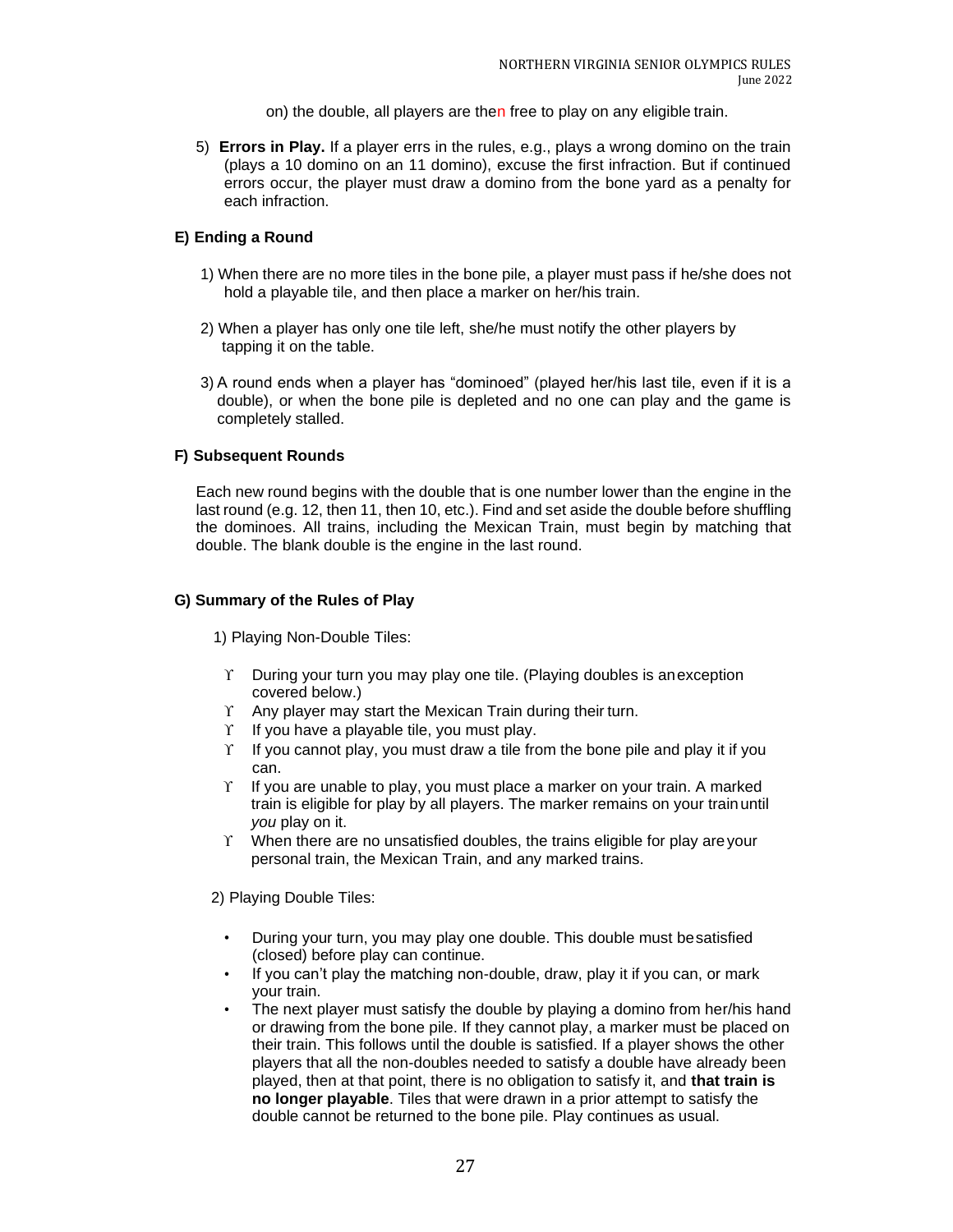# <span id="page-28-0"></span>**FOOTBALL THROW**

Competition will be in Men's and Women's divisions in 5-year age groups (50-54, 55-59, 60-64, 65-69, 70-74, 75-79, 80-84, 85-89, 90-94, 95-99, 100+). This event will be judged on distance and accuracy. NVSO will supply the footballs. Men use Standard size College/NFL footballs, Women use Youth footballs.

# **A) General Rules**

- 1) The throwing area will include a line behind which all throws must be made. Both feet must remain behind the line during the throw and the follow through. An accuracy measuring tape will extend from the throwing line to a distance of 200 feet.
- 2) Each throw will be recorded as the total distance thrown, minus the distance from the accuracy measuring tape on either side of the tape.
- 3) Each participant will be given 3 throws, all of which will be recorded. A competitor may skip attempts and the best attempt will count.
- 4) In the event of a tie, the second best throw will determine the winner.

# <span id="page-28-1"></span>**FRISBEE THROW**

Competition will be in Men's and Women's divisions and 5-year age groups (50-54, 55-59, 60- 64, 65-69, 70-74, 75-79, 80-84, 85-89, 90-94, 95-99, 100+). The best of three (3) throws will be judged on distance and accuracy. NVSO officials will determine the order of throws. NVSO will supply the Frisbee discs.

# **A) General Rules**

- 1) Each participant will be allowed practice throws, if time permits, priorto starting.
- 2) Each participant gets three competition throws at a straight line laid out in the throwing area for measuring distance and accuracy. A competitor may skip attempts and the best attempt will count.
- 3) The throwing area will be marked by foul lines, similar to softball throw, except they will form an angle of 60 degrees instead of 90 degrees.
- 4) Thrower must release disc from behind the approach line or it will be considered a foul.

# **B) Awards**

- 1) The longest adjusted throw will be measured by the total distance thrown, minus the distance the Frisbee lands from the accuracy line, measured in feet and inches.
- 2) Winners will be determined by the longest adjusted throw. In case of a tie, the second longest throws will be compared. A tie will be broken with one additional throw.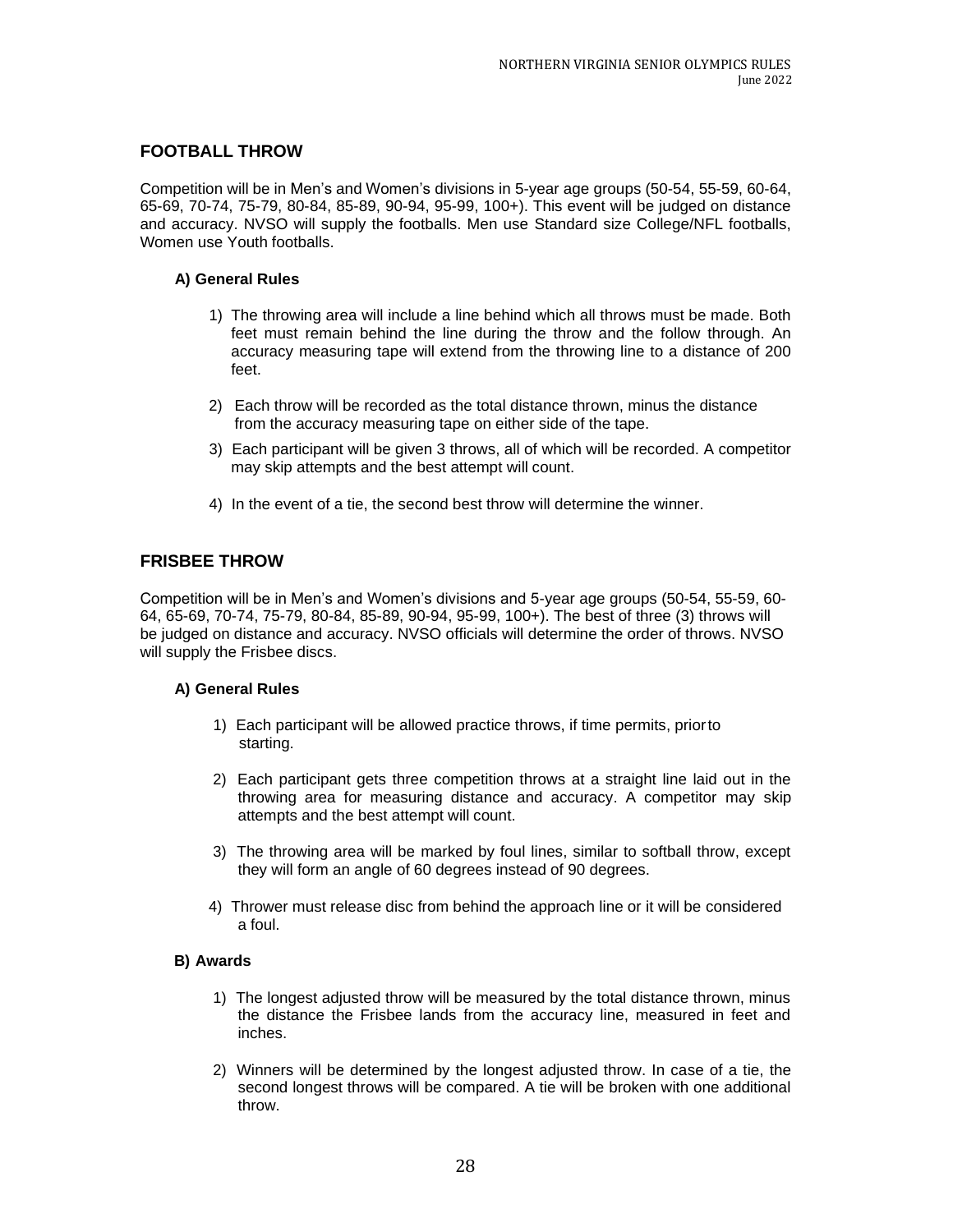# **HANDBALL**

Men and Women compete separately in singles and doubles in 5-year age groups (50-54, 55-59, 60-64, 65-69, 70-74, 75-79, 80-84, 85-89, 90-94, 95+). Official Rules of the US Handball Association [www.ushandball.org](http://www.ushandball.org/) will be used. Competitors must provide their own gloves and must wear eye guards. NVSO will provide the balls.

- 1) Format, age bracket distribution and schedules will be sent to participants by email or by phone posted 48 hours before the tournament.
- 2) Type of game: This is four wall "singles" handball played by two players and four players for doubles.
- 3) Description: This is a competitive game in which a properly gloved hand can be used by each player to hit the ball.
- 3) Objective: The objective is to win each rally or period of play by serving or returning the ball until one player fails to make a legal return. A rally is over when one player makes an error or is unable to return the ball before it touches the floor twice, or if a "hinder" is called.
- 4) Points and Outs: Points are scored only by the serving player when that player serves an ace or wins a rally. When the serving player loses a rally, that player loses the serve.
- 5) Game: A game is won by the player who first scores 21 points.
	- a) The game begins with the server in the serving zone. The server bounces the ball, and then hits it. The server cannot step across the service line during the serve or a fault is committed. The served ball must strike the front wall first and then bounce back beyond the short line into the back court. If after hitting the front wall, the served ball strikes the ceiling, the rear wall, or two walls before it reaches the back court, a fault has been committed. Two faults while serving loses the serve.
	- b) The server's opponent (the receiver) must return the serve to the front wall, either directly or indirectly. That is, a return can hit the side walls before it reaches the front wall, or it can hit the ceiling, or even the back wall, but it cannot touch the floor before reaching the front wall. Nor can the receiver cross the short line until the ball has crossed the short line after a serve.
- 6) Hinders: Regarding avoidable hinders which both the server and the receiver agree that the server committed, the server loses the serve.
	- a) Such avoidable hinders should be called when a player does not move sufficiently to allow 1) the opposing player a shot, (2) moves into a position that blocks the opponent's view of the ball, or (3) moves into the path of his opponent's return and is struck by the ball.
	- b) When serving, it is up to the receiver to decide whether the server's body screened the serve from the receiver's view. A screened serve is made over again.
	- c) Less controversial hinders are the ball accidently striking an opponent before reaching the floor or a player's unintentional interference with an opponent. In each case, no point is lost on such a "dead-ball hinder" and the point is played over.
- 7) Match: A match is won by the player who first wins two games.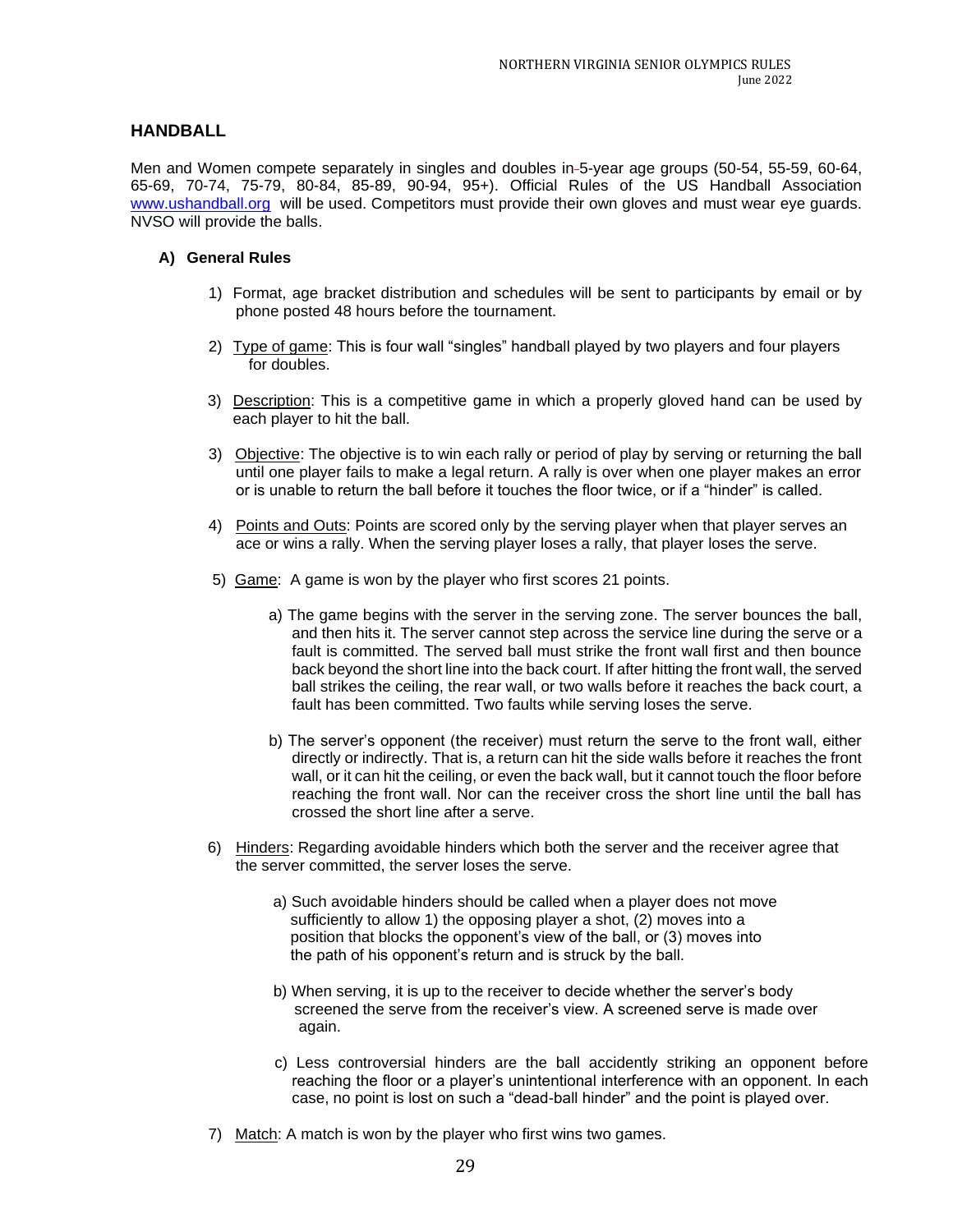- a) In the event each player wins one game, the match will be decided by an 11-point tiebreaker.
- 8) Officiating: The game is self-officiating and the officiating must be conducted at all times in a civil and courteous manner.
	- a) Before the start of the first game, each player will stroke the ball from the back court to the front court in an attempt to place the ball closest to the short line. The player whose ball lands closest to the short line serves first.
	- b) In the second game, the player who served second in the first game will serve first.
	- c) If a tiebreaker is necessary, the player with the most total points in the first two games will serve first.
	- d) If each player scored the same number of points, the server will be determined as in the first game.

# <span id="page-30-0"></span>**HORSESHOES**

Competition shall be in 10-year age groups (50-59, 60-69, 70-79, 80-89, 90-99, 100+) with Men and Women's divisions as shown below. The Event Host will supply the horseshoes.

#### **A) General Rules**

- 1) All games are single elimination.
- 2) A game will be played to 21 points for men and women age 50-69 or the high score after 40 shoes have been thrown (20 shoes per person), whichever occurs first. For men and women age 70+, games will be played to 21 points or the high score after 30 shoes have been thrown (15 shoes per person), whichever occurs first.
- 3) A game is played by frames consisting of a total of four shoes, two pitched by each player to a stake.

# **B) Scoring**

- 1) All points count. A Ringer is 3 points. A Leaner is 2 points. Any shoe within 6 inches of the stake (as measured with a caliper or straight edge) score 1 point. No contestant shall move his own or the opponent's shoes until the winner of points has agreed upon by the contestants or a decision rendered by the referee or the Event Director.
- 2) Men 50-69 pitch from a distance of 40 feet.
- 3) Men 70+ pitch a minimum of 30 feet.
- 4) Women 50- 69+ pitch from a distance of 30 feet.
- 5) Women ages 70+ pitch from a distance of 20 feet.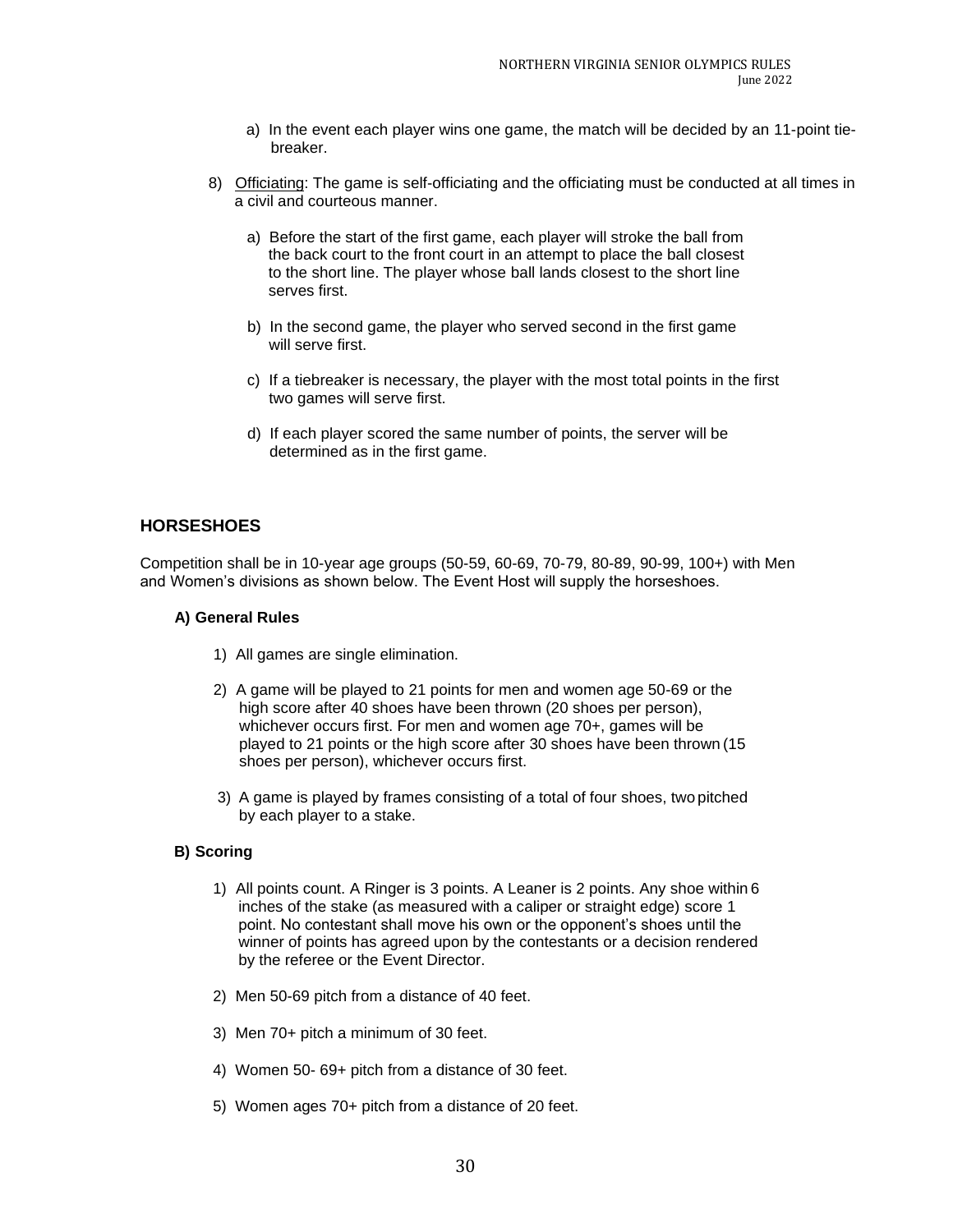# **C) Additional Information**

- 1) A foul line shall be clearly defined 3 feet in front of each stake.
- 2) Flip a shoe to determine who pitches first. Thereafter, the person making the most points pitches first. In case of a tie, the last pitcher shall pitch first.
- 3) After pitching, step behind your opponent and do not make remarks or movement that might interfere with opponent's pitching.
- 4) A legal shoe must land inside the box. Any shoe that hits the edge, backboard or outside and bounces into the box is a foul shoe and shall be removed.
- 5) In case of a tie, participants will throw 5 shoes and score combined with game score.

# <span id="page-31-0"></span>**JIGSAW PUZZLE (NEW – DOUBLES)**

Singles and Doubles events will be run concurrently with each other. Participants must choose one or the other and may not register for both, though a doubles player may switch to the singles event if their partner is unable to participate and they do not wish to pair up with any other unattached doubles players.

# **A. SINGLES**

Competition will be as individuals in 10-year age groups (50-59, 60-69, 70-79, 80-89, 90+) with no gender divisions. NVSO will provide the 300-piece jigsaw puzzles, which will be identical within the same age group.

# **General Rules**

- 1) Participants will have 2.5 hours **(**150 minutes) to complete their puzzles and may use whatever sorting devices they might bring to the contest, though none willbe provided by NVSO other than the puzzle box itself.
- 2) Gold, silver and bronze medals will be awarded to the contestants in each age group who successfully complete their puzzles in the shortest amount of time. If fewer than three participants in the same age group complete their puzzles within the time limit, remaining medals will be awarded based on the least number of loose pieces/groups left not locked into their correct positions, where a group of two or more pieces only connected to each other count as a single loose piece.
- 3) Participants are free to examine their neighbors' puzzles for any clues but may never take from or exchange any pieces with those other puzzles, nor may any piece be altered or forced to fit into a position where it does not belong.
- 4) When participants believe they have successfully completed their puzzles, the Event Director or an assistant will record the elapsed time, providing all pieces are properly placed, or will point out any errors in need of corrections for a later submission.

# **B. DOUBLES (NEW)**

Competition will be as teams of two in 10-year age groups (50-59, 60-69, 70-79, 80-89, 90+) with no gender divisions, based on the age of the younger team member. NVSO will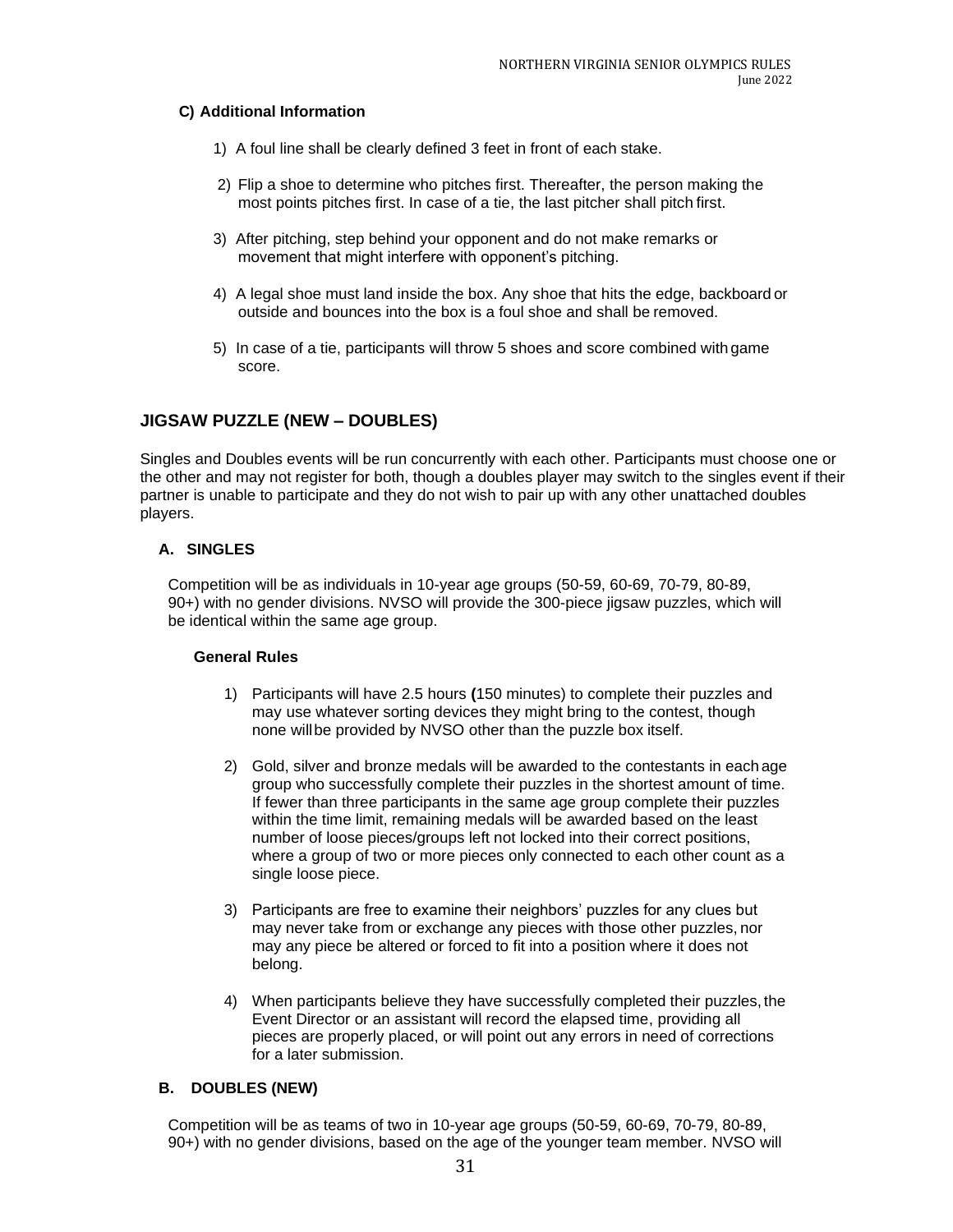provide the 500-piece jigsaw puzzles, which will be identical within the same age group.

#### **General Rules**

- 1) Participants will have 2.5 hours **(**150 minutes) to complete their puzzles and may use whatever sorting devices they might bring to the contest, though none willbe provided by NVSO other than the puzzle box itself.
- 2) Gold, silver and bronze medals will be awarded to the teams in eachage group who successfully complete their puzzles in the shortest amount of time. If fewer than three teams in the same age group complete their puzzles within the time limit, remaining medals will be awarded based on the least number of loose pieces/groups left not locked into their correct positions, where a group of two or more pieces only connected to each other count as a single loose piece.
- 3) Participants are free to examine their neighbors' puzzles for any clues but may never take from or exchange any pieces with those other puzzles, nor may any piece be altered or forced to fit into a position where it does not belong.
- 4) When a team believes they have successfully completed their puzzle, the Event Director or an assistant will record the elapsed time, providing all pieces are properly placed, or will point out any errors in need of corrections for a later submission.

# **LINE DANCING**

Competition will have no age groups. Teams may include men and women. There must be a minimum of five (5) teams registered for the event to proceed.

#### **A) General Rules**

- 1) Teams must have a minimum of four (4) and a maximum of eight (8) dancers per team. A participant may dance on only one team.
- 2) Dance routine may be original choreography or a known standard.
- 3) Performance shall have a minimum length of two (2) minutes and a maximum of three (3) minutes. Any music to enter or exit the dance floor must be included in the three-minute limit. A time keeper will time each performance and a penalty will be assessed for any team exceeding the three-minute limit.
- 4) Music must be provided by each team to the DJ on a CD with group name and performance song written on it.
- 5) Lyrics in music must be clean and considered "family friendly."
- 6) Uniformity in attire is required. Feet must be clearly visible.

# **B) Officials and Judging**

- 1) There shall be five (5) judges, a chair judge who will tabulate scores, and a timekeeper.
- 2) Judging will be by points awarded in the following areas: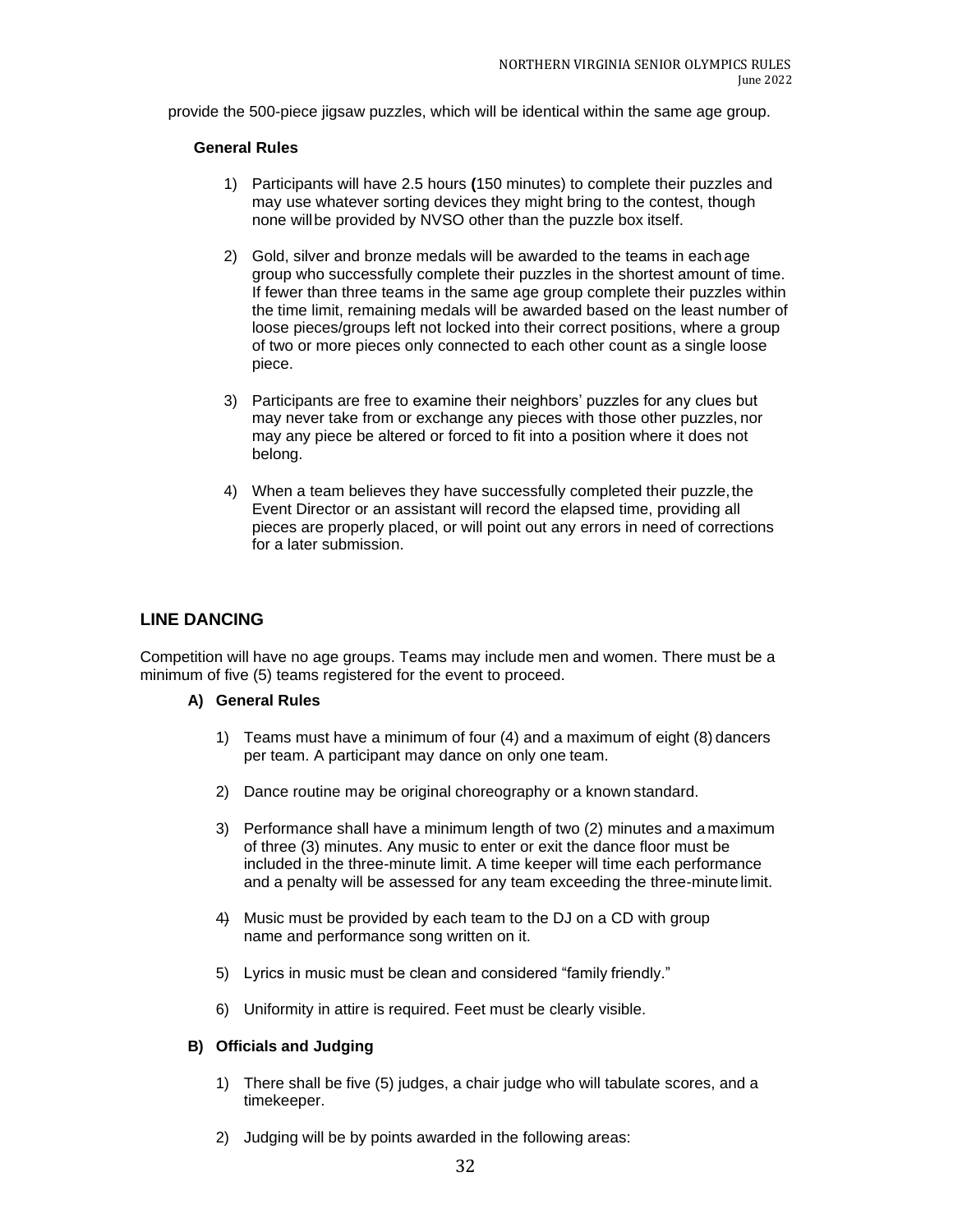- a) Overall execution of dance
- b) Overall style, including coordination of hand moves and use of attire or props
- c) Uniformity of attire
- d) Enthusiasm/attitude
- e) Complexity of dance steps
- 3) Gold, silver and bronze medals will be awarded to teams based on the highest total points.
- 4) In the event of a tie for any medal, the team with the highest score in "overall execution of dance" will be determined the winner of that medal. If there is still a tie, the highest score in "overall style" will break the tie.

# **MAH JONGG**

Competition will be in no age groups or gender divisions. The National Mah Jongg League, Inc. (www.nationalmahjonggleague.org) rules will be used. Each player must bring his/her own 2019 Mah Jongg card. The NVSO will provide the Mah Jongg tiles and tables.

#### **A) General Rules**

- 1) Three rounds will be played consisting of four games each.
- 2) Four players will be assigned to each table.
- 3) The person designated as the "East" participant will be the scorekeeper for the table and will NOT switch tables after each round.
- 4) The scorekeeper will fill out the score sheet for each round and the score sheet will be collected for tabulation at the Head Scorekeeper's table.
- 5) The Head Score Keeper will announce when the round is over and when players should change tables.
- 6) After each round new players will come to the table.

#### **B) Completing the Score Sheets**

- 1) Enter the table number and round number.
- 2) The score keeper enters the players' name under the East column
- 3) Enter other players' names under South, North and West
- 4) At the conclusion of each game of the round, enter the score for each player.
- 5) At the conclusion of the round, determine the total of all games for eachplayer and have the players enter their initials indicating that the score is accurate.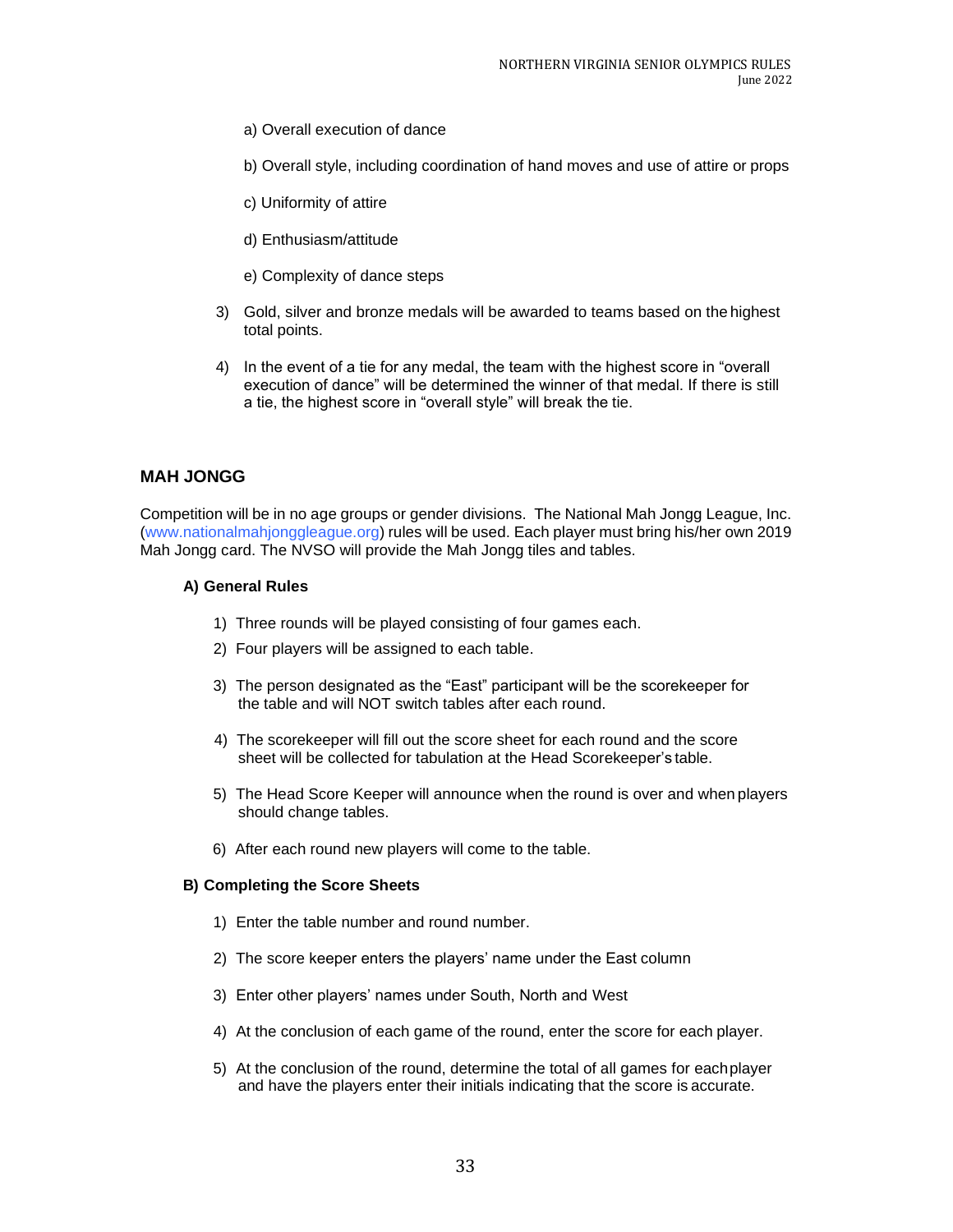# **C) Scoring Rules**

- 1) The winner of the game receives the point value shown on the card, i.e. 25,30, etc.
- 2) If the winner selected his/her own winning tile, the point value is doubled.
- 3) If the game is won without jokers, the point value is doubled.
- 4) If the winner selected his/her own winning tile and the game is won without jokers, the point value is quadrupled.
- 5) If the game ends with no one winning (a wall game), everyone at the tablegets 10 points.
- 6) If time is up before the last game is completed, everyone at the table gets5 points.

# <span id="page-34-0"></span>**MINIATURE GOLF**

Competition will be in Men's and Women's divisions in 5-year age groups (50-54, 55-59, 60- 64, 65-69, 70-74, 75-79, 80-84, 85-89, 90-94, 95-99, 100+). The Event Host supplies balls; putters are available.

# **A) General Rules**

- 1) The tournament will consist of one 18-hole round, with the lowest scores determining the winners. The course rules will be followed.
- 2) The course will be played in foursomes, whenever possible.
- 3) Individual score cards will be kept by a member of the foursome or group other than by each individual player.
- 4) Once the score card is recorded after each hole, it must be initialed by the player, not the scorer.
- 5) Lowest scores will determine the winners.
- 6) Tiebreakers will be determined by using score cards, starting with the first hole and continue until a winner is declared.
- 7) Spectators are not permitted on the course during play.

# **ORIENTEERING**

Events will be held in 10-year age groups (50-59, 60-69, 70-79, 80-89, 90-99, 100+) with no gender divisions. US Orienteering Federation Rules will be used with modifications. The Event Host will provide equipment. For questions call (703)987-9070.

# **A) The Events**

- 1) A Beginner Course of approximately 1 to 2.5 Kilometers straight distance.
- 2) An Advanced Course of approximately 3.2 to 5 Kilometers straight distance.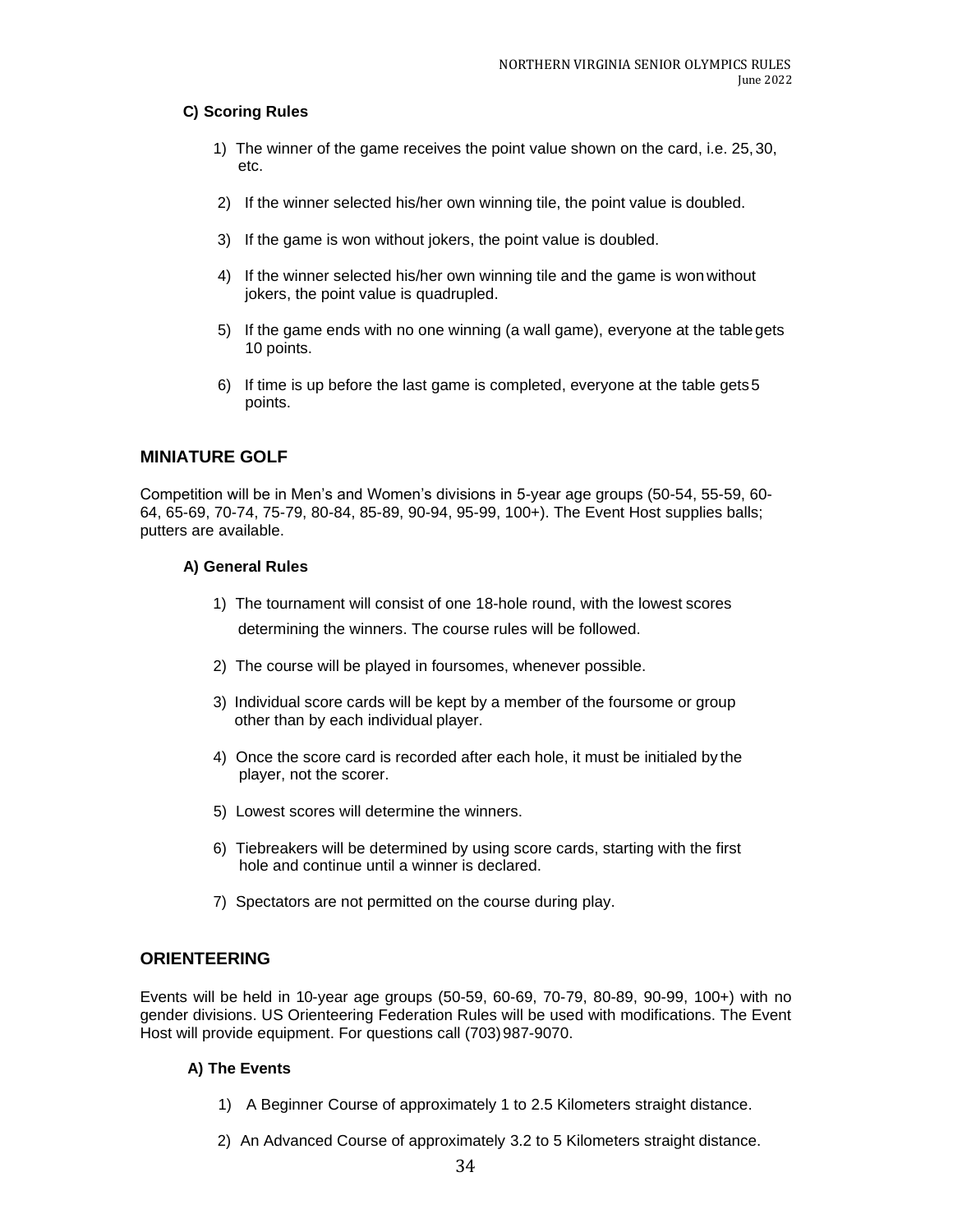3) Only one orienteering course may be entered per person.

# **B) Equipment**

- 1) The Event Host will supply orienteering maps (1:5,000 or 1:7,500 Map Scale for the Beginner Course and 1: 7,500 or 1:10,000 Map Scale for the Advanced Courses), e-punches (electronic timing devices), if used*,* and compasses. Competitors may use their own equipment.
- 2) GPS units with visual displays are not permitted.
- 3) Any other equipment maybe carried provided it is not used for navigation or communication.
- 4) There will not be any water available to participants out on the course, so they should plan to carry the volume of water they feel they will need.
- 5) Control descriptions will be provided in English on both courses and international symbols on the Advanced Course.

# **C) General Rules**

- 1) This is an individual event.
- 2) Competitors will be released onto the course in 2 or more minute intervals.
- 3) Competitors must visit checkpoints (controls) in sequential order. No controls may be skipped.
- 4) Any route is permissible between checkpoints, except private property and out of bounds areas shall not be entered.
- 5) Obviously following another competitor is discouraged.
- 6) There will be no overtime designation (there is no maximum time limit for completing the course). However, for security reasons, every competitor must finish by 3:00PM even if he/she has not finished the course.

# **D) Declaring Winners**

- 1) Medals will we awarded and competitors will be ranked according tobest times in each age group and course category.
- 2) In the event that not all controls are visited, winners will be based on the number of sequential controls from the start.
- 3) Medals will be awarded following the competition.

# **PICKLEBALL**

Events will be held in Men's and Women's singles and doubles, and mixed doubles in 10-year age groups (50-59, 60-69, 70-79, 80-89, 90-99, 100+). 5-year age groups may be used depending on the number of competitors. In all doubles play, partners covering two age groups will play in the age group of the younger partner. USA Pickle Association Rules will be used unless noted otherwise. Players bring their own paddles. NVSO provides balls.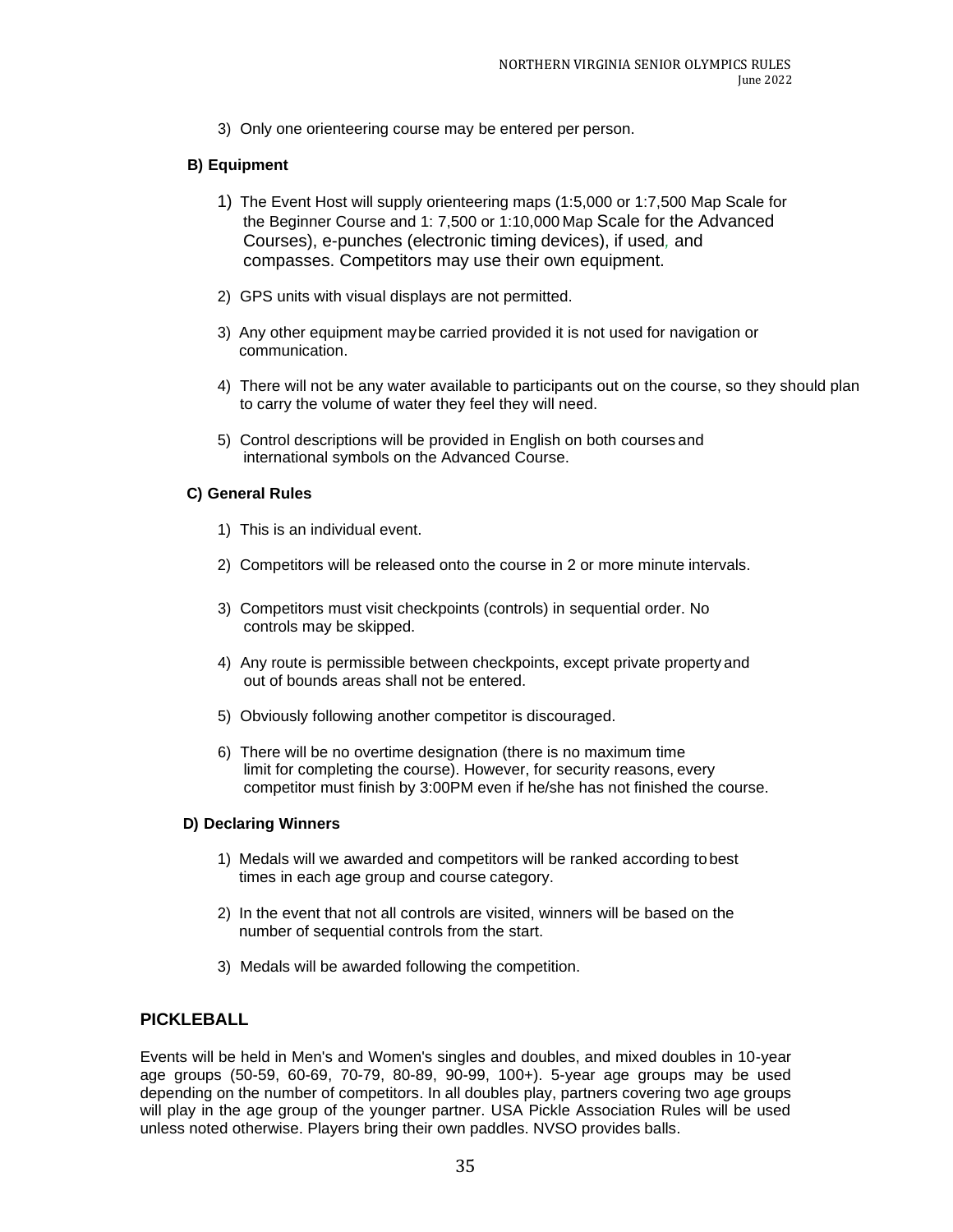- 1) Format, age bracket distribution and schedules will be sent to participants via email or telephone 48 hours before the tournament.
- 2) A five-minute warm up period will be allowed before all matches.
- 3) The serve must be made with an underhand stroke so that contact with the ball is made below waist level. The arm must be moving in an upward arc and the paddle head must be below the wrist when it strikes the ball.
- 4) Points will be scored only when served. A player/team continues servinguntil there is a fault.
- 5) Faults consist of the following:
	- a) Hitting the ball out of bounds. A ball landing on any line is considered good.
	- b) Player hitting the net.
	- c) Volleying the ball before it has bounced on each side of the net (the double bounce rule).
	- d) Not clearing the net, e.g., volleying hitting without a bounce while a foot is in the "non-volley" zone.
	- e) Volleying hitting without a bounce while a foot is in the"non-volley" zone.
- 6) For a serve to be good, it must be served diagonally to the receiver, while clearing the 7-foot non volley zone. Service lets have been removed. If a player stops play because of a service let being called, that player/team will have committed a fault. Drop Serve: In addition to the standard serve sequence, players may opt to use an alternate "drop serve" method. You may drop the ball from your hand or paddle and hit your serve after it bounces. You are not able to toss the ball up and hit it off the bounce or throw the ball down and hit it after the bounce. If you choose to use the "drop serve," you will not have the restrictions of a regular serve, i.e., contact below the navel, swinging upwards at contact, etc.
- 7) Double bounce rule is in effect for singles and doubles play.
- 8) There will be a single elimination tournament for each of the three groups: Mixed Doubles, Men's Doubles and Women's Doubles, Men's Singles and Women's Singles.
- 9) To win a player must win 2 out of 3 games.
- 10) All games (except for Bronze Medal) are played to 11 points. Games must be won by 2 points.
- 11) The Bronze Medal game will be one game played to 15 points.
- 12) The youngest team member determines the age group.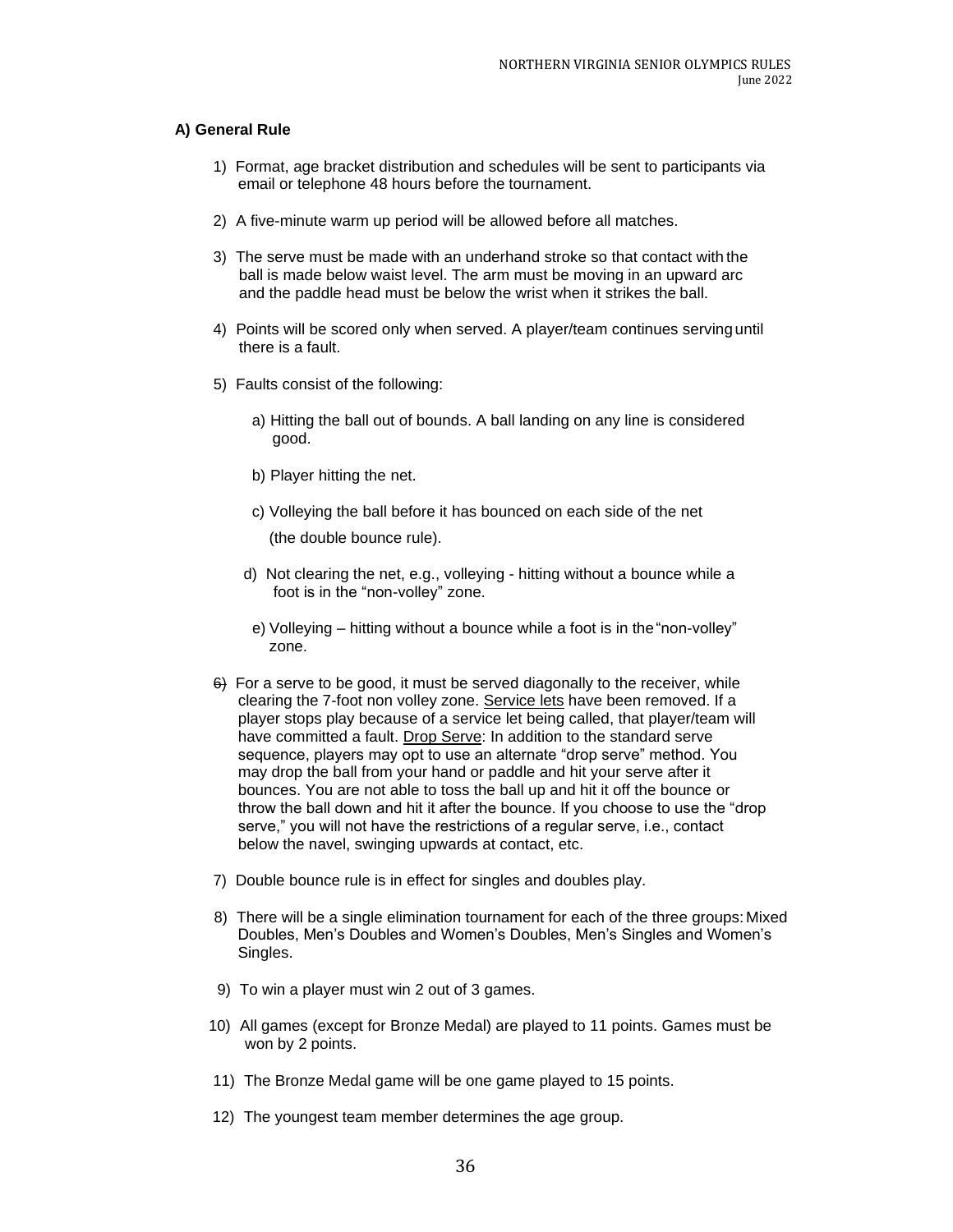13) A registrant may only participate with one team or pair in each event, and only in the proper age group.

# <span id="page-37-0"></span>**POOL – EIGHT BALL**

Participants in Men's and Women's divisions will compete in 10-year age groups (50-59, 60- 69, 70-79, 80-89, 90-99, 100+). This is a single elimination tournament. Current Billiard Congress of America (BCA) Rules apply except as modified below. Players may bring their own pool cue. The Event Host supplies the pool tables and balls.

# **A) General Rules – Men & Women**

- 1) A random drawing may be held to determine opponents before the eventis started.
- 2) Each match will consist of the best two out of three games.
- 3) There will be one loser's bracket from the semifinal to determine 3rd place.
- 4) The opening shot will be determined by a lag, unless both participants agree on a coin toss. The person to break will rack his or her own balls. Then after the opening break, the break stewill alternate.

# **B) Women's Division**

1) Shooter does not have to call pockets or combinations, except when shooting at the eight ball. However, a clean shot must be made, i.e. the eight ball can not touch another ball before dropping into the designated pocket. Additionally, a break shot will be considered legal when at least two balls are driven to the rail.

# <span id="page-37-1"></span>**POOL – NINE BALL**

Competition is open for Men and Women in 10-year age groups (50-59, 60-69, 70-79, 80-89, 90-99, 100+). This is a single elimination tournament. Current Billiard Congress of America (BCA) Rules apply except as modified below. The Event Host supplies the pool tables and balls. Players may use their own pool cue.

- 1) A random drawing may be held to determine opponents beforethe event is started.
- 2) Each match will consist of the best three out of five games.
- 3) There will be one loser's bracket from the semifinal to determine 3rd place.
- 4) The opening shot will be determined by a lag, unless both players agree on a coin toss. The person to break will rack his/her own balls. Then after the opening break, the break will alternate.
- 5) The player who wins the most matches against all the other players in the designated age group wins the gold medal, the runner up wins the silver medal and the third-place winner is awarded the bronze medal.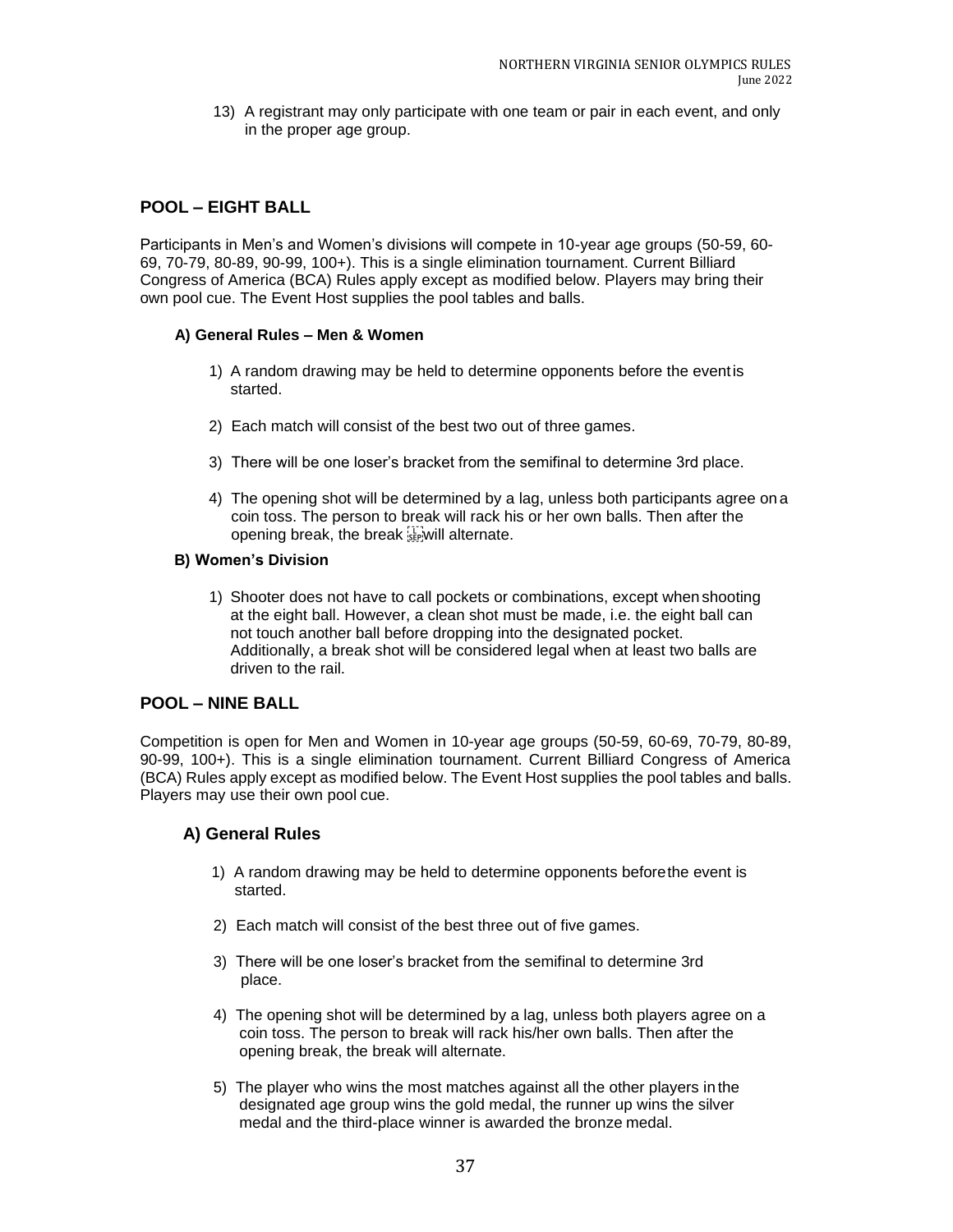# **B) Playing Rules**

- 1) The goal is to legally pocket the 9 ball, thereby winning the set.
- 2) The balls are played in ascending numerical order, although balls do not need to be pocketed in numerical order.
- 3) If the lowest ball is hit by the cue ball, and any other numbered ball goes into any pocket, the shooter gets to continue to shoot.
- 4) Whoever makes the 9 ball on a legal shot, at any point of the game, wins the set.
- 5) Players do not have to identify the pockets into which they are shooting.

# **RACQUETBALL**

Competition will be in Men's and Women's divisions in 5-year age groups (50-54, 55-59, 60-64, 65-69, 70- 74, 75-79, 80-84, 85-89, 90-94, 95+). Lensed eyewear designed for racket sports is mandatory. Athletes must provide their own rackets. NVSO will provide the balls.

# **A) General Rules**

All matches will be governed by the USA Racquetball Association rules (www.usra.org).

# **B) Scoring**

- 1) Only the server can score points.
- 2) Server scores one point for winning a rally.
- 3) The receiver gets a 'side out' for winning a rally and serves the net rally.
- $\frac{1}{15}$  4) First person to score 15 points wins the game. No need to win by two points.
	- 5) A match is best 2 out of 3 games. Third game, if necessary is played to 11.
	- 6) The consolidation match will be one game to 15 points.

# **C) Serving**

•

- 1) The server must begin the service motion in the service zone.
- 2) The server drops the ball, allows it to bounce on the ground once, and hits it towards the front wall.
- 3) The serve must hit the front wall, may hit one sidewall, and must land on the ground between the service zone and the back wall.
	- a) Any of the following will result in a 'double fault' or loss of serve:
		- $\Box$  The server swings and misses the ball.
		- $\Box$  The served ball does not hit the front wall first.
		- $\Box$  The served ball hits the server on the way back.
		- Two consecutive single faults.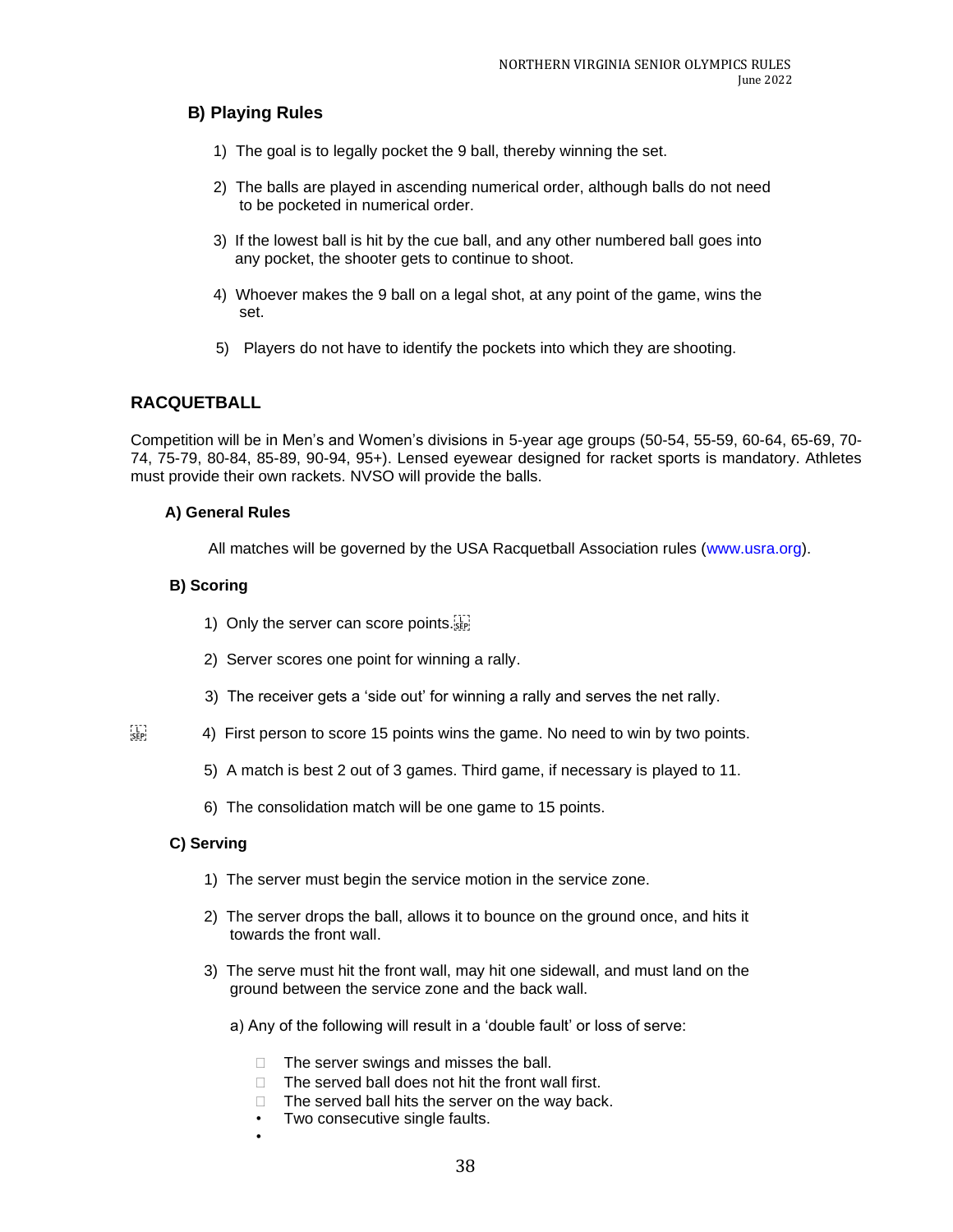- (b) Any of the following will result in a 'single fault':
	- $\Box$  The served ball hits the front wall and then the ceiling.
	- $\Box$  The served ball hits the front wall and then the back wall before the ground (long serve.
- 4) The served ball hits the front wall and then the ground before passing the service zone short serve.
- $(5)$  The served ball hits the front wall and then two sidewalls before the ground  $-$  3-wall serve.
- (6) The served ball passes so close to the server that the receiver could not see it on the way back – screen serve.

# **D) Rallying**

 $\Box$ 

- (1) Players alternate hits. The player who is hitting the ball must hit the ball before it bounces twice on the ground. The ball may hit any wall and/or the ceiling, as long as the ball reaches the front wall before hitting the ground.
- (2) If a player hits the other player with the ball, the rally is replayed.
- (3) If a player touches the ball while it is the other player's turn, the "toucher" loses the rally.

# **ROWING – ERG (Ergonomic)**

Men and Women compete separately in 5-year age groups (50-54, 55-59, 60-64, 65-69, 70- 74, 75-79, 80-84, 85-89, 90-94, 95-99, 100+). The event will be governed by the rules outlined in the following. Concept3/Model-PM3 or PM4 rowing machines will be supplied by the Event Host.

#### **A) General Rules**

- 1) The object is to "cover" 2000 meters in the shortest time.
- 2) This is an individual time trial. There will be several rowing machines,however, there will be no head-to-head competition with another competitor.
- 3) In each age group competitors with the three best times will earn gold, silver and bronze medals, respectively.
- 4) Competitors can start at any time after they have notified the Event Director and a rowing machine becomes available.
- 5) The Event Director will assign a rowing machine and notify competitors when they may start.
- 6) There will be a judge at every rowing machine to assist the competitors and to supervise the time keeping.

# **B) Setting up the Rowing Machine**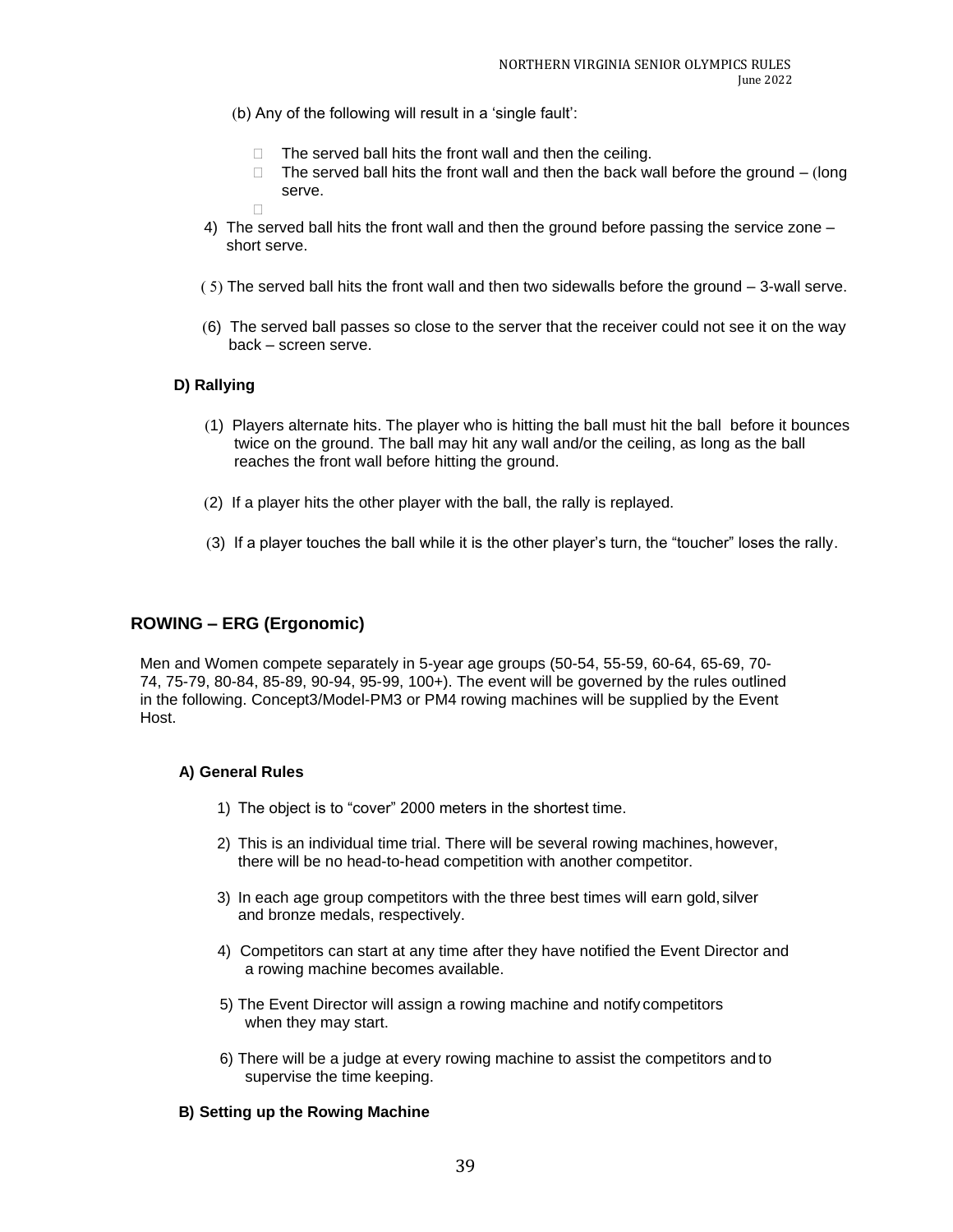- 1) Participants set up the rowing machine and the screen display as follows:
	- a) Set the footrests and the foot straps for comfort.
	- b) Set the resistance (or machine drag) from  $1 =$  lowest resistance to  $10 =$ highest resistance. The resistance cannot be changed once the competitor has started to row. (The resistance setting will not have an impact on the timing).
	- c) Press MENU button
	- d) Press SELECT WORKOUT button
	- e) Press STANDARD LIST
	- f) Press 2000 m
- 2) The screen should display the following:
	- a) First line: 2000 m. This number will count down as the competitor rows.
	- b) Second line: Shows average time to row 500 m. This will vary as time goes on.
	- c) Third line: Shows the ELAPSED TIME once rowing has started.
	- d) Fourth line: Shows the number of strokes per minute. This will vary as time goes on. If this is not displayed, press the "Change Units" buttonto change the display to what is described above.
- 3) The clock will stop when the 2000 m mark has been reached. The display showing the elapsed time will remain for only about one minute before itresets to zero.
- 4) Upon reaching 2000 meters the judge will record on the score sheet the elapsed time and the average time to row 500 meters, and submit the results to the event director.
- 5) The judge will reset the screen for the next competitor.

# **RUMMIKUB**

Competition will be in no age groups or gender divisions, except if there are more than 16 players, there will be two age groups age 50-74 and age 75+. If there are more than 32 players, there will be three age groups age 50-64, 65-79, and 80+. Standard Pressman Rules will be used, except for a revised Joker recycling rule. *Player time limits have been reduced from 2 minutes to 1 minute per turn, and players must wait until the turn after their initial meld to play on or with other sets.* NVSO will provide the tiles, *racks* and stop watches.

# **A) General Rules**

- 1) This is a Rummy based game for 3-4 players, each trying to be the first to empty their rack of tiles by melding them into sets of runsand groups.
- 2) The 104 playing tiles consist of 2 each of the numbers 1 to 13 in four colors (Blue, Red, Green/Black, or Orange/Yellow) and 2 Jokers.
- 3) A complete game consists of 3 or more separately scored rounds within a1-hour time limit.
- 4) There will be an Event Director who will resolve any questions about rules.

# **B) Set Up**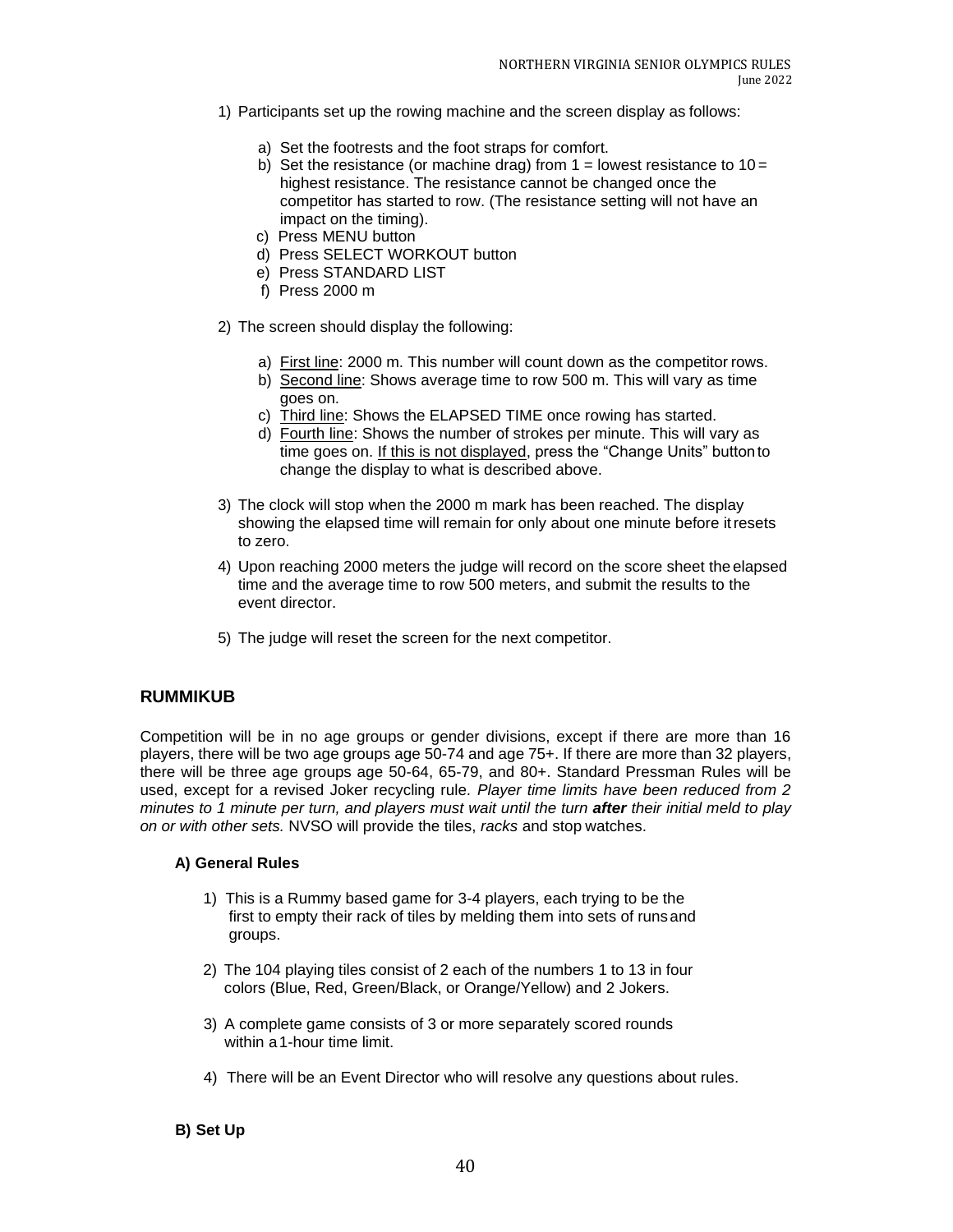- 1) After placing all tiles in an opaque pouch, each player picks a starter tile from that pouch, with the highest number going first.
- 2) Starter tiles are returned to the pouch and each player in turn draws 14tiles for their rack.
- 3) Play proceeds in a clockwise direction around the table.

#### **C) Initial Melds**

- 1) In order to move tiles from their rack to the table, each player must first form one or more sets totaling at least 30 points exclusively from their own tiles, with tiles worth their own face value.
- 2)There are two kinds of sets:
	- 1) A **group** is a set of either three or four tiles of the *same number* in *different colors*.
	- 2)A **run** is a set of three or more tiles of the *same color* with *consecutive numbers*.
- 3) Players may not use any tiles already on the table to form part of their initial melds. A Joker in a player's rack may be used as any tile, and its point value is that of the tile it represents.
- 4) If a player cannot make an initial meld of at least 30 points, or chooses not to, for any reason, he/she must draw a tile from the pouch and end his/her turn. A "1" is always low number in a run. It can never follow a 13.

#### **D) Subsequent Plays**

- 1) On turns **after** a player has made his/her initial meld, that player may use tiles from his/her rack to build on or with other sets already on the table in any or all of the following ways:
	- 1)Add the fourth color from his/her rack to a group of three on the table;
	- 2) Add one or more consecutive tiles of the same color from his/her rack to extend a run;
	- 3) Remove a tile from a group of four to form a new set with other tiles from his/her rack;
	- 4) Remove an end tile from a run of four or more to form a new set with other tiles from his/her rack;
	- 5) Add a fourth tile to a set and remove a different tile to form a new set with other tiles from his/her rack;
	- 6) Remove tiles from overlapping runs to form one longer run and a new set with tiles from his/her rack;
	- 7) Split a run and add other tiles from his/her rack to form two new runs; and/or;
	- 8) Lay down an entirely new set formed only with tiles from his/her own rack.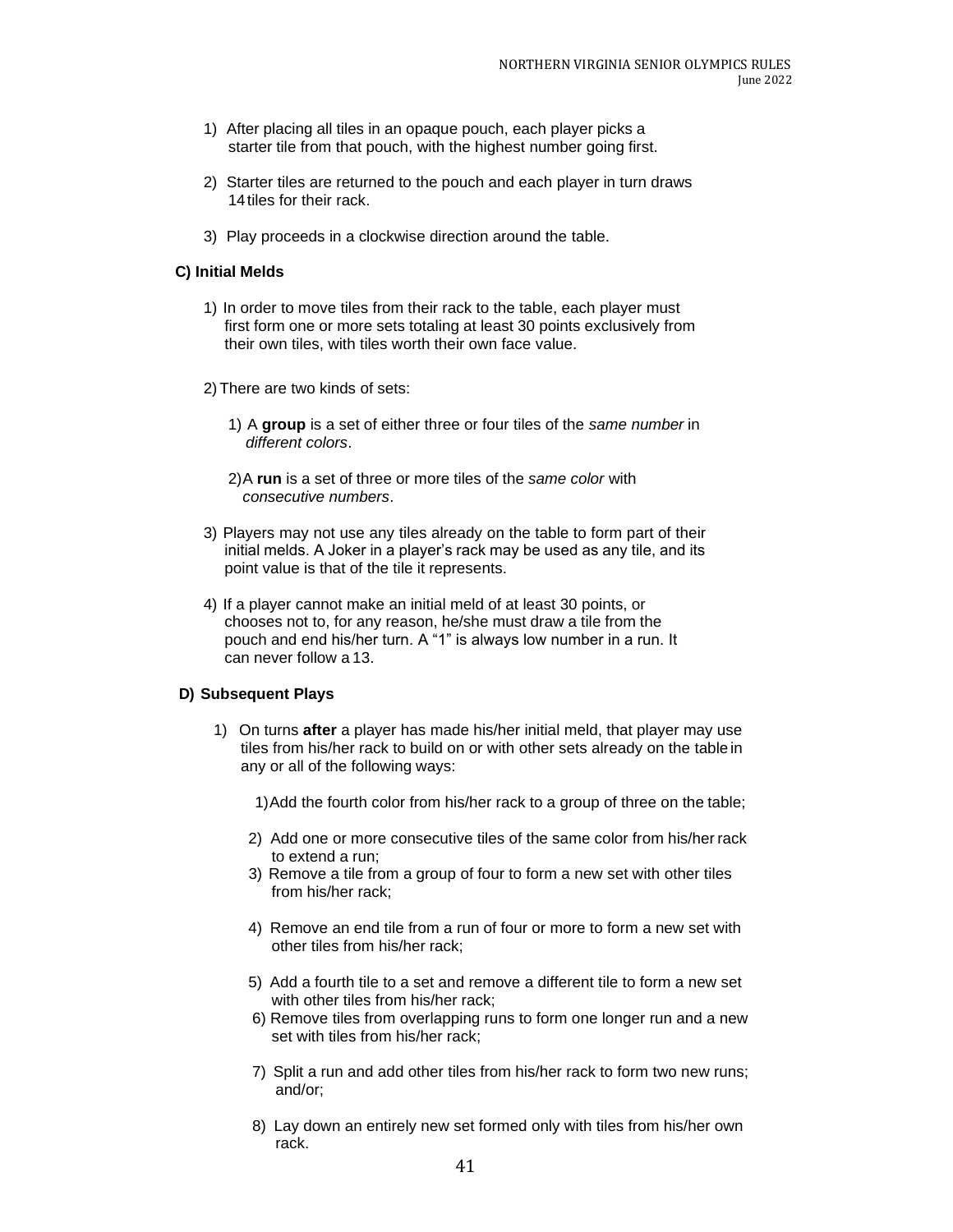- 2) Multiple sets on the table can be rearranged, split, and/or combined as desired, so long as at least one new tile from the player's rack is added to the mix, and all tiles on the table end up in legitimate sets of three or more (i.e. no leftover tiles of any kind, either singles or pairs). Once played on the table, sets no longer belong to any player, and his/her tiles may be freely used by anyone.
- 3) If a player cannot (or chooses not to) add at least one new tile from his/her rack to the table during his/her turn, he/she must draw a tile from the pouch and end his/her turn. A drawn tile can never be played in the same turn it was drawn, since the act of drawing it immediately ends that player's turn.

# **E) Jokers**

- 1) There are two Jokers that can be used as *any* other tile in a set, even if both those tiles have already been played. A Joker can be retrieved from a set by a player who replaces it during his/her turn with a tile of the *same* number and color from his/her own rack, but *only* if he/she has already laid down his/her initial meld, and *only* if he/she can immediately combine it with two or more non-Joker tiles from his/her own rack to form a new set, in which case it can represent any other tile again.
- 2) A Joker can never be replaced by a tile already on the table, but if it is part of a group of three, it can be replaced by either of the missing colors. A set containing a Joker can be added to, split up, combined, or rearranged freely, as long as the Joker retains its original value/color designation, although a Joker in a group of four can become either of two colors if it ends up in group of three instead. Within the above constraints, there is no limit to the number of times a Joker can be replaced.

 3)If both Jokers are retrieved from the table in the same turn by the same player, they must *each* be combined with at least two tiles from that player's rack (i.e., at least four total), and while two Jokers can end up in a set of four or more, they may *never* be part of a set of three together.

# **F) Time Limits**

- 1) Players have 1 *minute* to complete all of their plays each turn, and players should "knock" the table to indicate when they are finished, so the next player may proceed.
- 2) Each player's 1-minute time limit should be kept track of with a stopwatch by the previous player, who should provide a single warning when 10 seconds areleft.

# **G) Penalties**

- 1 A player going over the 1-minute limit may complete the set they are working on, but must then draw *one* tile from the pouch and end his/her turn.
- 2) A player who unsuccessfully attempts to build on or rearrange other sets on the table must take back onto their rack any tiles he/she was unable to play or incorporate and restore a legal position (though not necessarily the starting position), and draw *three* tiles from the pouch.
- 3) Unintentional errors are not penalized if corrected within the 1-minute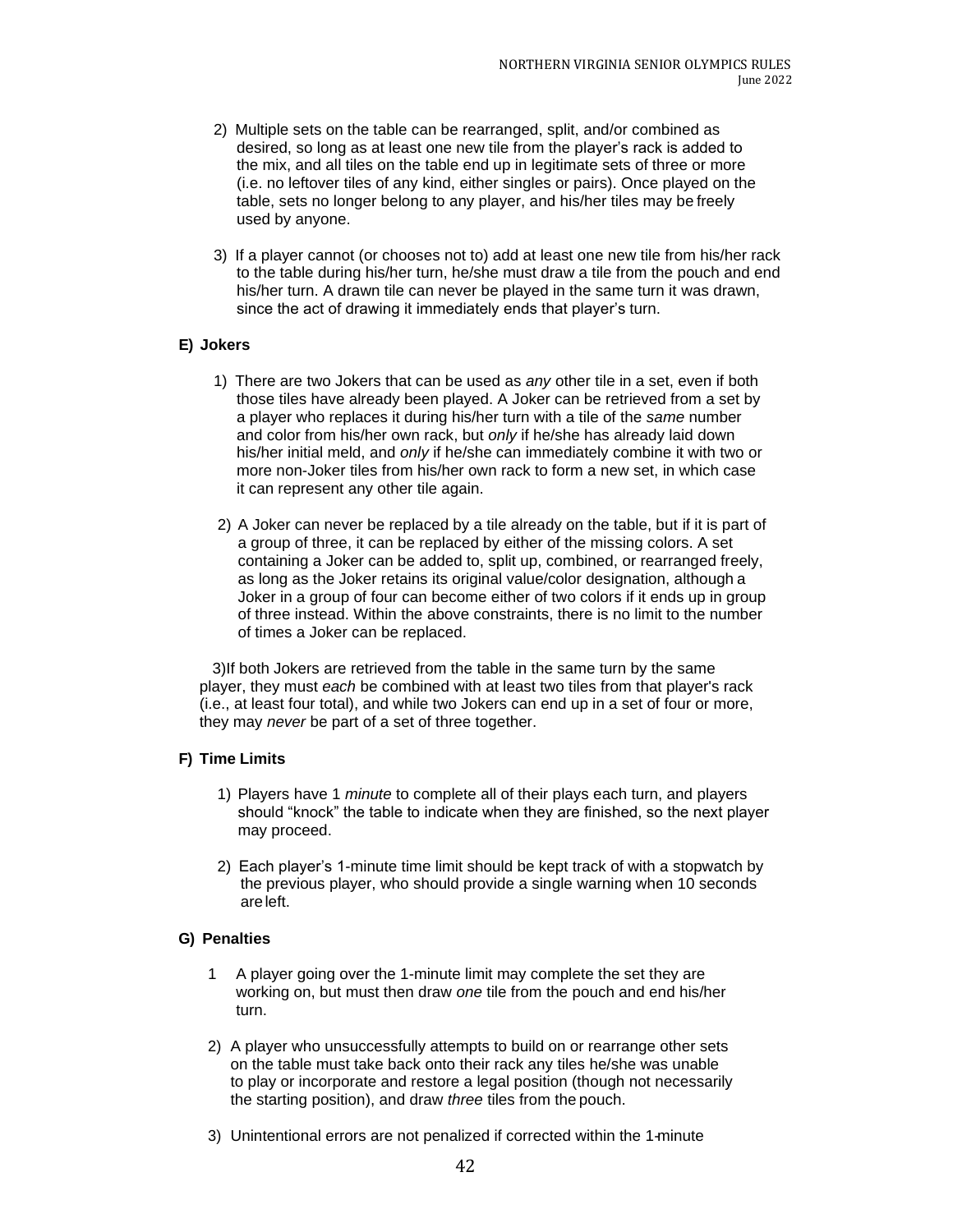limit; and if a player discovers at the start of their turn that not all the tiles on the table are actually in legal sets, any "orphans" so noted should be returned to the pouch without penalty.

# **H)Scoring**

- 1) Play continues until one player empties his/her rack of all tiles, at which point the losers total up the value of all the tiles remaining on their racks, with Jokers counting *30*. These are all entered as *negative* numbers for the round, while the winner receives the grand total as a *positive* score.
- 2) If all tiles are drawn and no one is able to empty his/her rack, the player who has the least points left is the winner of the round, with losers subtracting their totals from the winner's total for their net negative scores, and the winner receiving the summed total as a positive score.
- 3) After scoring the round, players place all tiles back in the pouch andstart the next round anew as above.

# **I) Winning**

- 1) After all rounds are completed in a qualifying game, each player withthe highest overall score advances automatically to the championship game, along with those in second place who finished with the fewest points behind their respective winners and who may be needed to bring the number of players in the championship game up to 4.
- 2) Medals will be awarded for  $1<sup>st</sup>$ ,  $2<sup>nd</sup>$  and  $3<sup>rd</sup>$  place finishers of the championship game.

# **SCRABBLE**

There will be no age groups or gender divisions. The Event Host will supply the equipment.

# **A) General Rules**

- 1) Official rules are found inside the cover of the Scrabble box.
- 2) Clocks will be used to enforce the time limit of 50 minutes per game.
- 3) The games will be played by two players per board.
- 4) Three games will be played. Third game, final round, is King of the Hill.
- 5) Winners determined by win-loss ratio. Ties are broken by cumulative point spread.
- 6) The dictionary used to determine which words are permitted is the Scrabble Players Dictionary, Fifth Edition.

**Note:** "All words labeled as a part of speech (including those listed of foreign origin, and as archaic, obsolete, colloquial, slang, etc.) are permitted with the exception of the following: words always capitalized, abbreviations, prefixes and suffixes standing alone, words requiring a hyphen or an apostrophe."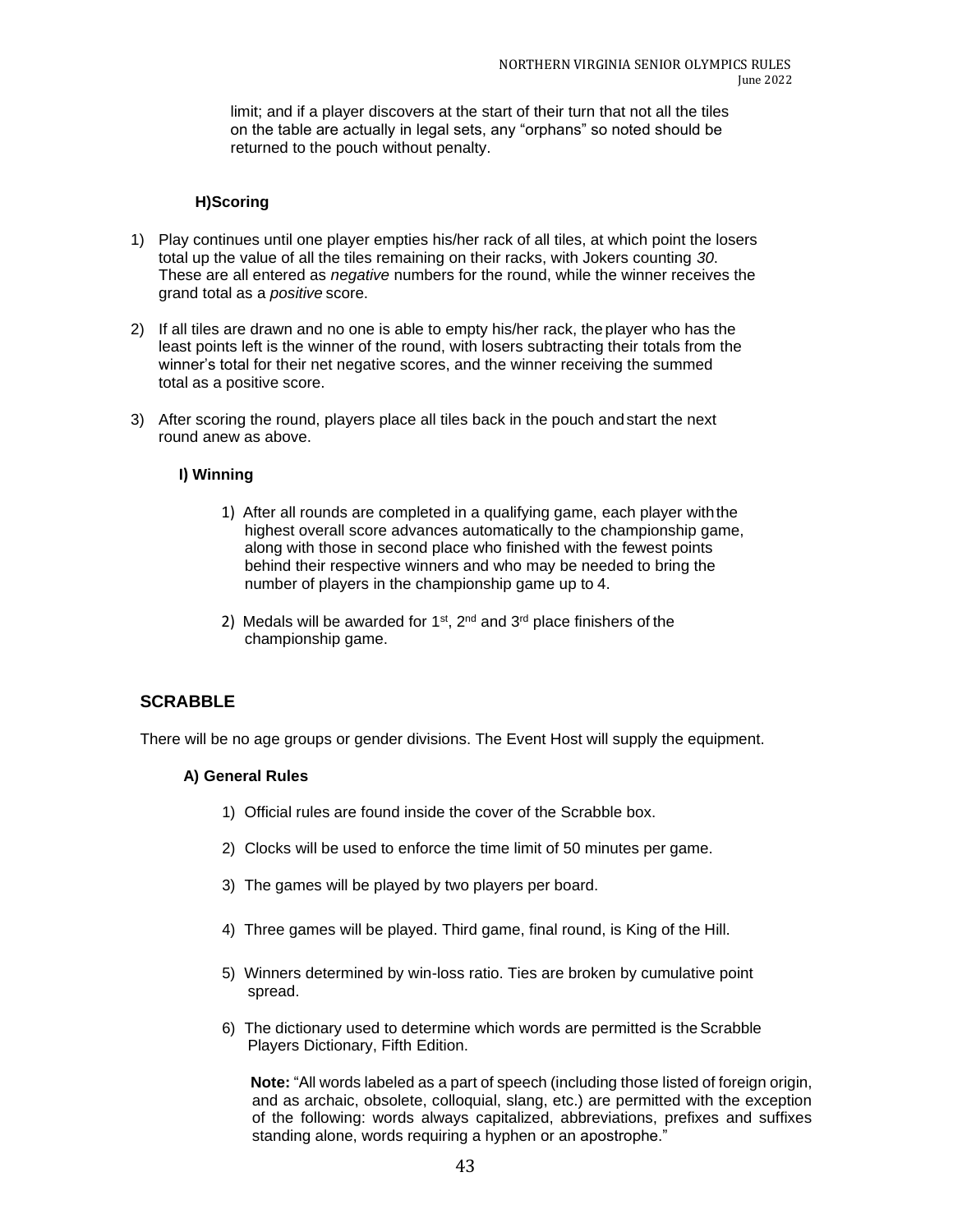# <span id="page-44-0"></span>**SOFTBALL HIT**

Competition will be in Men's and Women's Divisions in 5-year age groups (50-54, 55-59, 60-64, 65-69, 70-74, 75-79, 80-84, 85-89, 90-94, 95-99, 100+). This event will be judged on distance. NVSO will supply the tee, bats and softballs. Men and women use 12 inch circumference softballs.

# **A) General Rules**

- 1) Women and men will have a choice to use either a tee or hitting Fungo style (the participant will toss the ball in the air and then hit it to the best of his/her ability.)
- 2) Each competitor will be allowed three hits, each of which will be recorded. A competitor may skip attempts, and the best attempt will be recorded.
- 3) Second best hits will break a tie.

# <span id="page-44-1"></span>**SOFTBALL THROW**

Competition will be in Men's and Women's Divisions in 5-year age groups (50-54, 55-59, 60-64, 65-69, 70-74, 75-79, 80-84, 85-89, 90-94, 95-99, 100+). This event will be judged on distance and accuracy. NVSO will supply the softballs. Men use 12 inch circumference softballs and women use 11 inch circumference fast pitch balls.

# **A) General Rules**

- 1) The throwing area will include a line behind which all throws must be made. Feet must remain behind the line during the throw and the follow through. An accuracy measuring tape will extend from the throwing line to a distance of 200 feet.
- 2) Each throw will be recorded as the total distance thrown in feet and inches, minus the distance to the left or to the right from the accuracy measuring tape.
- 3) Each participant will be given three throws, all of which will berecorded. A competitor may skip attempts and the best attempt will count.
- 4) Second best throws will break a tie.

# <span id="page-44-2"></span>**SUDOKU**

Competition will be in 10-year age groups (50-59, 60-69, 70-79, 80-89, 90+) with no gender divisions. NVSO will provide the Logic Puzzles and pencils. If there are 8 or more participants in a given 10-year age group, they will be further divided into 5-year age groups.

# **A) General Rules**

1) Logic Puzzles will be a 9x9 grid of 81 cells subdivided into nine 3x3 boxes with between 24 and 34 of these cells prefilled with a number from 1 to 9 *as* initial clues. The object is to place a single number (1-9) in each empty cell suchthat the completed puzzle **does not repeat** any number in any of the nine rows, columns or boxes, and to do so in the shortest time possible.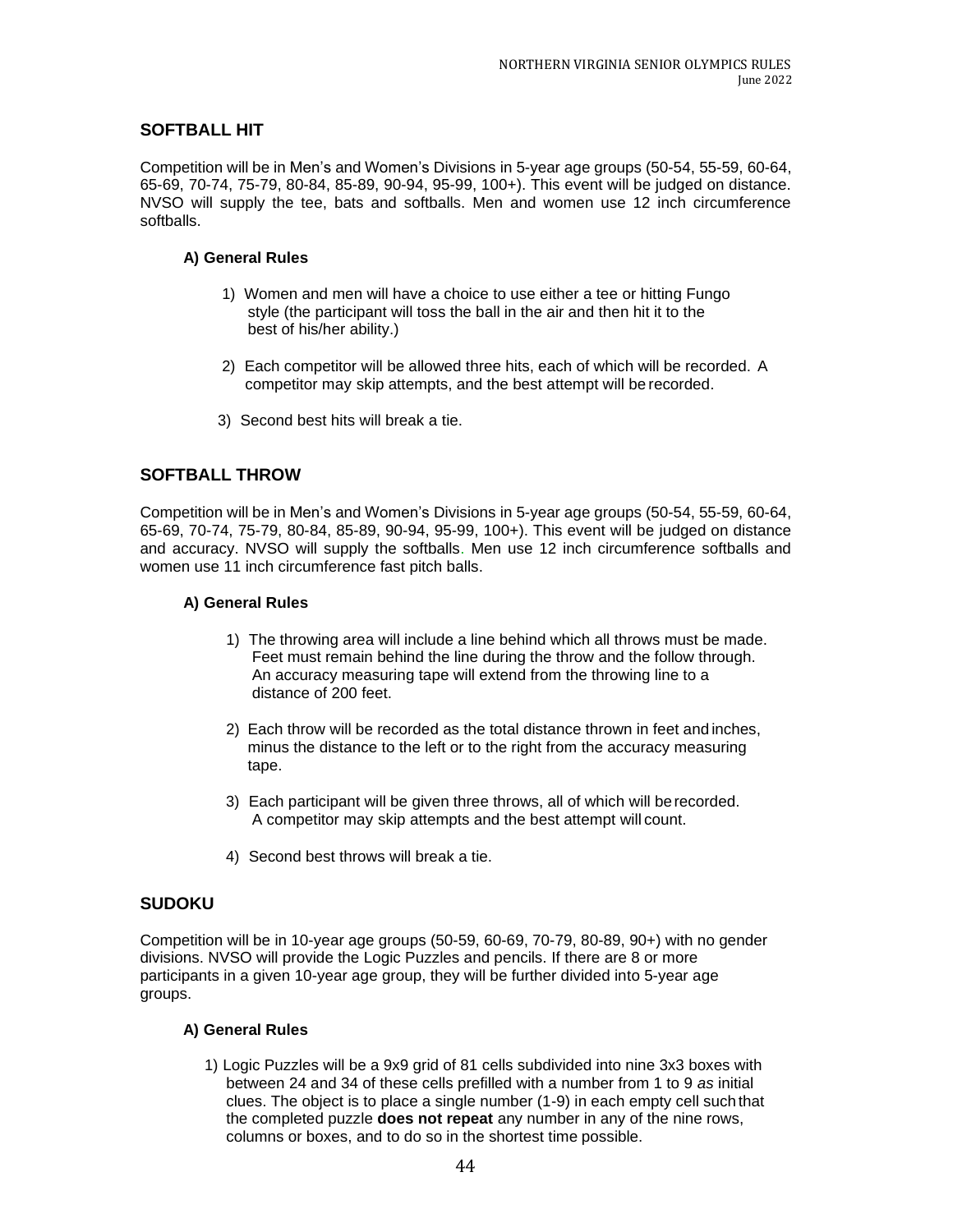- 2) The event consists of a series of four increasingly difficult puzzles to solve:
	- One with a 15-minute time limit,
	- Two with 20-minute time limits,
		- One with a 30-minute time limit.
- 3) Contestants may only use a pencil for notations and their own brainpowerto solve the puzzles. Computer/smart phone analysis or cribbing off of other contestants is prohibited. However, notations and guessing are allowed as long as it remains clear which single number goes with each cell.
- 4) Once a puzzle is completed, a contestant will raise his/her hand and aproctor will record his/her elapsed time and collect the puzzle for grading.
- 5) At the end of the allotted time for a puzzle round any remaining unfinished puzzles will be collected for grading and recording the total time (15, 20, or 30 minutes) for that round.

# **B) Grading**

- 1) Cells with two or more numbers, the wrong number, and cells left entirely unmarked *are* graded as mistakes and assessed a 1-minute time penalty each, which is added to the contestant's completion time for that puzzle
- 2) The cumulative time required to complete all four puzzles, including assessed time penalties for mistakes, is the contestant's score, with the winner in each age group being the contestant with the lowest total score.

#### **C) Awards**

1) Gold, Silver and Bronze medals are awarded to the contestants in each age group.

# <span id="page-45-0"></span>**SWIMMING**

Competition will be in Men's and Women's Divisions in 5-year age groups (50-54, 55-59, 60-64, 65-69, 70-74, 75-79, 80-84, 85-89, 90-94, 95-99, 100+). USMS Masters Rules apply with exceptions.

- 1) Events will consist of the 50-yard and 100-yard freestyle, 50-yard and 100 yard backstroke, 50-yard and 100-yard breaststroke, and a nominal ½ mile or 900 yards (any style).
- 2) All 50-yard competitions are twice the length of the pool. Swimmers will start in the water with at least one hand on the side of the pool.
- 3) The 900-yard (nominal  $\frac{1}{2}$  mile) competition is 36 times the length of the pool. Swimmers will start in the water with at least one hand on the side of thepool. Any stroke or combination of strokes are permitted.
- 4) All 100-yard competitions are four times the length of the pool. Swimmers may start from the starting blocks, from the edge of the pool, or in the water withat least on hand on the side of the pool.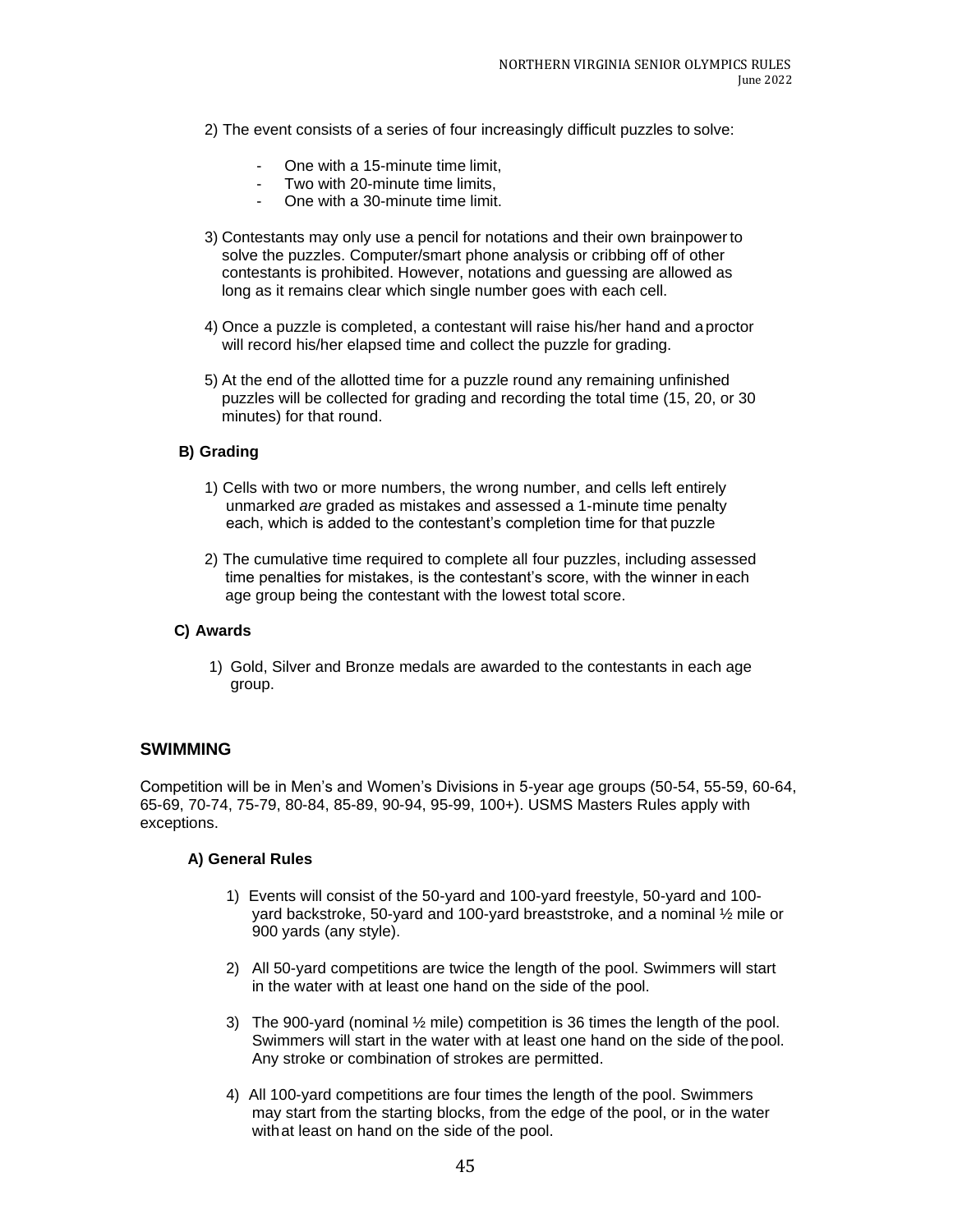- 5) The kicks allowed are the frog, whip, scissors, or breaststroke.
- 6) Best times will be recorded. In case of a tie, duplicate medals will be awarded and medals for subsequent lowest times will be downgraded.
- 7) Women and Men will swim separately if warranted by entry levels, but may be combined.
- 8) ½ mile competitors may be assigned 2 swimmers per lane depending on the number of entrants.

# **B) Backstroke**

Two hands must hold the side of the pool for the start. Backstrokes must swim face-up with alternate or simultaneous arm strokes (swimmer's choice).

#### **C) Freestyle**

In the freestyle, 1/2 mile, and backstroke, at least a one-hand touch finish is required. Turns for these events shall be a wall touch with any part of the body.

#### **D) Breast Stroke**

A 'two-hands' touch at turns and the finish is required. Breaststroke competitors must do an arm stroke that is an in-water recovery.

#### **E) Equipment**

No swimmer may use equipment which gives him/her an unfair advantage such as swim fins, flotation devices, breathing apparatus such as a snorkel, or similar devices.

# <span id="page-46-0"></span>**TABLE TENNIS**

Competition will be in Men's and Women's Divisions singles, doubles and mixed doubles in 10 year age groups (50-59, 60- 69, 70-79, 80-89, 90-99, 100+). Games will be played in accordance with United States Table Tennis Association Rules [\(www.usatt.org\)](http://www.usatt.org/). This is a round robin tournament. Players supply their own paddles, not backed with sandpaper. NVSO supplies regulation tables, nets, and balls**.**

- 1) Best 2 out of 3 games wins.
- 2) After a total of 2 points have been played, the receiver becomes the server and the server the receiver, and so on until the end of the game or the score 10-all. At the score 10-all, the receiver becomes the server, and the server the receiver, and so on after each point until the end of the game 5.
- 3) First server is determined by coin flip. Two-minute warm-up and breaks between games.
- 4) Either player may stop play if a ball or player from another tableinterferes, hinders, or distracts play. The point will be re-played.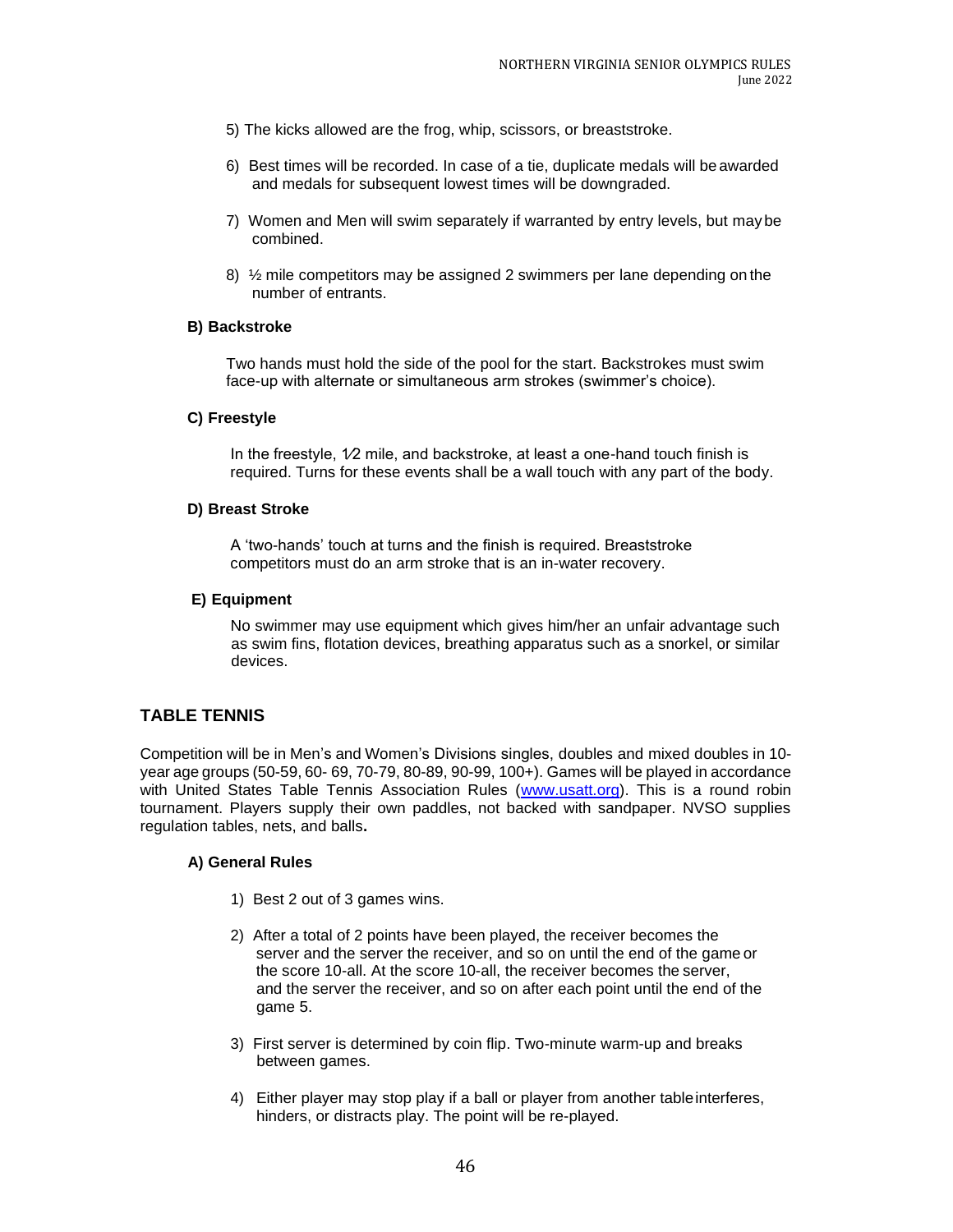5) White shirts or jackets are not permitted for competition, per USA Table Tennis Association Rules.

# **B) Singles and Doubles**

1) A game is won by the player or players who first win 11 points, unless both players or doubles teams have scored 10 points. Then the winner of the game is the one who first wins 2 points more than he opponent.

# **C) Serving**

- 1) The server releasing the ball from an open hand only, without imparting spin, delivers the serve.
- 2) The ball is then struck so that it touches first the server's court, passes directly over the net, and touches the receiver's court.
- 3) At the moment of the impact of the paddle on the ball in service, both players must be behind the end line of the server's court and between an imaginary continuation of the sidelines.

# **D) Let Service**

1) The ball is served again without loss or gain of point if the ball served, in passing over the net, touches it or its supports, provided the service is otherwise good.

# **E) Loss of Points**

- 1) Either player loses a point:
	- a) If the player's free hand touches the playing surface while the ball is in play;
	- b) If the player, his/her paddle, or anything that he/she wears or carries, touches the net or its support while the ball is in play;
	- c) If the player, his/her paddle, or anything that he/she wears or carries, moves the playing surface while the ball is in place

# <span id="page-47-0"></span>**TENNIS**

Competition will be in Men's and Women's Singles and Men's and Women's Doubles, in 10 year age groups (50-59, 60-69, 70-79, 80-89, 90-99, 100+). 5-year age groups may apply depending on the number of competitors. All games are played in accordance with United States Tennis Association rules (www.usta.com). This is a single elimination tournament. Each player must supply a can of new balls for each event entered and supply his/her own racquet.

- 1) In men's and women's doubles, partners covering two age groups will play in the age group of the younger partner.
- 2) If you plan to participate in more than one Tennis event, you must be prepared to play more than one match per day.
- 3) Each player is required to bring one new, unopened can of balls for each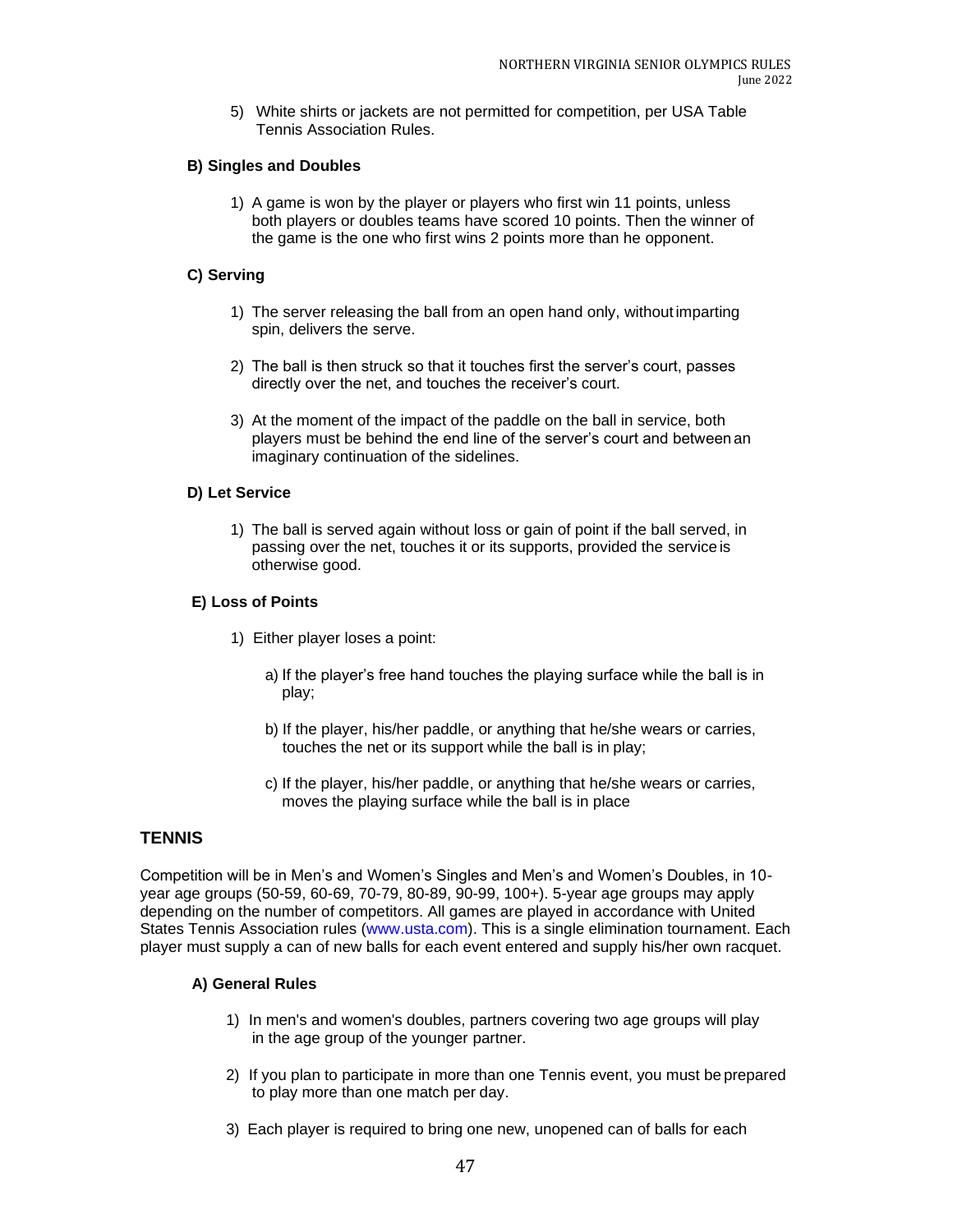event. Winner keeps new balls and loser keeps used balls.

- 4) Players must furnish their own rackets.
- 5) Warm up time is limited to 10 minutes, time permitting.
- 6) At the end of the first and every odd-numbered game, the players switch ends of the court.
- 7) No breaks are allowed during a game. An emergency break between games may be granted by the Event Director. It may last no more than 10 minutes,or the game will be forfeited.
- 8) The youngest team member determines the age group.
- 9) A registrant may only participate with one team or pair in each event, and only in the proper age group.

#### **B) Scoring**

- 1) Pro-set scoring will be used.
- 2) All games will be no-add games. The player with four points wins the game. If the score becomes 3-3, i.e., 40-40, the receiver may select deuce or add court for play of the final point.
- 3) The first player to win eight games will win. (You do not have to win by 2 games.) When the score is tied at 7 all, a seven-point tiebreaker willdecide the winner, with the first player scoring seven points, with a margin of 2 points, winning the match.
- 4) The original order of serving will continue as if there were no tie matchand there will be no ball changes.
- 5) Regular scoring will be used but this could be changed to NO-AD in the case of any factors that may prevent the completion of the schedule.

# <span id="page-48-0"></span>**TRACK & FIELD**

Competition will be in separate divisions for Men and Women in 5-year age groups (50-54, 55- 59, 60-64, 65-69, 70-74, 75-79, 80-84, 85-89, 90-94, 95-99, 100+). No spikes allowed.

#### **A) General Rules**

All events are governed by the Amateur Athletic Union of the United States, Inc. [\(www.aausports.org\)](http://www.aausports.org/) and the USA Track & Field Association (USATF) [\(www.usatf.org\)](http://www.usatf.org/), except as noted otherwise below.

#### **I) Track Events**

- **1)** Participants must be ready to compete in all track events at times scheduled. Late participants may be disqualified.
- **2)** Track events will be timed and recorded. The line judge's decision is final.
- **3)** Within each age group and gender division, the person with the best recorded time is declared the winner.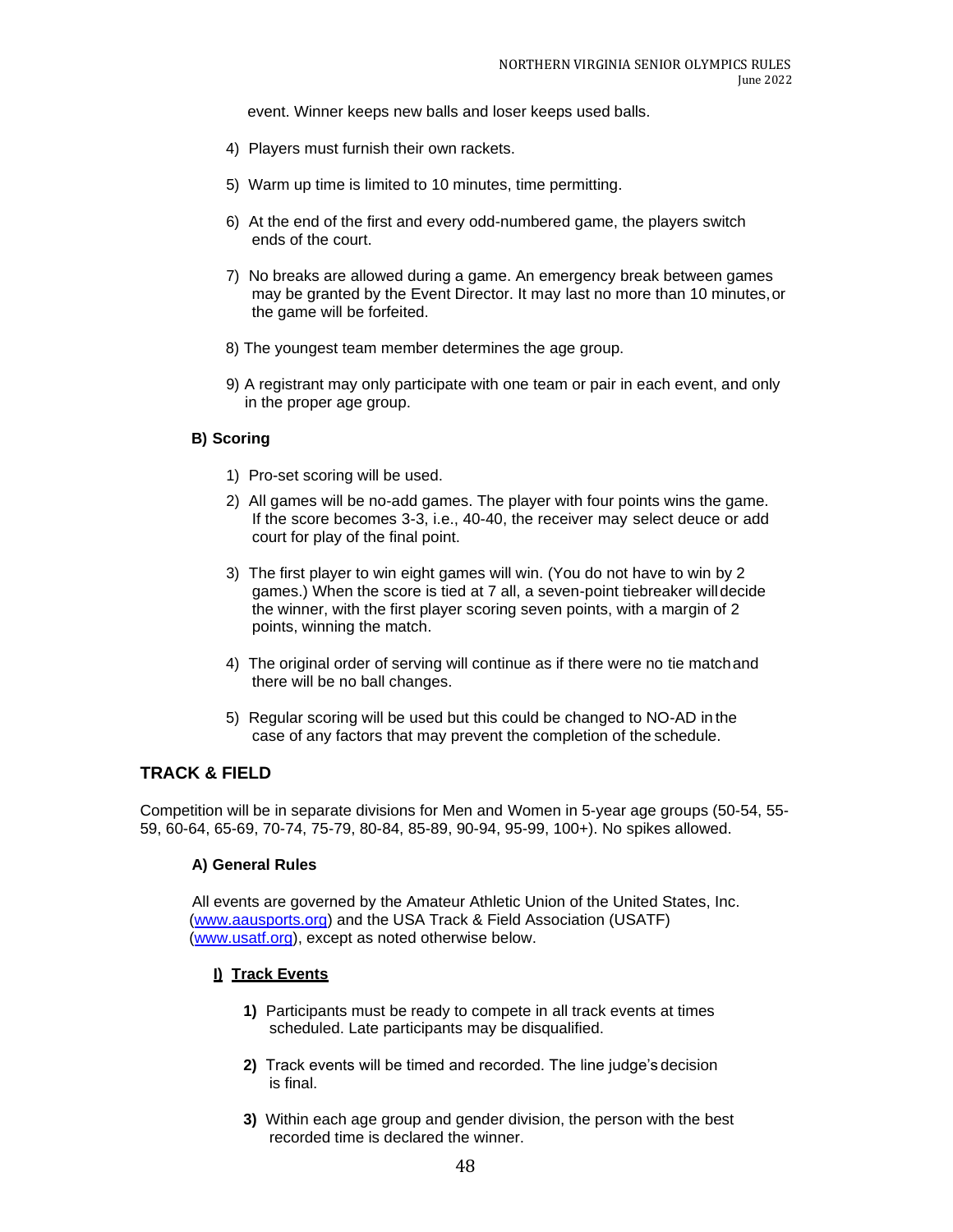# **4)** False Starts

- False starts will be called in the 60m, 200m and 400m runs.
- A false start is called on a competitor if he/she moves her body before the starting gun has sounded.
- If a competitor false starts a second time, he/she will be disqualified.

#### **5) Running Events: 60 meters, 200 meters, 400 meters, 800 meters, 1600 meters, (staggered starts on all but 60 meters); 5K trail race.**

**5K trail race (outdoors):** Men and women in all age groups will start at the same time. The course is on the W&OD Trail in Bluemont Park in Arlington. Runners do not share the competition course with bicycle or automobile traffic.

# **6) Walking Events: 800 meters, 1600 meters, 3-mile Power Walk**

- a) In all events walkers must walk, not jog or run. The heel must touchthe ground first.
- b) **Walkers must maintain unbroken contact with the ground**. Thus the rear foot must not leave the ground until the advancing foot has made contact. Judges will be spaced around the track to enforce this rule.
- c) Walkers will be given one caution before being disqualified. A disqualified racer must leave the track immediately.
- d) Walkers that need assistance because of limited eye sight may be accompanied by a trained personal guide during the race. However, the walker and the guide may not touch each other at any time during the race and the guide's presence must not interfere with other walkers except in case of an emergency. Walkers may use 'walkers' as long as they do not interfere with other competitors.
- e) 3 Mile Power Walk (OUTDOORS): Participants will walk twelve times around the track (12 laps). One heat with the right to split into separate heats if needed. If there is a split, we will send out an email in advance to all registrants.
	- 1) Modified Rules from the U.S. Power Walking Association.
	- 2) Just like Race Walking, Power Walking is a monitored event in which an athlete can be disqualified. Power Walking, while very similar to Race Walking, does not have the same technical requirements.
	- 3) One foot must be on the ground at all times. Loss of contact with the ground may result in a red card issued by a course monitor. Continued violation can result in disqualification.
	- 4) Running or jogging mode is forbidden. Continued violation can result in disqualification.
		- a) Each advancing foot-strike must be heel-to-toe at all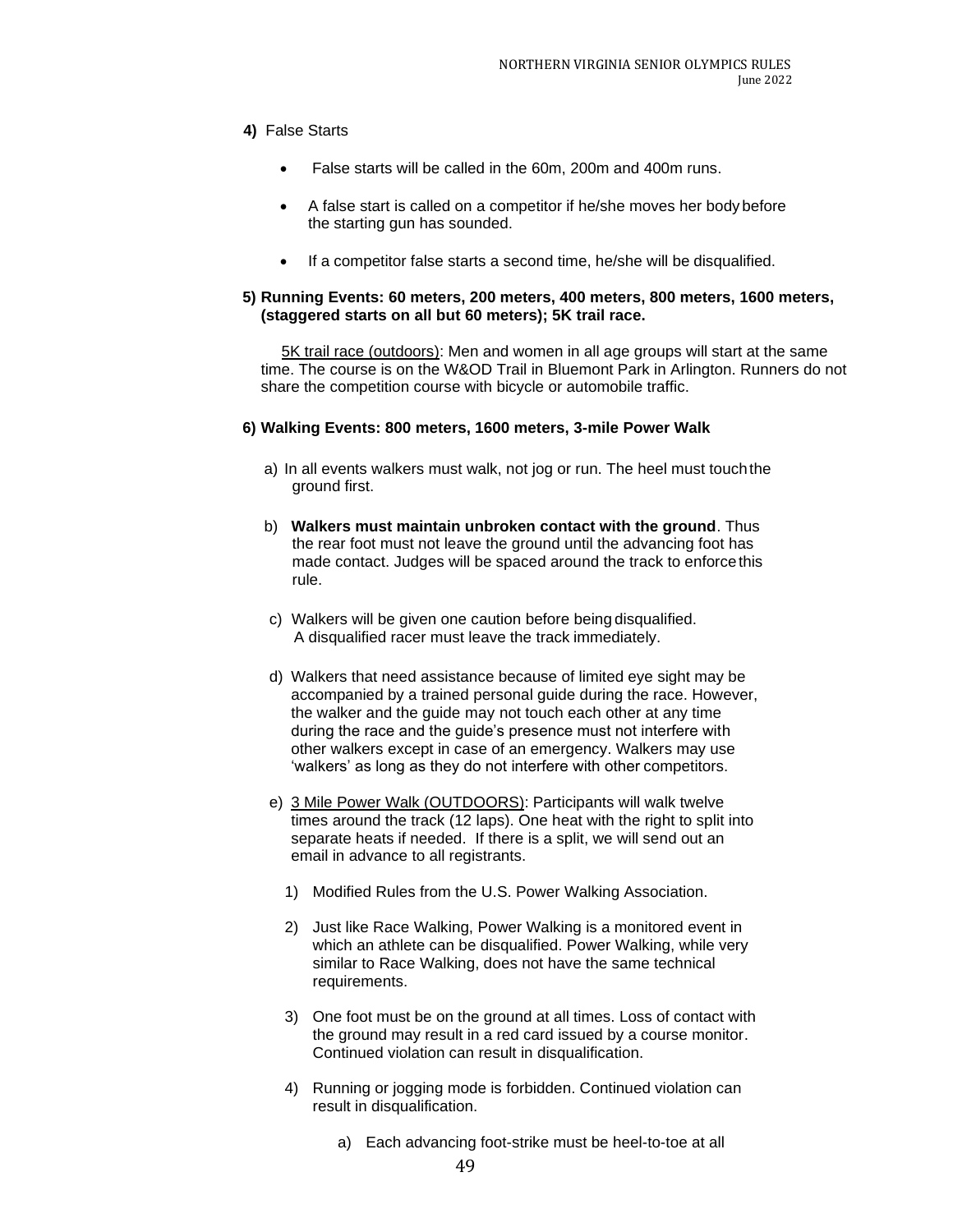times. Striking with the toe or ball of the advancing foot is considered running. Likewise, creeping, where the advancing leg is stretched forward beyond a normal walk form, and the knee is bent into a running form can result in disqualification.

- b) A slightly bent knee is the accepted form; however, a bent knee in a running or jogging form may result in a red card issued by a course monitor.
- c) The advancing leg as it moves forward, and when the heel strikes the ground, does not have to be completely locked as it passes under the body, as it does in Race Walking. A soft knee is acceptable; however, an overlyexcessive bent knee that is deemed to be in a creeping or running shuffle is not acceptable.
- 5) Unsportsmanlike conduct can result in disqualification.
- 6) Red cards are not required to be shown. Verbal warnings or the showing of paddles to the athlete is encouraged.
- 7) Competitors should have bare knees or form fitting pants/leggings.

# **II) Field Events**

All distances will be measured from the white 'foul' line where applicable. Crossing the foul line constitutes a miss. A competitor may skip attempts and the best attempt will count.

#### **1) Running Long Jump**

- a) Each competitor is given three tries. Take-off foot must not be overthe foul line (or the front edge of the take-off board).
- b) Distance is measured from front of take-off board to the closest impression in the pit sand. All three distances will be recorded.
- c) The second longest jump will break a tie. In case of another tie, the competitors' third best jumps will break the tie.

#### **2) High Jump**

- a) At the commencement the Event Director will place the crossbar at the starting height agreed upon by the competitors. The Event Director will announce to the competitors the starting height and the subsequent heights to which the bar has been raised at the commencement of each round. After competition has started, the bar will not be lowered.
- b) The bar will be raised in 2 inch or 5 cm increments after each round.
- c) A competitor may commence jumping at any height at or abovethe minimum height and may skip a subsequent height at his/her own discretion.
- d) A competitor must take off from one foot.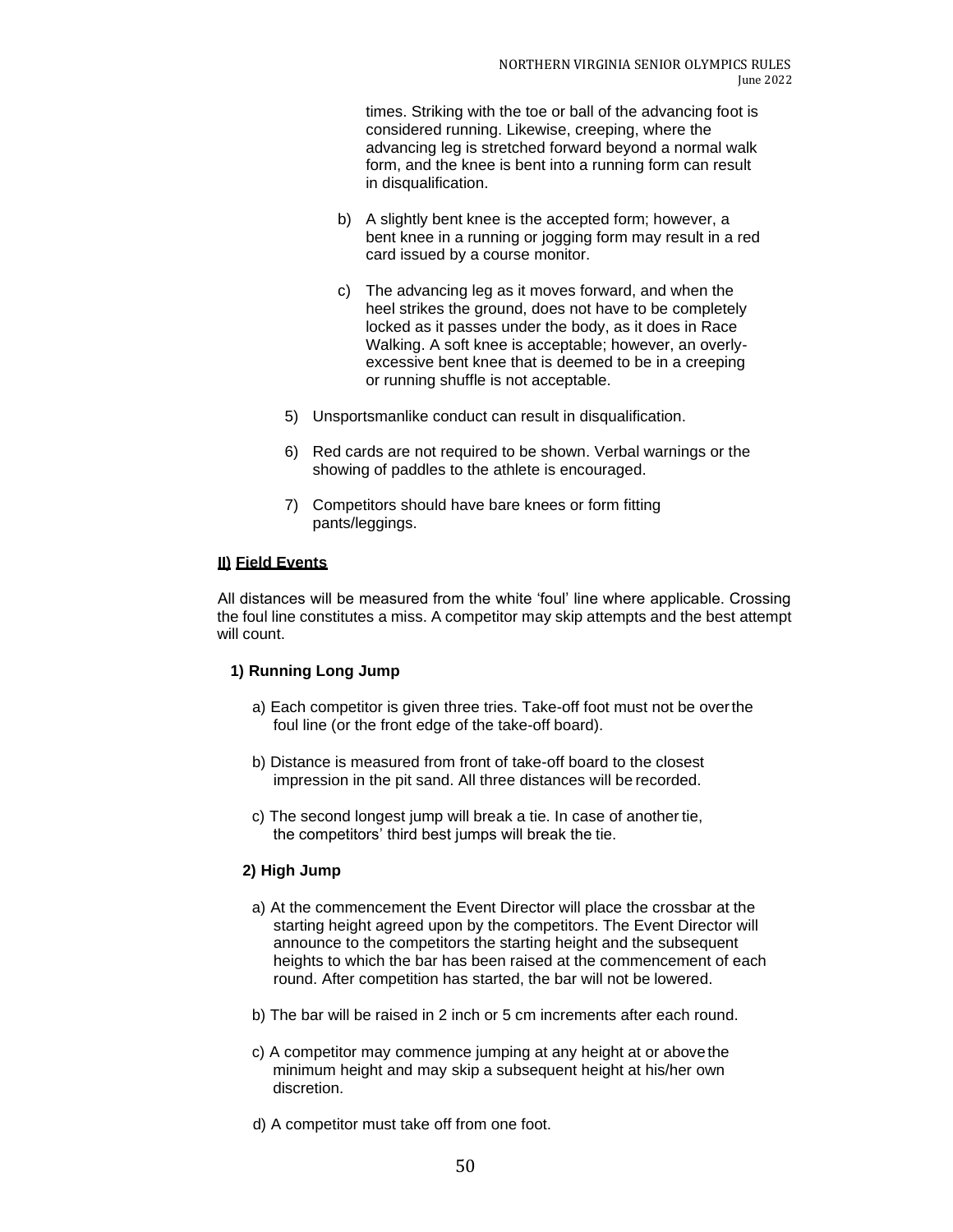- e) Knocking the bar off the supports or touching the landing area beyond the plane of the bar shall count as a failure. If the bar falls off without having been knocked by the competitor (e.g. due to strong wind), the competitor is not penalized.
- f) Three (3) successive failures, not necessarily at the same height, disqualifies the athlete from competing further.
- g) Even after all other competitors have failed, a competitor is entitled to continue until he/she has failed three subsequent attempts at any height.
- h) If a competitor attempts a new record, he/she may raise the bar bynot less than 1 inch or 2 cm.
- i) Breaking Ties: In case of a tie, the competitor with the fewest misses at the previous height or heights is declared the winner. If there still is a tie, the competitor with the fewest attempts below the last tie is declared the winner. If there still is a tie, the first place is awarded to all competitors who share the fewest number of attempts. Subsequent places are downgraded depending on the number of first places, etc. awarded. The same rule applies in determining second, third and subsequent places.

#### **3) Discus**

- a) Women 50-74 will use a 1 kg discus, Women 75+ will use a 3⁄4 kg discus, Men 50-59 will use 1.5 kg discus, Men 60+ will use a 1kg discus. NVSO supplies the discus.
- b) The discus is to be held with the throwing hand over the top of the discus. The discus is to be released by swinging the arm forward in an upward motion. Spinning (rotating the body) to throw the discus is only permitted if an operational safety cage is installed at the venue. This rule has been adopted as a safety measure.
- c) In the execution of the throw, the participant must not step on or touch the top of the toe board. Upon completing each throw, the contestant must leave the ring towards the rear past the halfway point of the ring.
- d) Participants are given three throws. The three throws will be recorded.
- e) Distance will be measured from the inner edge of the ring to where the discus first touches the ground.
- f) The second-best throw will determine the winner in a tie. Third best throw may then be used as tiebreaker.

# **4) Shot Put**

- a) Women 50-74 will use a 3 kg shot, Women 75+ will use a 2 kg shot, Men 50-59 will use a 6 kg shot; Men 60-69 will use a 5 kg shot, Men 70-79will use a 4 kg shot, Men 80+ will use 3 kg shot. NVSO supplies the shots.
- b) The shot will be held behind but close to the ear, and back toward the shoulder. The delivery must be a forward thrust in an upward motion (classic slide shot put). The hand must be over the top of the shot in the delivery. Throwing motions and underhand delivery of the shot is prohibited. Spinning (rotating the body) to put the shot is only allowed if an operational safety cage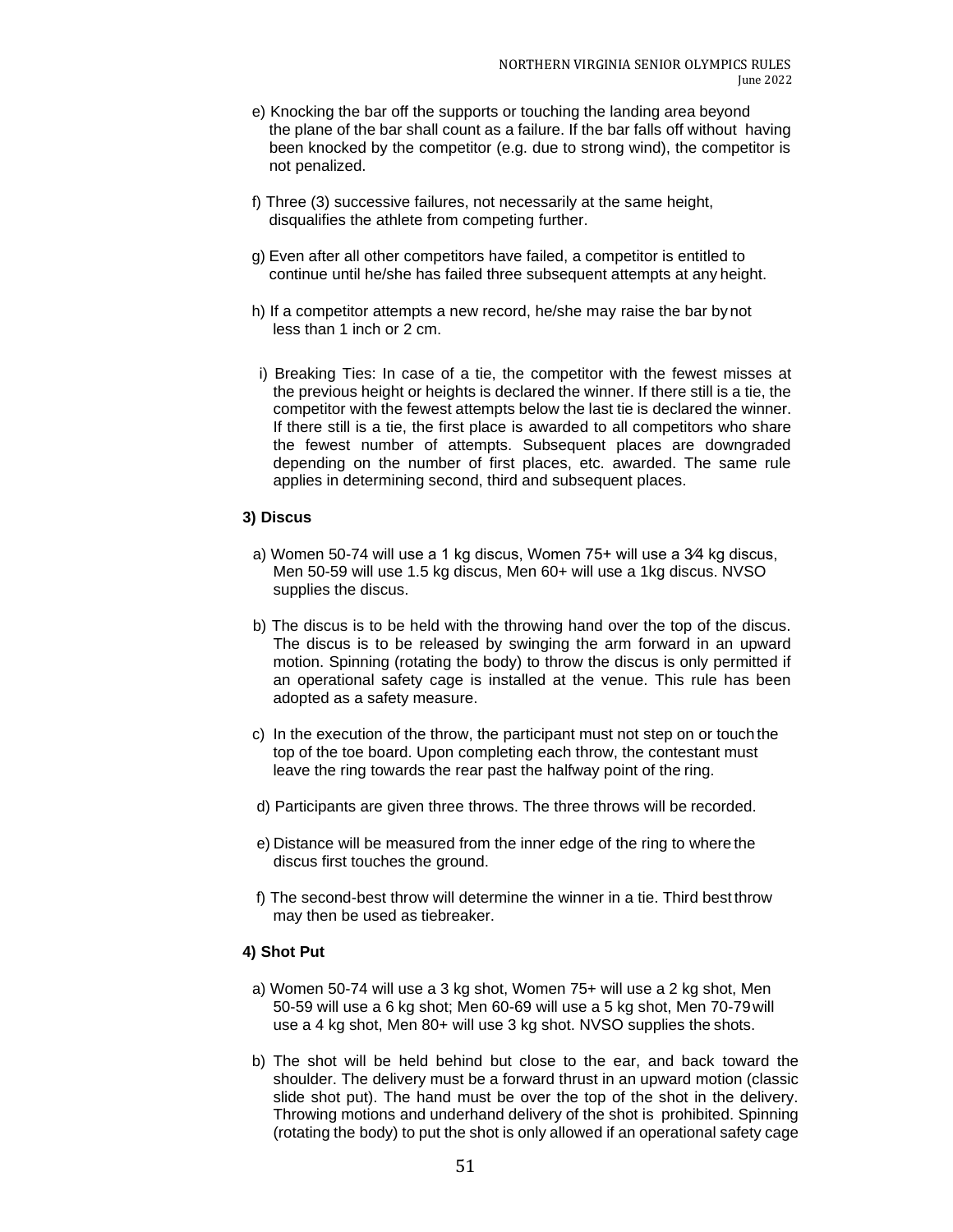is installed at the venue. This rule has been adopted as a safety measure.

- c) Participants must not step on or over the toe board while 'putting' the shot. Upon completing a 'put,' the contestant must leave the ring to the rear past the midway point of the ring.
- d) Distance will be measured from the inner edge of the "ring" to where the shot first touches the ground.
- e) Three throws will be recorded.
- f) In case of a tie, the second best 'put' will be the tiebreaker. Thirdthrow may then be used.

#### **5) Mini Javelin Throw**

- a) Women, 50-74 use 500 gram "Long Toms"; 75+ use 400 gram "Turbojavelin"
- b) Men, 50-59 use 700 gram "Long Toms"; 60-69 use 600 gram "Long Toms"; 70-79 use 500 gram "Long Toms", and 80+ use 400 gram "Turbojavelin".
- c) Three throws are recorded. Best throw determines winner (second best throw may break tie).
- d) NVSO supplies the javelins.

# **WEIGHT LIFTING (NEW)**

Competition is open to Men and Women in 5-year age groups (50-54, 55-59, 60-64, 65-69, 70-74, 75-79, 80-84, 85-89, 90-94, 95-99, 100+). Weight Divisions begin at 125 lbs. in 10 lb. increments. This event will be governed by the rules of CrossFit Weight Lifting.

# **A) The Lifts**

- 1. Dead Lift (https://www.youtube.com/watch?v=1ZXobu7JvvE)
- 2. Press (https://www.youtube.com/watch?v=5yWaNOvgFCM)
- 3. Back Squat (https://www.youtube.com/watch?v=ultWZbUMPL8)

# **B) Equipment**

- · 1) Bars, weights and rig stations will be provided by CrossFit Lorton.
- 2) Weight is in pounds (lbs.).
- · 3) Participants are responsible for wearing appropriate sports clothes. Lifting shoes are permitted for back squat, but are not required. Knee pads, weight belts, wrist wraps are permitted, but not required.
- 4) Participants must provide their own chalk.
- · 5) Lifting straps are not permitted.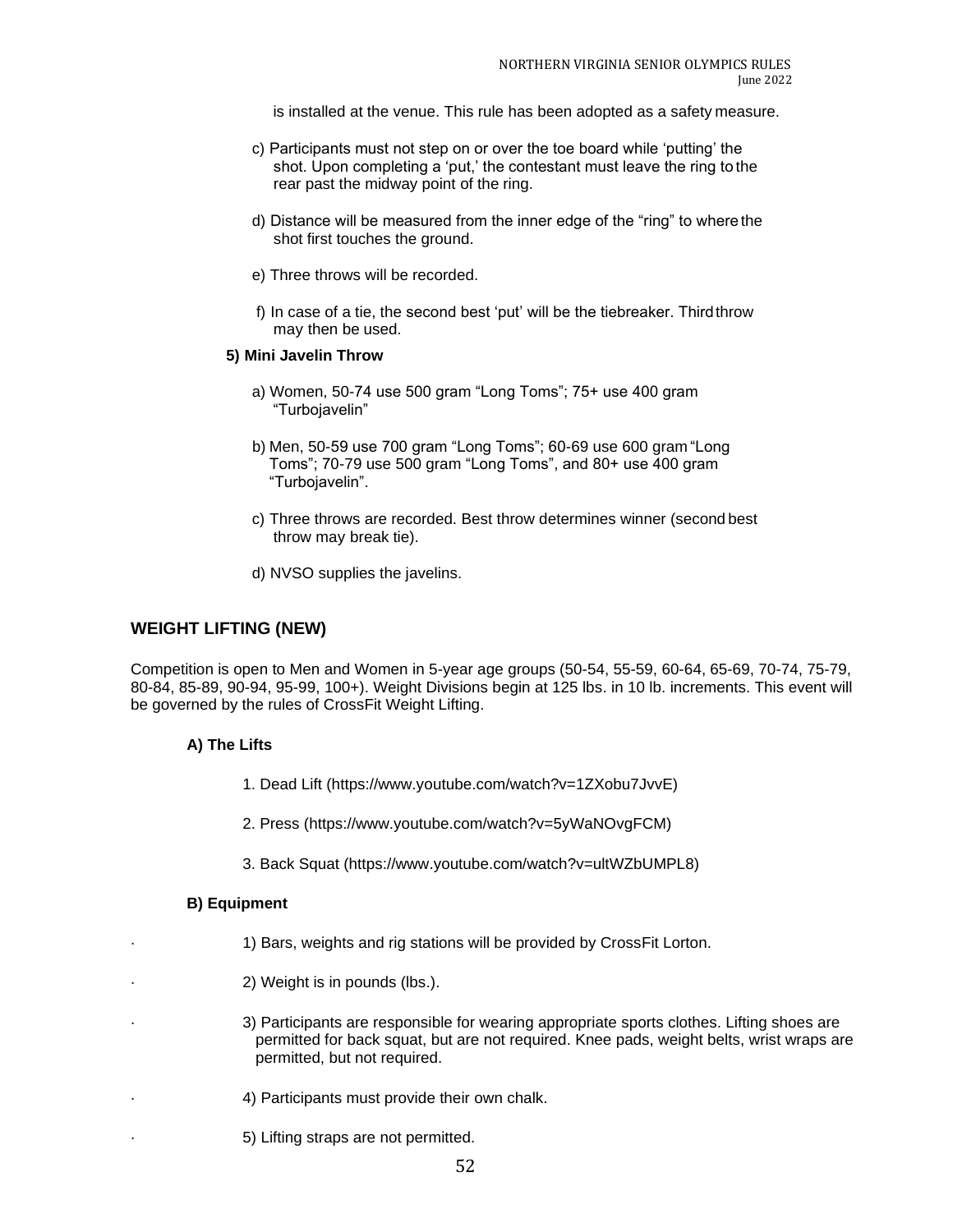# **C) Meet Officials**

- 1) The Judging panel will consist of 5 judges and a referee. The referee may also be a judge if 5 other judges are not available.
- 2) There will be at least 2 table workers and 1 announcer.

# **D) General Rules**

- · 1) Participants must successfully complete each lift in front of a judge for the lift weight to qualify.
	- · 2) Competitors can start at any time after they have notified the Event Director.

# **E) Categories**

- · 1) The amount of weight to be attempted by the athlete for each lift is solely determined by the participant.
- · 2) The weight lifting will be held by divisions (women and men) with each age category beginning with the youngest age group. Age groups may be combined depending upon number of participants. The Event Director reserves the right, when necessary, to reorganize the competition.
- · 3) The participants will have 45 minutes to warm up and complete the three lifts.

#### **F) Facility**

- 1) The facility shall have adequate rig stations.
- 2) The Event Host will accommodate and provide a PA system, tables and chairs for a scoring table and chairs for the judges and referee.

#### **G) Declaring Winners**

Winners will be declared according to highest total weight of the three lifts in each age/weight class.

# <span id="page-53-0"></span>**YO-YO**

Competition will be in separate divisions for Men and Women in 20-year age groups (50-69, 70-89, 90+). The event will be governed by the American Yo-Yo Association (AYYA) 2002 Tricks and Rules. Players use their own yo-yos.

- 1) All tricks performed on first attempt receive 5 points. A successful second attempt, if necessary, receives 3 points.
- 2) The yo-yo must be caught with one hand and not trapped against the body.
- 3) If more than five inches of string remains outside the yo-yo when caught, it is considered a miss.